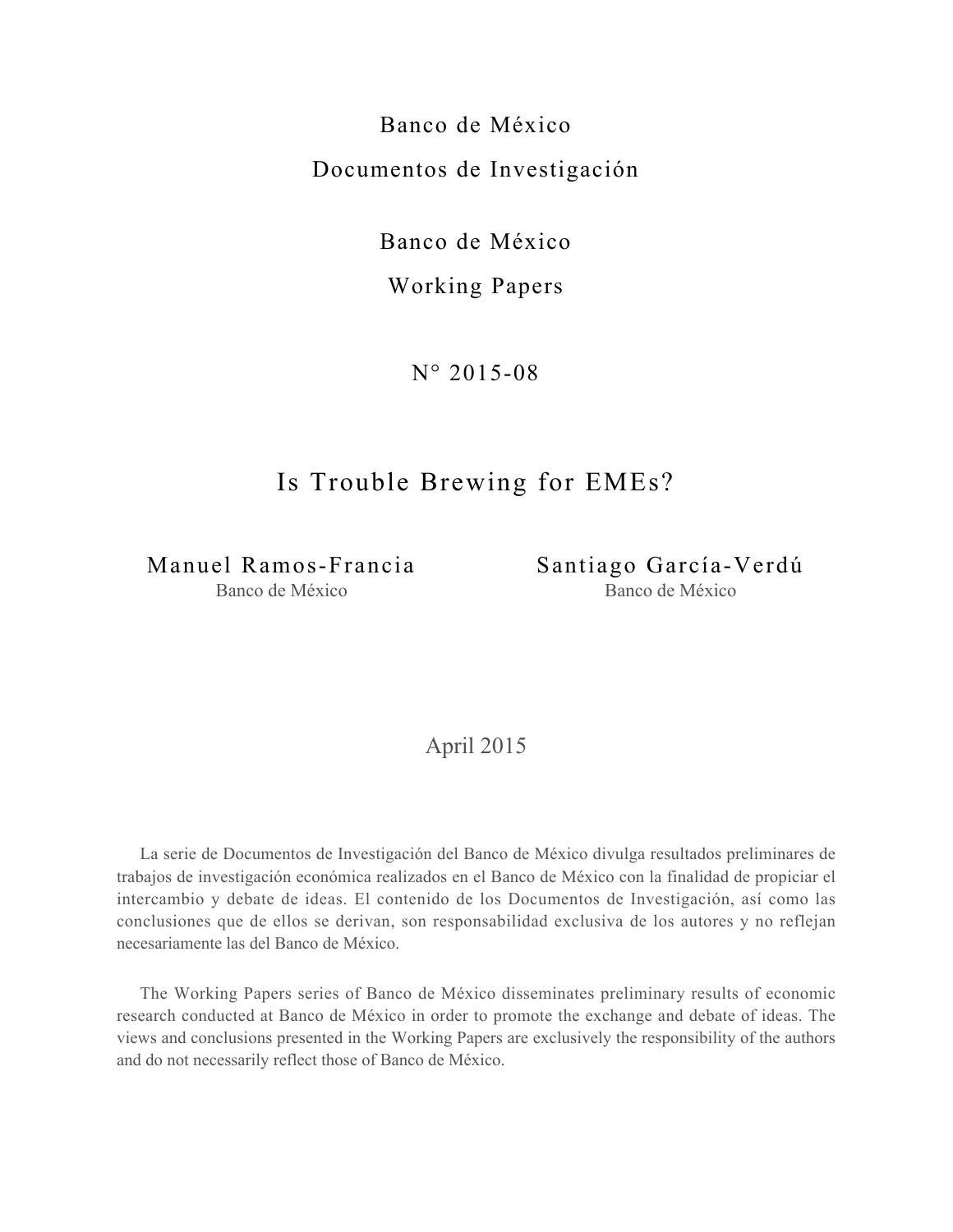Documento de Investigación 2015-08

Working Paper  $2015 - 08$ 

# Is Trouble Brewing for EMEs? \*

Manuel Ramos-Francia<sup>†</sup> Banco de México

Santiago García-Verdú<sup>‡</sup> Banco de México

Abstract: Financial stability discussions have mainly revolved around the degree of leverage in financial institutions. Yet, some authors have argued that there might be mechanisms associated with unleveraged institutions that could entail financial instability. We aim to shed light on the possible presence of run-like dynamics in the bond fund flows to and from a group of Emerging Market Economies (EMEs). We examine some of the US monetary policy's implications on these dynamics. As argued, e.g., in Feroli et al. (2014), given the type of incentives many funds face, run-like dynamics might take place, although such funds are mostly unleveraged. We find evidence of the presence of runlike dynamics in the bond flows in several EMEs. We also find evidence that changes in US monetary policy affect such dynamics. Evidently, run-like dynamics could potentially take place in the future. Keywords: Financial leverage, emerging market economies, US monetary policy, unconventional monetary policy.

JEL Classification: F3, F4.

Resumen: Las discusiones sobre estabilidad financiera han girado mayormente en torno al grado de apalancamiento de las instituciones financieras. Empero, algunos autores han argüido que pueden haber mecanismos asociados a instituciones no apalancadas que pudiesen involucrar inestabilidad financiera. Nuestro objetivo es arrojar luz sobre la posible presencia de dinámicas similares a una corrida en los flujos de fondos de bonos hacia y desde un grupo de mercados emergentes (MEs). Examinamos algunas de las implicaciones de la política monetaria de los EE.UU. sobre éstas. Como se argumenta, v.g., en Feroli et al. (2014), dado el tipo de incentivos que muchos fondos enfrentan, dinámicas similares a una corrida pueden ocurrir, aunque mayormente éstos no estén apalancados. Encontramos evidencia de la presencia de dinámicas similares a una corrida en los flujos de bonos en varios MEs y de que cambios en la política monetaria de los EE.UU. las afectan. Evidentemente, este tipo de dinámicas podrían ocurrir en el futuro.

Palabras Clave: Apalancamiento financiero, mercados emergentes, política monetaria de los EE.UU., política monetaria no convencional.

 <sup>\*</sup>The views expressed in this paper are those of the authors and do not necessarily reflect those of the Banco de México. Comments are welcome. We would like to thank the Financial Stability, the Central Bank Operations, and the Economic Research Directorates at the Banco de México for providing us with some of the data. Conversations with Fabrizio López Gallo, Andrés Jaime, Claudia Tapia Rangel, and Ariadna Valle Carmona have been useful.

<sup>&</sup>lt;sup>T</sup> Banco de México. Email: mrfran@banxico.org.mx.

<sup>&</sup>lt;sup>‡</sup> Banco de México. Email: sgarciav@banxico.org.mx.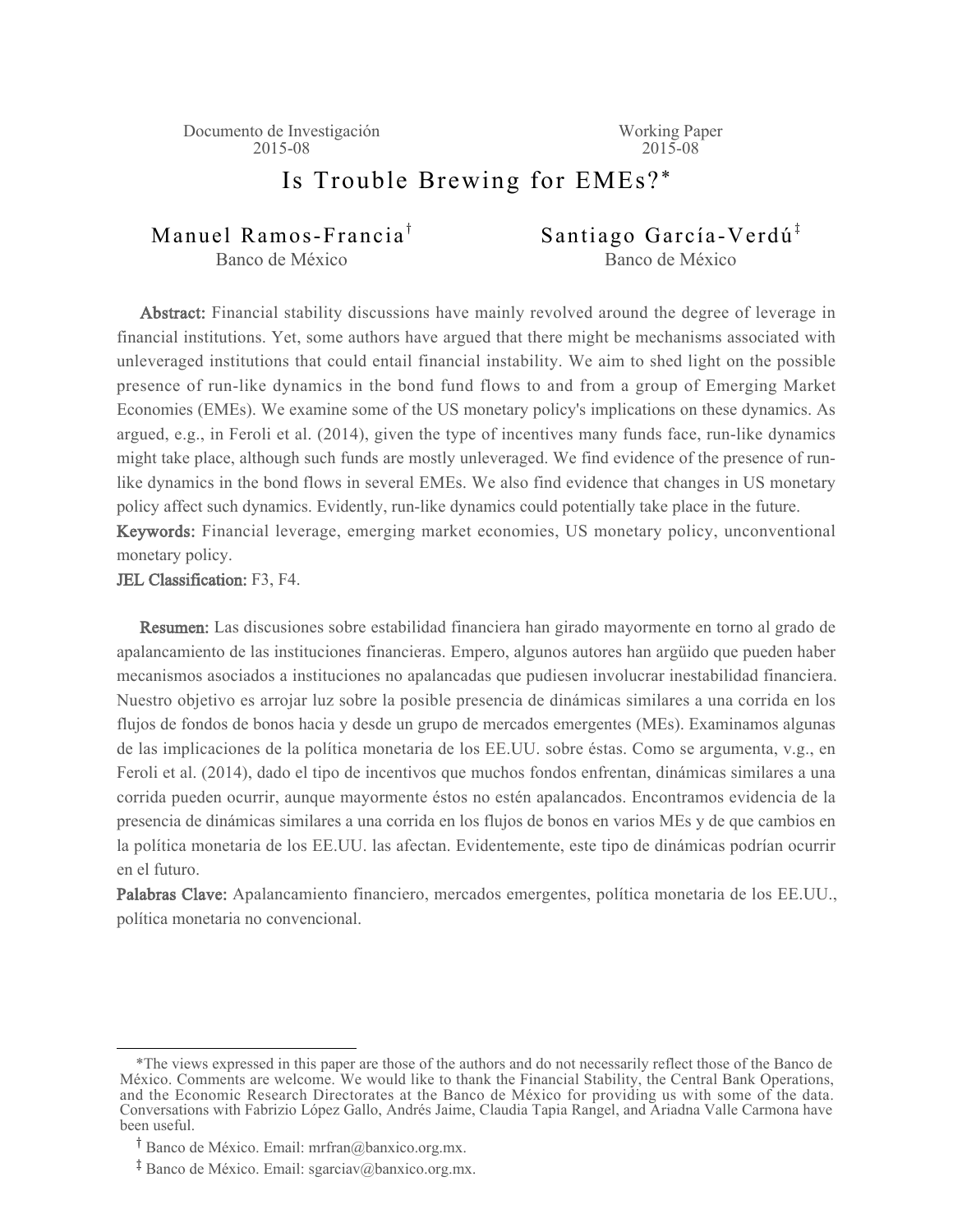### **1. Introduction**

 $\overline{a}$ 

The unprecedented monetary policy stances in advanced economies (AEs) have had substantial implications on the world economy, and in particular on most emerging market economies (EMEs). Naturally so, EMEs have assessed the extent to which the referred policies have contributed to speed up their economic recovery and, in tandem, the unintended consequences they have brought about. One of the main implications has been the significant capital flows that have entered and exited EMEs, from which bond markets have received a significant share.

As a product of the global financial crisis, a leitmotif in financial stability policy discussions has been the degree of leverage in financial institutions. In effect, financial leverage has been underscored as a central factor leading to the recent global financial crisis. Accordingly, many financial sector reforms have been designed with the goal, among others, of providing better incentives for financial institutions to attain sustainable, i.e., closer to socially optimal, levels of leverage.<sup>1</sup>

Nonetheless, some authors have argued that given the bond flows' magnitude involved, and the incentives faced by many asset management companies, a low degree of leverage in the financial institutions involved will not necessarily assure a stable financial ride through the US policy rate tightening. $2$ 

Against this backdrop, based on Feroli et al. (2014), we seek evidence of the existence of run-like dynamics in bond flows in a set of EMEs. We also explore some of the possible implications the US monetary policy could have on them. Such dynamics can be rationalized by the presence of delegated investment between the capital owners and fund

<sup>&</sup>lt;sup>1</sup> Evidently, leverage in countries recipients of capital flows has also been highlighted as a determining factor for the capacity with which economies will be able to deal with the eventual policy rate tightening in the US, particularly so in EMEs (Rajan, 2013). To quote Rajan (2013): "As leverage in the receiving country builds up, vulnerabilities mount and these are quickly exposed when markets sense an end to the unconventional policies and reverse the flows." What is more, Rajan (2014) has argued that "Leverage need not be the sole reason why exit may be volatile after prolonged unconventional policy. Investment managers may fear underperforming relative to others [...]," as we explore in detail for the case of bonds flows in and out of EMEs.

 $2\overline{2}$  As is made clear in the previous footnote, we believe that the level of financial leverage is relevant in both the investment institutions that originate the flows, as well as in the economies which are recipients of such flows.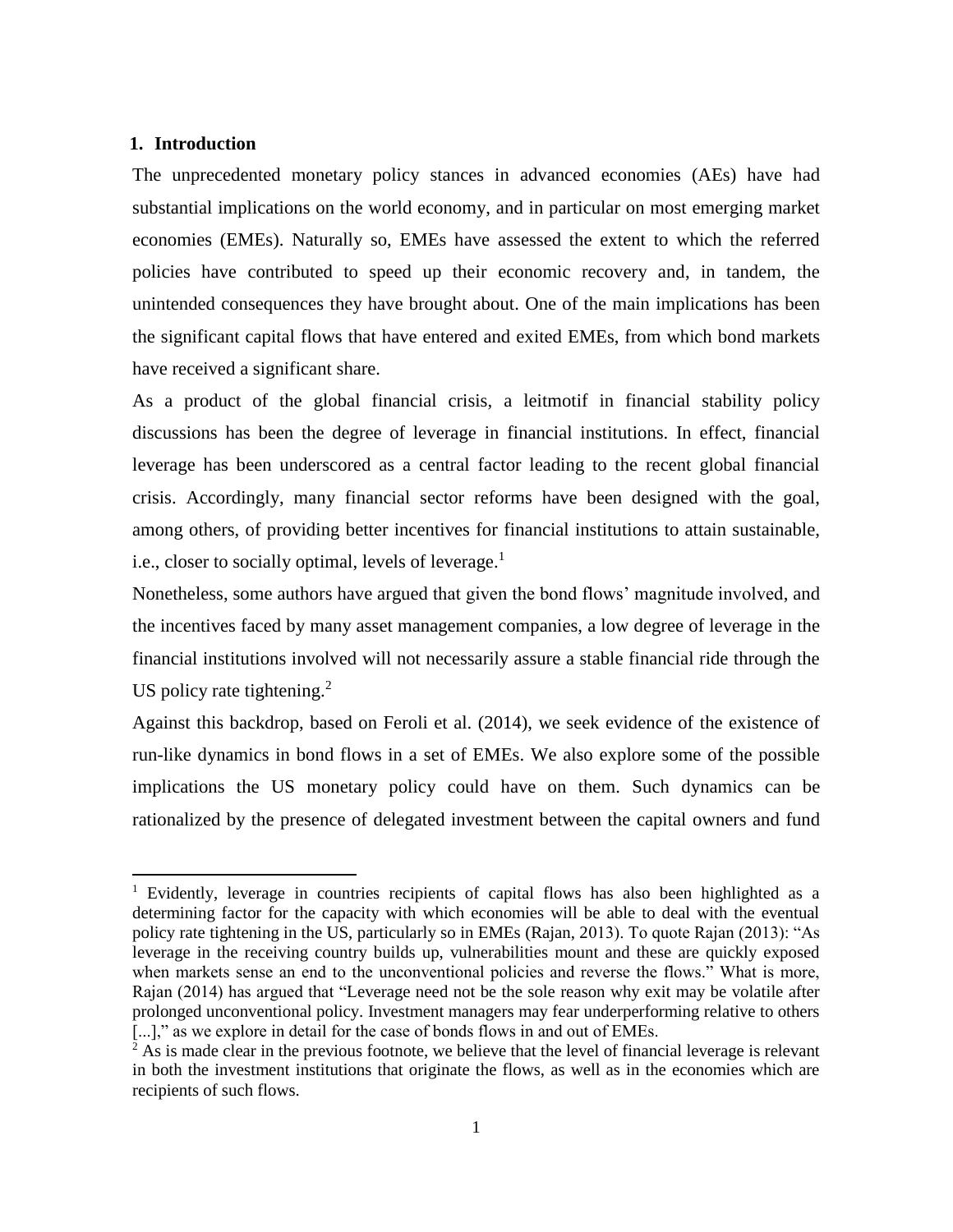investors, and a concern for relative performance between these investors.<sup>3</sup> Nonetheless, other mechanisms could as well be contributing to this type of dynamics. We emphasize some of the aspects that are relevant to EMEs.

Of course, this is not to say that the degree of leverage is either more or less important. Its relative importance is indeed a very pertinent question, but one that will not be addressed here. In other words, we seek evidence of a specific channel among other possible ones, although without taking a specific stance on its relative strength.

The study of the relationship between asset prices and financial stability is, of course, not new. For example, Borio and Lowe (2003) argue that "sustained rapid credit growth combined with large increases in asset prices appears to increase the probability of an episode of financial instability." While credit is not a component of the models we use here, significant increases in bond prices are indicative of potential financial stability problems, as we will be exploring in more detail.

Relatedly, Stein (2014b) underlines, in the context of financial stability and monetary policy, that instead of mainly focusing on a measure of financial leverage as an input of the monetary policy framework, we should additionally look at risk premiums in the bond market.

It goes without saying that AEs' monetary authorities are pursuing their own interests. In effect, they are following their legal mandates. Nonetheless, given the monetary policy stances' unparalleled characteristics in terms of their magnitude, the time they have been in place, and the degree of uncertainty involving their implementation and exit, one has to recognize that their implications are less well understood. In short, we are keenly interested in understanding, in a positive sense, some of the economic implications these policies entail for EMEs.

Finally, evidently, there is a concern that this type of dynamics may happen again given the current prospects of US monetary policy in the coming quarters. In other words, we

 $\overline{a}$ 

<sup>&</sup>lt;sup>3</sup> This one is not the only potential agency conflict. For example, Chevalier and Ellison (1997) document that while the owners of the capital would like to maximize the risk-adjusted fund returns, fund investors would like to maximize its value. In particular, they tend to maximize the funds risk-return profile at the end of the year which, in turn, determines their payments.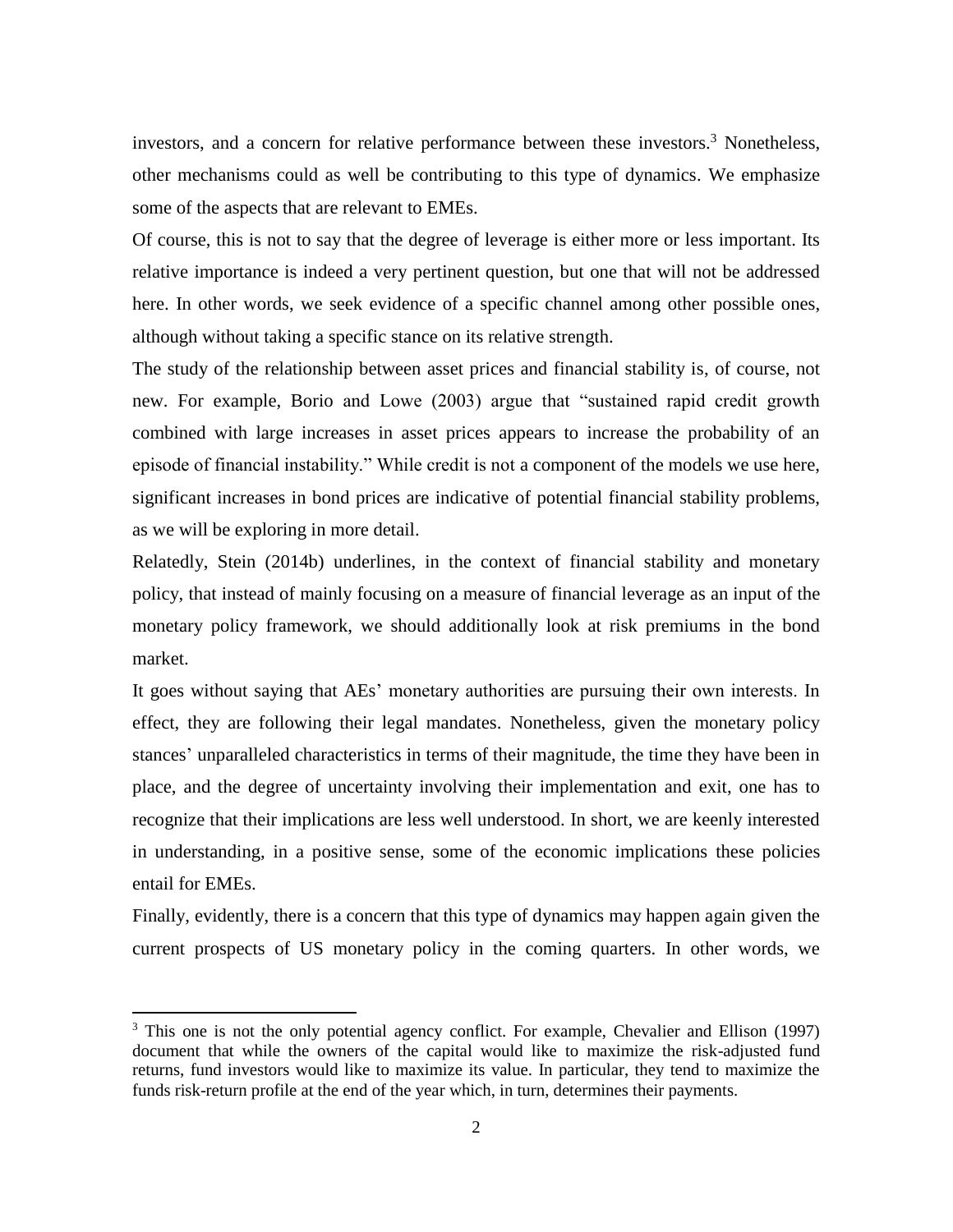hypothesize that up to this point we have only seen a handful of run-like dynamics episodes, but there is a good chance that more will likely follow.

# **2. Preliminary Analysis: EMEs**

To set the stage, we present some of the characteristics EMEs' bond flows and their associated indices have had in recent years. To begin with, note some of the cumulative bond flows' properties based on a simple visual inspection (Figure 1).

First, they are highly correlated. Second, in general, the longer inflows have been accruing in an economy, the greater their fall once an outflow episode takes place. Relatedly, the inflows' pace tends to be slower than that of the outflows'. This can be seen more clearly, e.g., during September 2011. Third, some of the most significant changes in the flows' directions are associated with announcements of US monetary policy, most notably during the so-called "taper tantrum" in May of 2013.

In addition, the aggregated bond flows pertaining to EMEs and the EMBI spread global have three characteristics (Figure 2). First, they tend to co-move negatively, i.e., bond flows and their prices co-move positively. Second, the EMBI global spread's correlation to changes in bond flows seems to have increased as of 3Q 2011. In other words, variations in the EMBI spread lead to greater changes in bond flows after 3Q 2011. Third, relatedly, the bond flows' variance has increased since around 3Q 2011.

All told, high correlations among bond flows, their negative co-movement with the EMBI global spread, and sharp bond outflows are, jointly, evidence pointing to the presence of run-like dynamics, as we will explore in detail in the rest of the paper. This situation contrasts with the classic case in which an increase in the risk premium (i.e., a lower price) eventually prompts an upsurge in capital inflows, as some investors jump in to seize the opportunity. In addition, we will see that EMEs' bond flows and EMBI spreads' seem to be affected by monetary policy decisions in the US.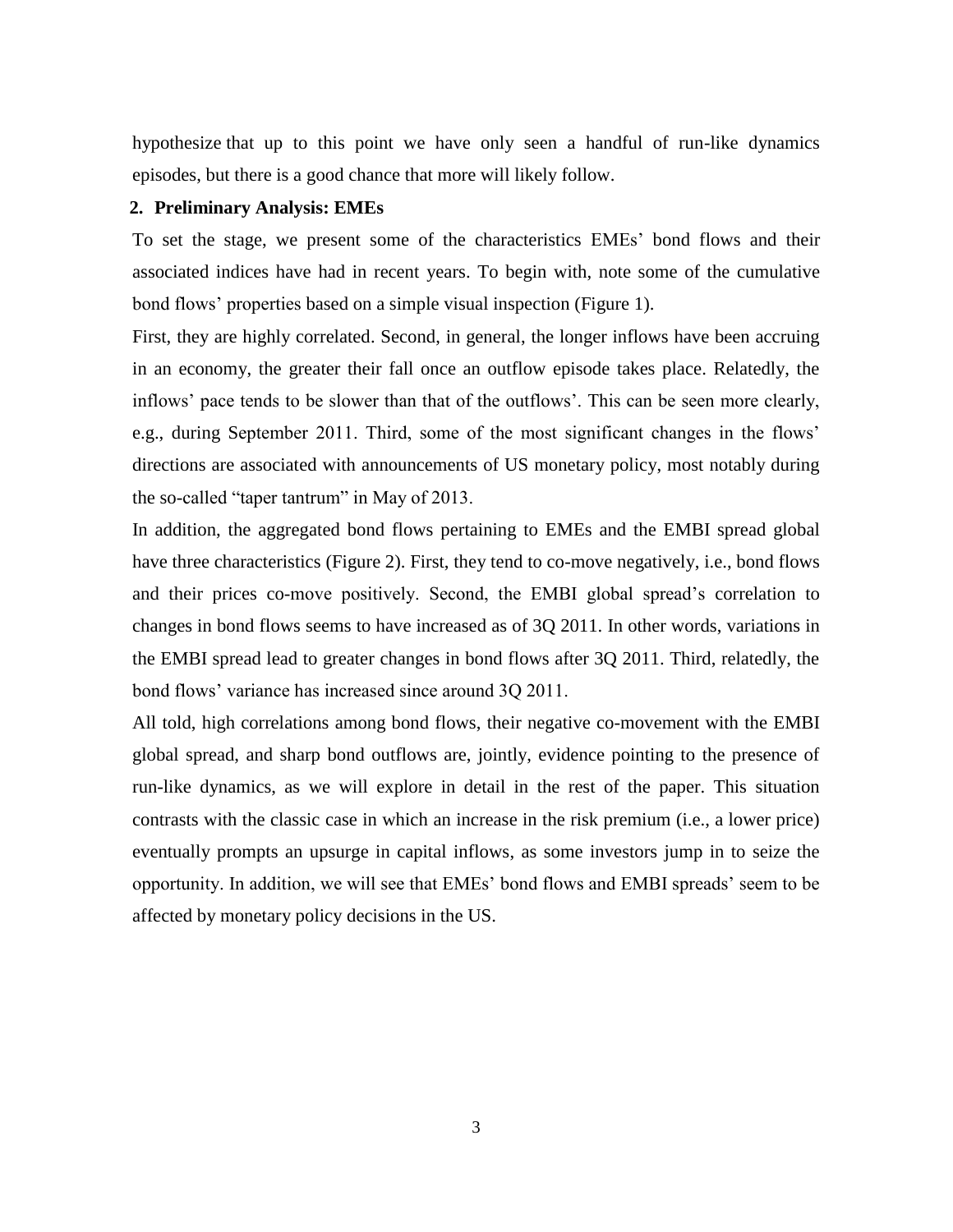

**Figure 1. Cumulative Bond Flows in selected EMEs.** 

(Millions dollar, weekly periodicity). **Source**: EPFR.



**Figure 2. Aggregated Bond Flows in EMEs and Global EMBI Spread.**  (million dollar and index, weekly periodicity) **Source:** EPFR and Bloomberg.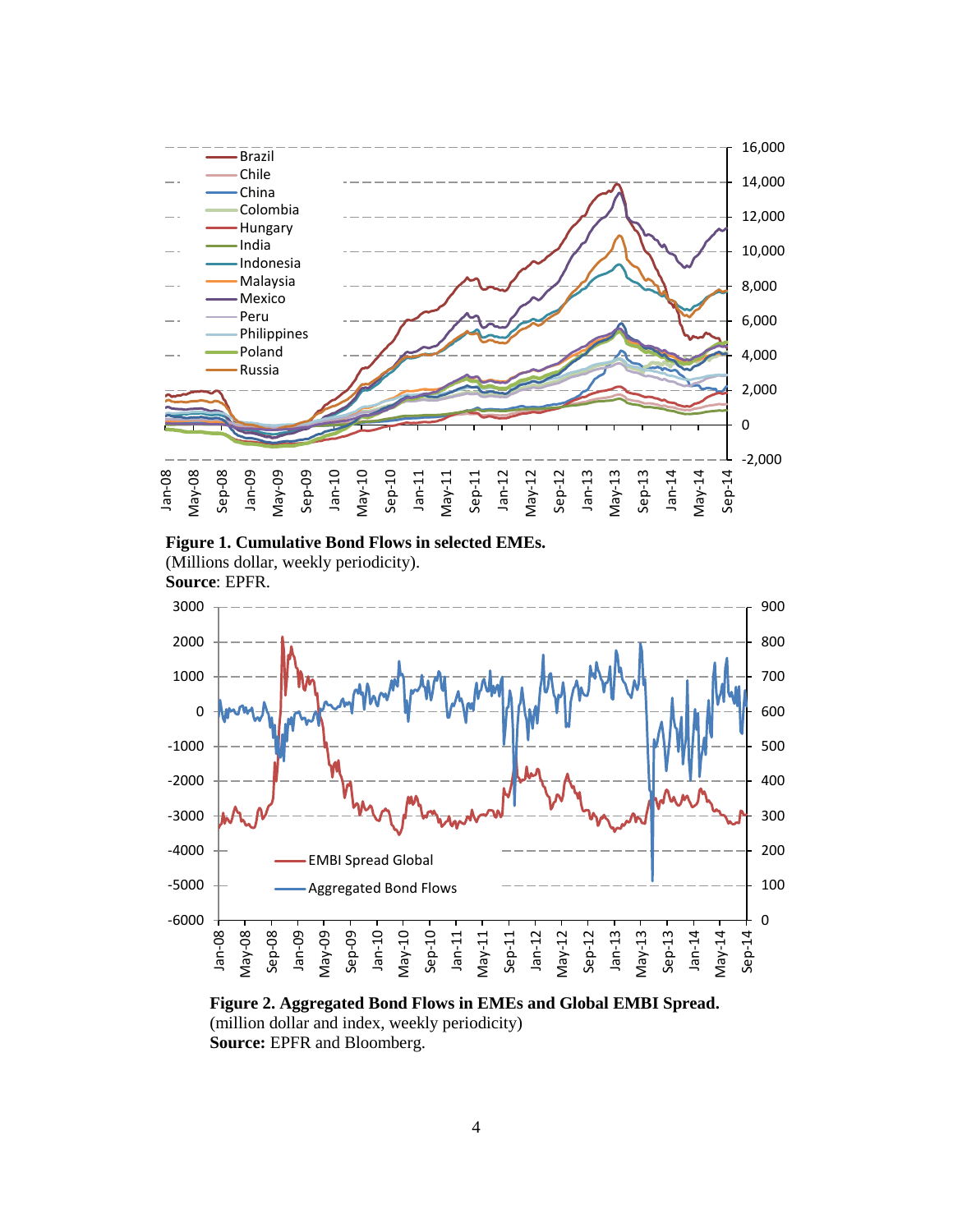#### **3. The Model**

We use the model posited in Feroli et al. (2014) as a framework to analyze our data. Feroli et al.'s (2014) model is a simplified version of Morris and Shin's (2014). Accordingly, here we explain some of the most important features of Feroli et al. (2014)'s model. At times, we refer to Banerjee (1992), which puts forward a simple model of herd behavior. Feroli et al.'s (2014) and Banerjee's (1992) will prove useful to analyze our data and organize part of our discussion.

Next, we make three important clarifications. First, we do not intend to calibrate or estimate an economic model. Instead, our analysis is mostly based on the estimation of a set of vector auto-regressions (VARs). Second, the facts we have documented could be the product of other economic mechanisms behind the run-like dynamics in the bond flows and their indices. Three, although we use one specific model to guide our analysis, just as in Feroli et al. (op. cit.), we do not favor one particularly mechanism over another one. Thus, it could very well be the case that there are other economic mechanisms present that lead to the type of dynamics that we seek to document.

A brief description of the model posited in Feroli et al. (2014) is as follows. There are two types of investors:

- i) *Passive* investors which are risk-averse. Each of them chooses between holding one unit of the risky asset and having her resources in a money market account, which offers a floating rate. This rate is directly associated with the monetary policy rate. Everything else constant, the floating rate is the safest return.
- ii) *Active* investors are risk-neutral. Each one also chooses to hold between a risky asset and having her capital in the money market account. However, they are *delegated* investors. Thus, although they care about long term fundamentals, they are also concerned about their *relative performance* vis-à-vis their peers.

Such concern can be rationalized in several ways. Active investors can have a reputation motive or a career concern (e.g., see Scharfstein and Stein, 1990, Hong et al., 2000). A poor relative performance would probably involve a loss of some her clients (Chevalier and Ellison, 1998). The redemption pressure funds face could be considered as another motive.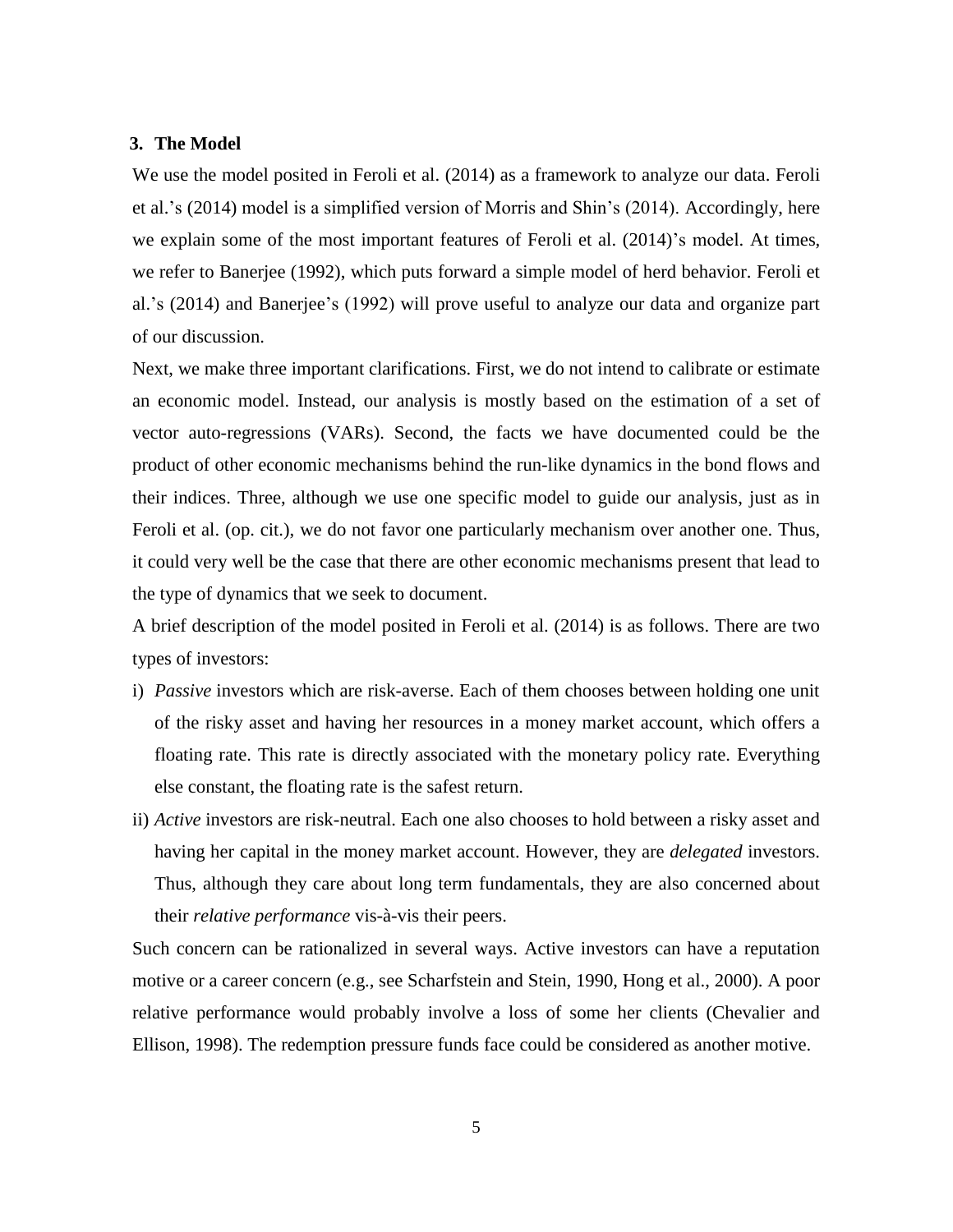In their model, each of the active investors keeps a watchful eye on their peers' performance. In practice, this can be achieved by having investors measuring their performance against the same benchmark index. Every active investor knows this. Thus, they play a game in which the effort one exerts will affect the effort of others. 4

Going further into the model, there is a fixed supply of risky securities denoted by S. All investors care about the fundamental expected value V of the risky security at some terminal date T. Passive investors have a quadratic utility function.<sup>5</sup> The aggregation of their first order conditions implies a linear demand of the form:  $p = V - (\sigma^2/\tau)$  q, where p and q are, respectively, the price and quantity demanded of the risky asset by the passive investors. Also,  $\sigma^2$  can be interpreted as the variance of the risky asset, and  $\tau$  is a risk sensitive coefficient.<sup>6</sup> The lower the value of the coefficient, the more risk-averse the passive investors are.

There are n active investors, where  $n < S$ . As active investors are risk neutral, they will demand the risky asset at price V (or at a smaller value), as long as they do not think their relative performance is a concern. In such case, each active investor's demand for one unit is totally elastic. Thus, if all active investors have a position in the risky asset, in the aggregate they will demand n such assets.

Passive investors will not pay V for the risky asset since they are risk-averse. Instead, they will demand the remaining S-i risky assets, where i is the number of active investors which hold a unit of the risky asset, at an equilibrium market price p. Such price is determined by the passive investors' linear demand and by the number of active investors which hold a unit of the risky asset, i.e.,  $p = V - (\sigma^2/\tau)(S-i)$ , where  $0 \le i \le n$ .

 $\overline{a}$ 

<sup>&</sup>lt;sup>4</sup> As pointed out by Feroli et al. (2014), the delegated relationship is typically a sizeable chain of relationships. Thus, although conceptually one can think of a principal and an agent, in practice it would probably involve several principal agent relationships in a series, positioning the initial principal from the last agent farther apart. In this context, relative ranking could be interpreted as an effective monitoring device.

<sup>&</sup>lt;sup>5</sup> Explicitly, her utility function is:  $Vy - (1/2\tau)y^2\sigma^2 + (W-py)$ , where y is the position in the riskyasset,  $\sigma^2$  its variance, and W the investor's wealth.

<sup>&</sup>lt;sup>6</sup> Morris and Shin (2014) derive the aggregate demand, noting that  $\tau = (\tau_1 + \tau_2 + ... + \tau_K)$ , where  $\tau_i$  is the risk coefficient of the i<sup>th</sup> individual active investor.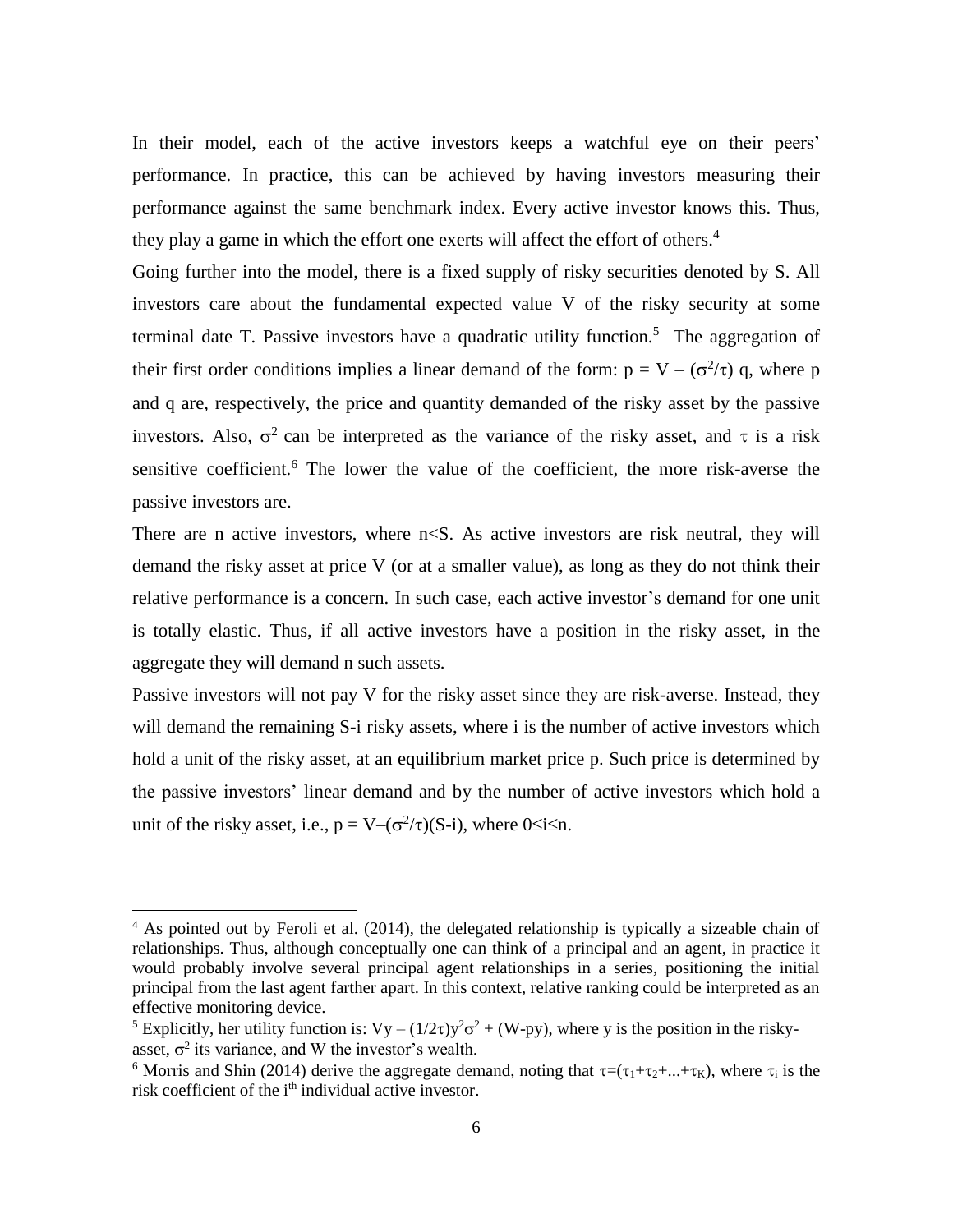If an active investor, say, buys a unit of the risky asset, its price increases by  $(\sigma^2/\tau)$ . Conversely, if she sells her unit of the risky asset, its price decreases by  $(\sigma^2/\tau)$ . Moreover, if all active investors sell their positions in the risky asset, its price falls by  $(\sigma^2/\tau)n$ , to reach a price of  $V-(\sigma^2/\tau)S$ , its minimum bound.

Suppose then that there are no active investors with a position in the risky security. The first active investor would buy it at  $V-(\sigma^2/\tau)S$ , and the j<sup>th</sup> active investor would do so at a price  $V-(\sigma^2/\tau)(S-(j-1))$ . Her return also depends on the order in which she sells it, since, as mentioned, as every time one active investor sells her position in the risky asset, its price drops by  $(\sigma^2/\tau)$ .

In general, an active investor will seek to have a position in the risky asset first, and once she has such position and suspects that the rest of the active investors will abandon theirs, she will seek to leave her position as soon as possible. In short, buying before the rest of the active investors, and selling ahead of the run, yields the greatest return.<sup>7</sup>

As mentioned, both investors have access to a money market account which pays a floating rate closely associated with the policy rate. More specifically, an investor that rolls over her investments in the money market account obtains a gross return of:  $1+r = \mathbf{E}_t \Sigma^T_{m=1} (1+i_{t+m}),$ where  $i_{t+m}$  is the policy rate at time t+m. Thus, its return depends on the monetary policy's expected path.

The active investor that ranks last faces a penalty fee. That is, on top of her low return relative to her peers, she loses C. Thus, in the model, active investors play a global game, which is a simplified version of the model in Morris and Shin (2014). Specifically, assuming a uniform density of beliefs over the other active investors' decisions to sell their position in the risky asset, it can be shown that investors will prefer the risky asset if r is less than a threshold: 8

 $\ddot{\phantom{a}}$ 

 $<sup>7</sup>$  Specifically, assume that at some point all delegated investors buy a unit of the risky asset. Then if</sup> such investor sells it in the k<sup>th</sup> place, she will sell at a price of  $V-(\sigma^2/\tau)((S-n)+(k-1))$ . Thus, under such scenario, buying at j and selling at j yields  $(\sigma^2/\tau)[n+j-k]/\{V-(\sigma^2/\tau)(S-(j-1))\}$ .

<sup>&</sup>lt;sup>8</sup> The uniform density assumption is motivated by a result in Morris and Shin (2014). In the referred paper, the penalty fee is endogenously determined as a function of the proportion of active investors having a portfolio value above the investor's portfolio value which is penalized (denoted by x). In their model, x's density is a uniform one.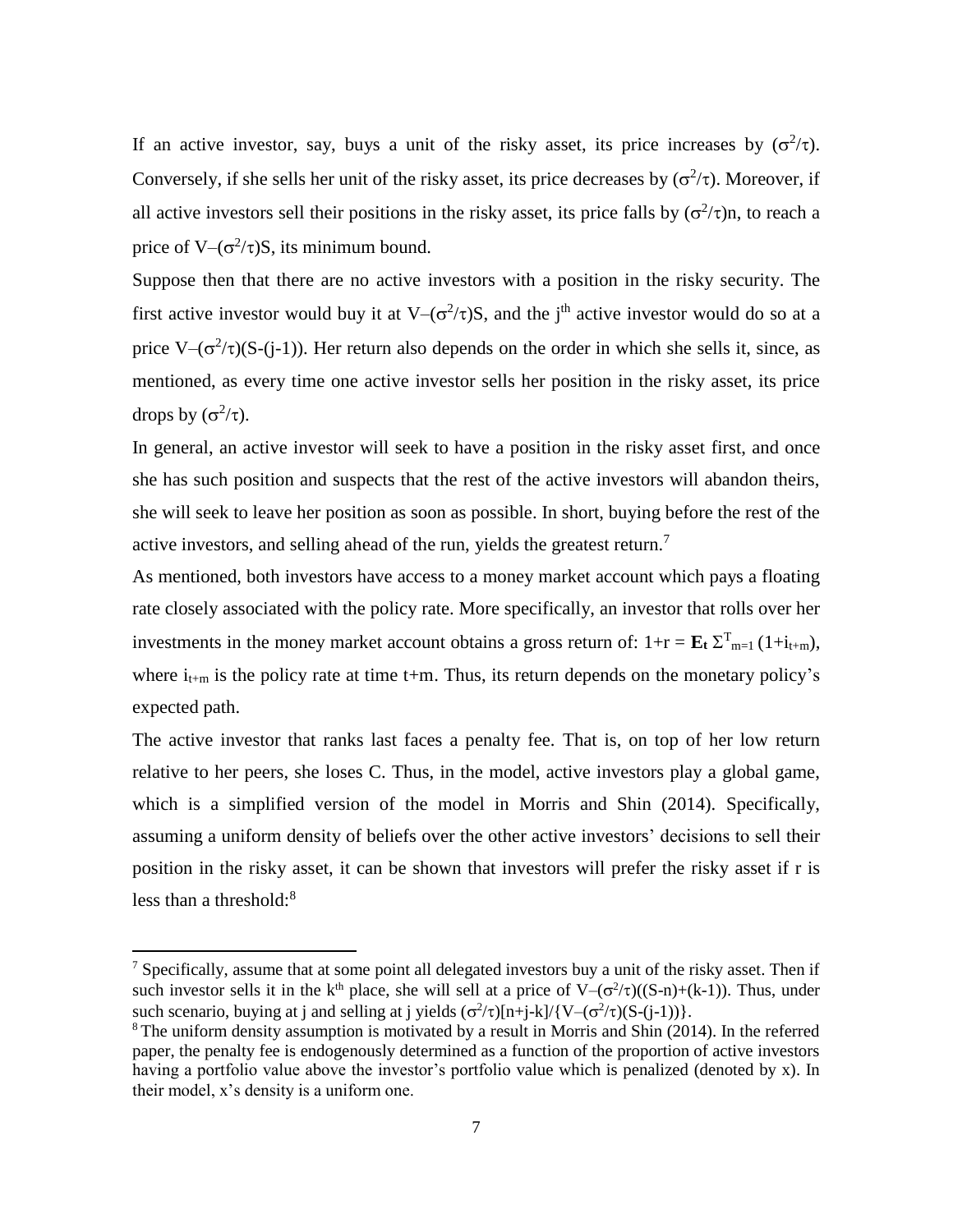$$
r \le (V-p)/p - C/n. \tag{1}
$$

The intuition is straightforward: adjusted for the penalty and the number of active investors, the investment opportunity with the higher premium (ie,  $(V-p)/p$ ) is preferred. Thus, as C augments or as n decreases, the threshold decreases. The penalty size's effect is direct: a bigger one will make more active investors turn to the money market account as the threshold declines as the number of active investors decreases.<sup>9</sup>

Note that a larger  $\tau$ , i.e. less risk-sensitive passive investors, implies smaller differences in returns between investors. Conversely, a smaller  $\tau$ , i.e. more risk-sensitive passive investors, leads to greater differences in returns between these investors. As an extreme case, suppose that passive investors are near risk-neutral, i.e.,  $\tau$  is very large. Thus, based on their demand curve,  $p = V - (\sigma^2/\tau)(S - i)$ , changes in their position in the risky asset would lead to negligible changes in its price, leading to undistinguishable rankings between passive investors.<sup>10</sup> Conversely, in the context of Banerjee (1992), greater differences in returns would more probably lead to herd-like behavior.

At this point, it is useful to elaborate on the model's intuition. Active investors care about the risky asset's fundamental long-run value. Yet, they have a relative ranking concern in the short-run, materialized by the penalty taken by the active investor that ranks last. Importantly, the risky asset market's size is sufficiently small so that changes in the active investors' positions affect prices significantly. 11

 $\overline{a}$ 

<sup>&</sup>lt;sup>9</sup> Following the analogy of the musical chairs game, one is more concerned the less players are left. In the referred game, assuming a uniform density for getting a chair, given n participants, one fails to get one with probability 1/n. Thus, if n is big the probability is low. On the other hand, as n decreases, the probability grows until it reaches 1/2.

<sup>&</sup>lt;sup>10</sup> A direct way of seeing this is considering two extreme cases in the model. On the one hand, as  $\tau$ tends to infinity, p tends to V and all returns in the risky asset tend to 0. Thus, as all investors get the same return, the probability of ranking last approaches 0. Price dynamics are, following the analogy, as if in the game of musical chairs there is one chair for every player. On the other hand, as  $\tau$  diminishes, p becomes more sensitive to changes in the passive investors' position in the risky asset. Thus, as differences in returns grow apart, the probability of someone ranking last increases, since distinguishing their relative ranking becomes easier.

 $11$  This is one of the reasons why we are concerned with EMEs. This is particularly relevant given the size of capital outflows and inflows that some EMEs have faced, in particular, compared to the size of their financial (specially bonds) markets.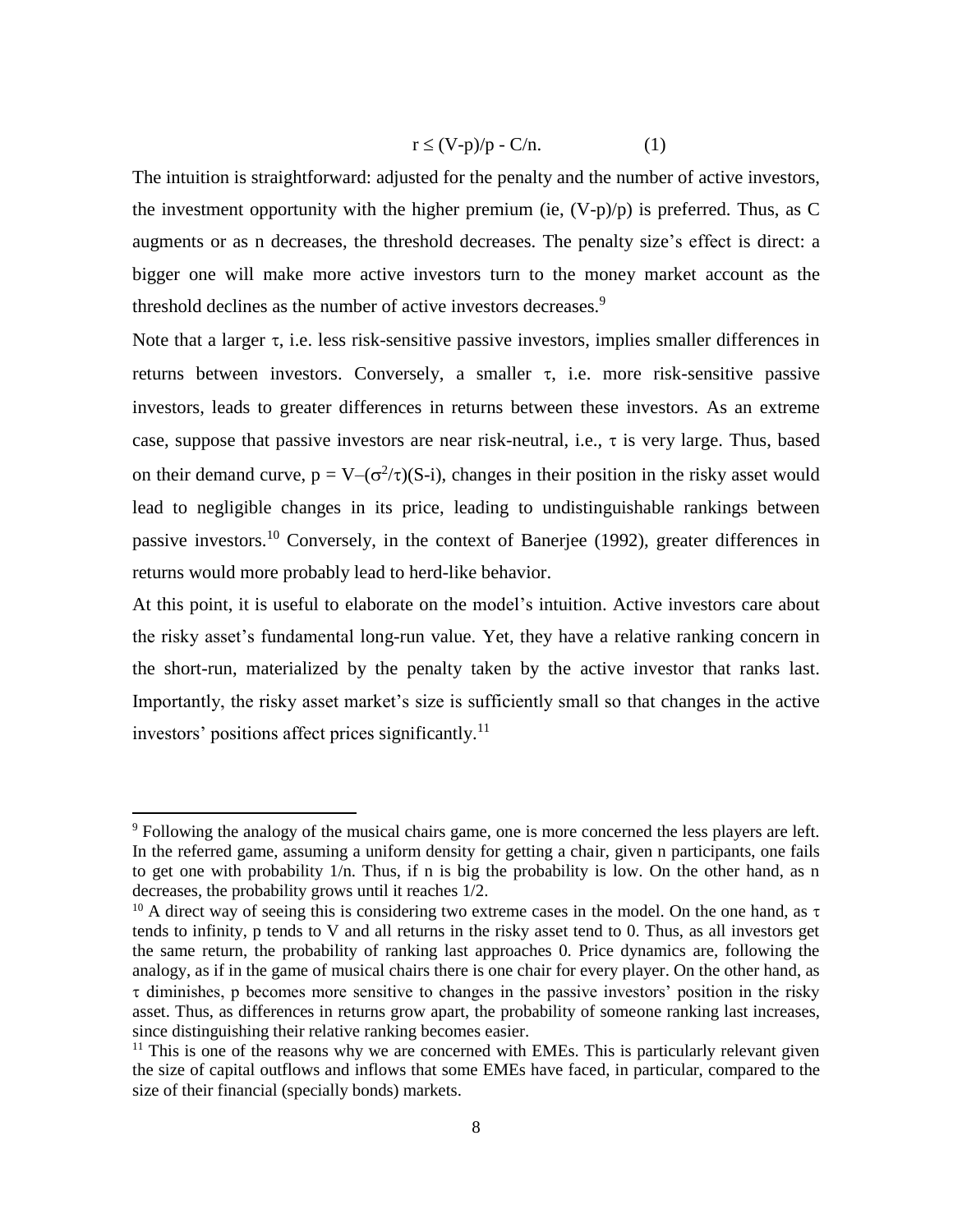Thus, in tandem, their allocation decisions given the changeable money market account's floating rate can lead to a sudden change in active investors' positions, exacerbated by the relative ranking concern. As a few active investors change their portfolio allocation towards the money market account, those active investors who have not done so, based on their short-run concern of ranking last, sell their positions in the risky assets, giving place to the run-like dynamics.

In our estimations, active investors' increments in their positions in the risky assets are captured by the bond inflows; conversely, decrements by the bond outflows. Risky assets' prices are captured by the EMBI spreads. In effect, in the model prices and spreads are directly negatively highly correlated. In addition, the policy rate is measured by the Wu and Xi rate, which tries to capture non-conventional monetary policy, that is, it tries to measure through a negative policy rate further monetary accommodation at the zero lower bound. All in all, we test for three main predictions on the relationship between flows, risk premiums, and the monetary policy rate of the model in Feroli et al. (2014).

- i) As a result of the presence of the two types of investors, and the relative performance concern, there is a positive feedback between bond flows and prices (i.e., a negative feedback between bond flows and risk premium).
- ii) Sharp outflows are more likely (than smooth ones), since the relative performance concern is heightened in such cases, increasing the risk premium (i.e., reducing bond prices).
- iii) A rise in the policy rate is likely to set-off outflows episodes, as r augments, and the probability of it surpassing the threshold level in (1) increases. In short, such change in the policy rate leads to active investors' demand for risky assets to fall. As its price falls its risk premium increases.

After describing the data, we explore these predictions.

## **4. Data: EMEs**

Our database has time series for the following fourteen EMEs: Brazil, Chile, China, Colombia, Hungary, Indonesia, Malaysia, Mexico, Peru, Philippines, Poland, Russia, South Africa, and Turkey. In order to assess possible run-like dynamics on these economies as a group, we also consider an aggregated time series.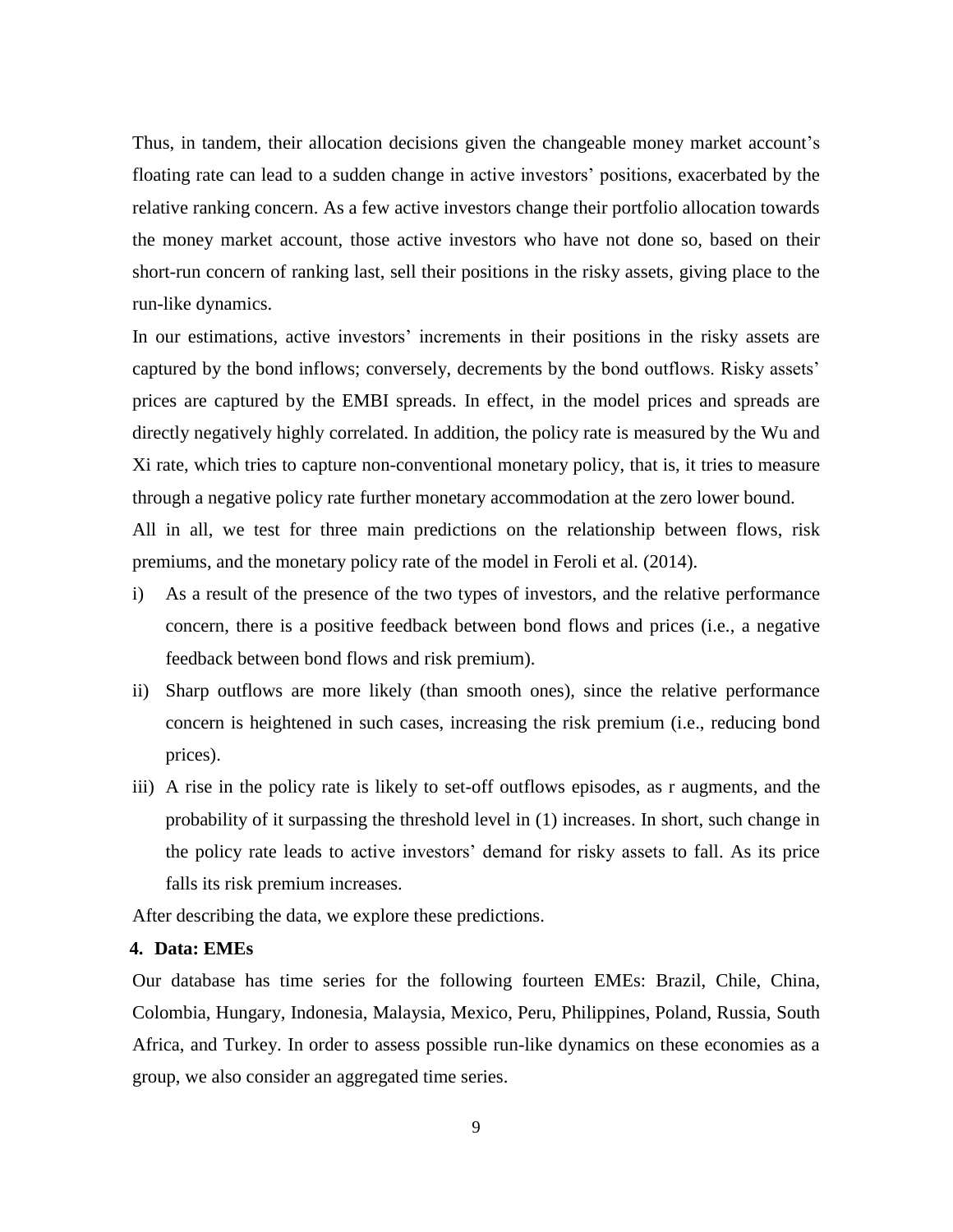We use the EMBI spreads as proxies to the risk premiums in the model (Table 1). In theory, the risk premium should be constructed based on the actual prices of the bonds under management by the funds. Yet, we do not have access to the data at a country level and at a high frequency.

We do, however, have access to the assets under management (AUM) at an aggregate level for EMEs from the EPFR database. This allows us to compare the percentage change in the price of the AUM vs. the variable we use as a measure of the price change, namely, the percentage change in EMBI spread. Accordingly, we compare the estimated change in the value of AUM for all EME with the change in the EMBI spread (see appendix A). The corresponding series are highly correlated. This lends us confidence to use the EMBI spreads as proxies for the risk premium for each EME.<sup>12</sup>

| Country      | Mean   | Std. Dev. | Max     | Min    |
|--------------|--------|-----------|---------|--------|
| Aggregated   | 206.02 | 84.06     | 580.36  | 97.29  |
| Brazil       | 226.28 | 71.12     | 670.00  | 134.00 |
| Chile        | 147.20 | 62.52     | 409.00  | 67.00  |
| China        | 135.22 | 64.30     | 328.00  | 26.00  |
| Colombia     | 202.91 | 92.48     | 699.00  | 96.00  |
| Hungary      | 271.04 | 159.21    | 758.00  | 56.00  |
| Indonesia    | 283.70 | 153.87    | 1099.00 | 137.00 |
| Malaysia     | 142.84 | 68.85     | 481.00  | 66.00  |
| Mexico       | 194.31 | 75.96     | 596.00  | 93.00  |
| Peru         | 193.10 | 82.06     | 612.00  | 94.00  |
| Philippines  | 219.58 | 91.18     | 678.00  | 101.00 |
| Poland       | 145.68 | 75.15     | 370.00  | 45.00  |
| Russia       | 245.89 | 143.93    | 892.00  | 89.00  |
| South Africa | 204.63 | 108.76    | 752.00  | 51.00  |
| Turkey       | 271.85 | 93.78     | 733.00  | 145.00 |

#### **Table 1. EMBI Spreads EMEs.**

 $\overline{a}$ 

(Index) **Notes**: Aggregated refers to average of all EMEs' EMBI spreads. Period: 01/04/2006 to 09/03/2014. **Source**: EPFR

Also, the EMBI spread measures the risk premium of EMEs bonds denominated in US dollars which satisfy minimum liquidity requirements. In addition, the index's

<sup>&</sup>lt;sup>12</sup> As a corollary, this result is consistent with the representativeness of the EPFR bond flows data. Had we not observed a high correlation between the percentage change in the value of the assets under management (at an aggregate level for EMEs from the EPFR database) with that of the percentage change of the EMBI spread, question on the EPFR database's representativeness could have been raised.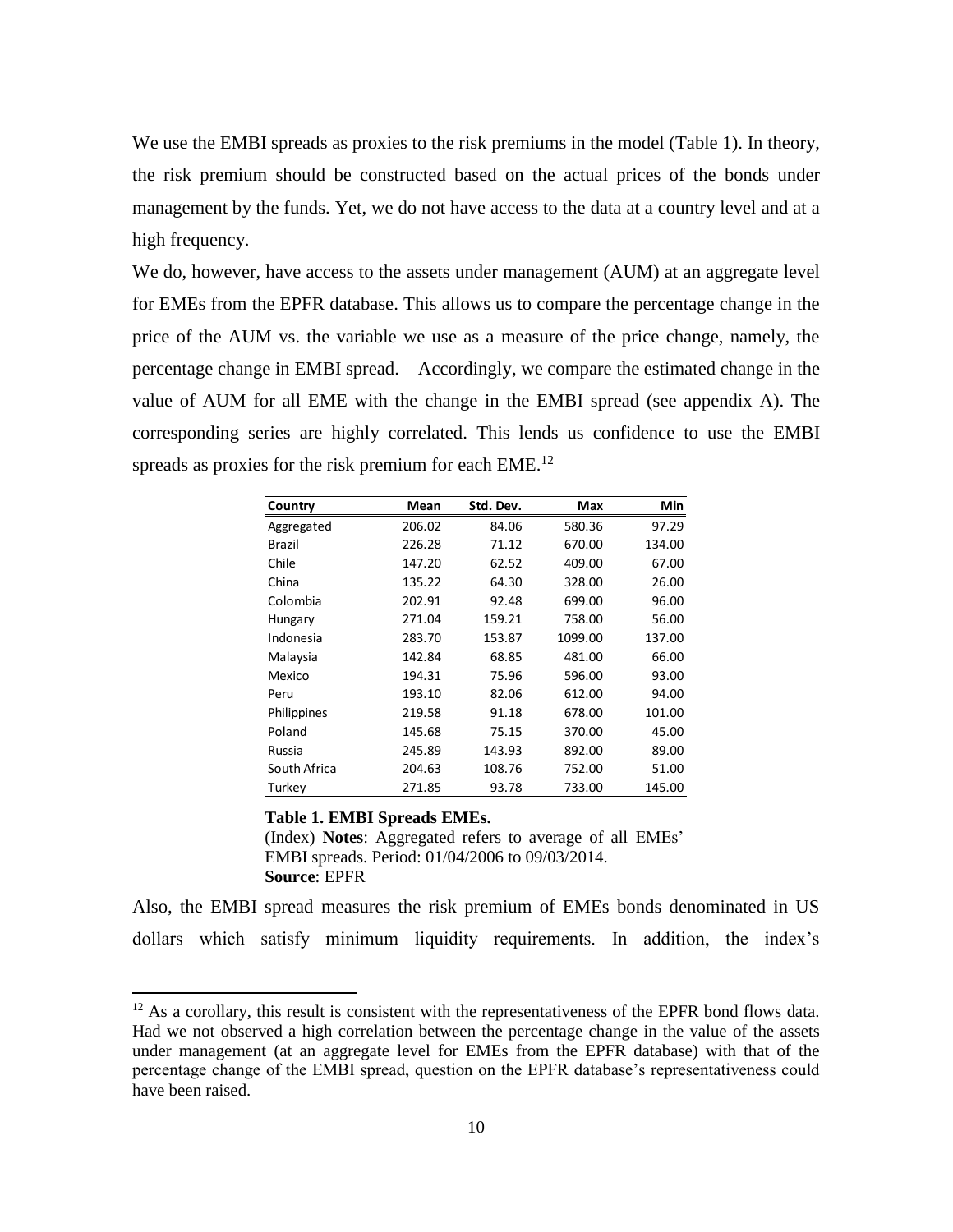denomination is appropriate in the sense that the comparison the investors do is against the US policy rate. We use the EPFR bond flows data as a proxy to the changes in the active investors' position in the risky asset in the model (Table 2). As explained in their website, EPFR global tracks both traditional and alternative funds domiciled globally, with \$23.5 trillion in total assets. Their aim is to bring a comprehensive view of institutional and individual investor flows driving global markets. What is more, EPFR has the advantage that it covers funds domiciled in the US and Europe (Jotikasthira et al., 2011).

In this context, one might have concerns about the properties of the EPFR bond flows database. First, the extent to which EPFR bond flows are managed by funds that are subject to a delegated investment relationship; second, the proportion of funds in the database which are leveraged. Third, how representative the EPFR data are of investors' bond flows in global markets. We believe that none of these should be a significant concern for our aims, as we argue next.

First, we claim that the fact that non-delegated investors, which could be included in the data base, do not necessarily care about their relative performance does not hinder our results. Consider, on the one hand, that run-like dynamics could still persist to the extent that delegated investors are responsible for a significant portion of the AUM. Thus, nondelegated investors would have the incentives not to ignore their peers under a delegated investment relationship. <sup>13</sup> Crucially, finding evidence favorable to the model using the referred data would bespeak of the delegated investors' significance in the market. Under the assumption that non-delegated investors' behavior is a force against the dynamics of delegated investors' actions, we would then find less evidence favorable to such dynamics. Note the significant differences between the EMBIs spreads' characteristics, and the bond flows among EMEs (Tables 1 and 2). This reflects some of the differences of the EMEs in our sample.

 $\overline{a}$ 

<sup>&</sup>lt;sup>13</sup> In effect, their response can be interpreted as being part of a rational speculative bubble.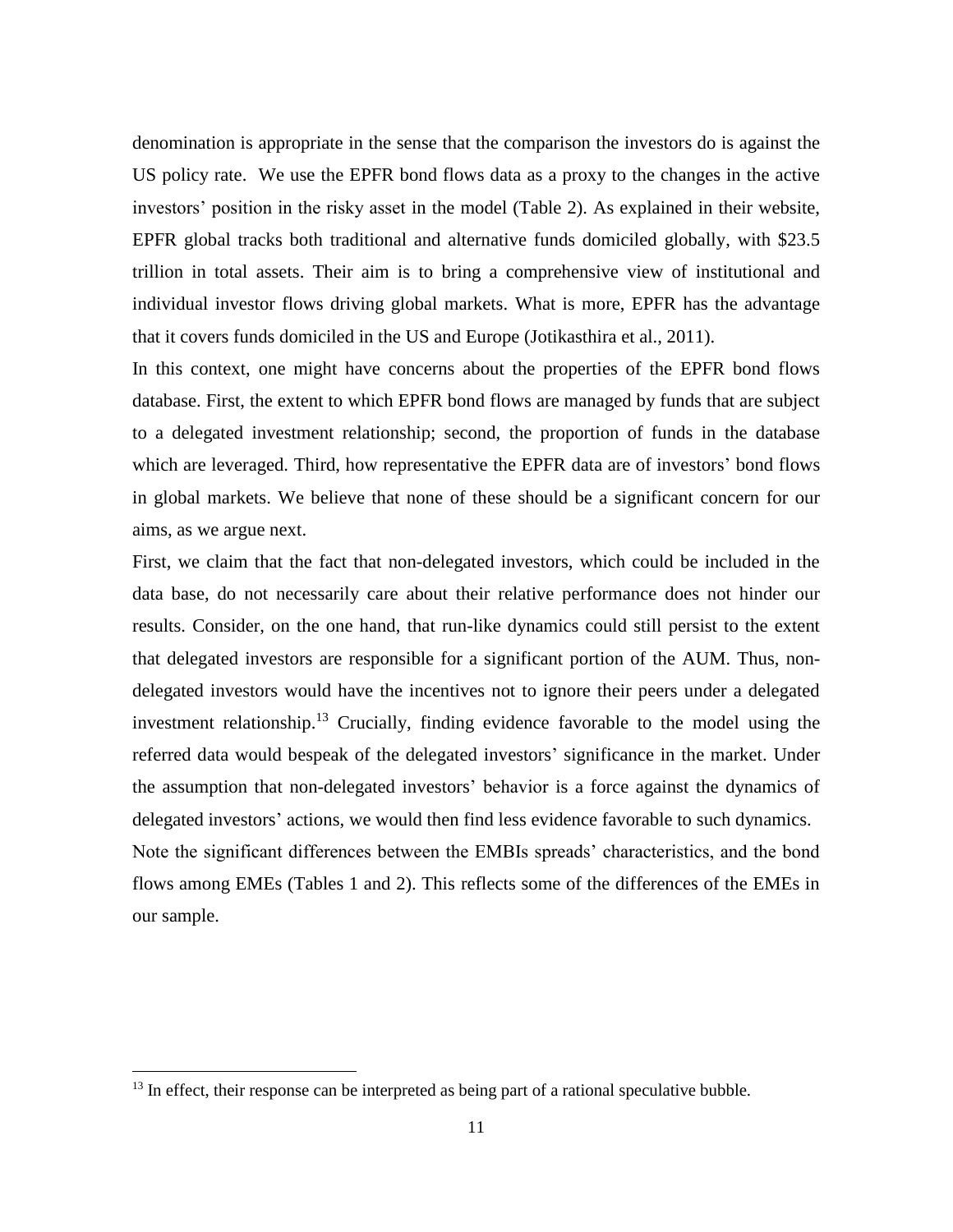| Country       | Mean   | Std. Dev. | Max     | Min        |
|---------------|--------|-----------|---------|------------|
| Aggregated    | 141.72 | 604.41    | 1810.82 | $-4472.85$ |
| <b>Brazil</b> | 9.83   | 116.26    | 317.26  | $-789.98$  |
| Chile         | 2.68   | 14.00     | 44.25   | $-123.08$  |
| China         | 4.98   | 43.42     | 366.55  | $-290.18$  |
| Colombia      | 9.31   | 47.66     | 376.59  | $-295.38$  |
| Hungary       | 4.11   | 25.91     | 93.06   | $-143.25$  |
| Indonesia     | 16.96  | 53.63     | 163.52  | $-319.31$  |
| Malaysia      | 9.11   | 32.21     | 114.54  | $-201.04$  |
| Mexico        | 25.10  | 87.37     | 318.79  | $-589.22$  |
| Peru          | 6.34   | 24.37     | 78.84   | $-172.65$  |
| Philippines   | 6.42   | 24.15     | 76.02   | $-143.17$  |
| Poland        | 10.55  | 41.70     | 147.78  | $-281.09$  |
| Russia        | 17.12  | 81.14     | 327.00  | $-644.13$  |
| South Africa  | 10.08  | 35.66     | 103.64  | $-218.71$  |
| Turkey        | 9.12   | 50.98     | 190.85  | $-372.91$  |

**Table 2. EPFR Bond Flows Statistics** (million dollar) **Notes:** Weekly frequency. Aggregated refers to the summation of bond flows for all our EMEs. Sample period is from 01/04/2006 to 09/03/2014. **Source:** EPFR

Second, EPFR bond flows capture a relative representative sample of traditional and nontraditional funds. Moreover, the funds considered are typically 90%+ traditional, i.e. unleveraged.<sup>14</sup> Table 3 presents the specific compositions of the funds' data by classes. Note that potentially leveraged classes are the minority, i.e., hedge funds and the lesser part of ETFs. In addition, note that the majority are open-ended, which could potentially face redemption pressures when underperforming. Moreover, related to this, Borensztein and Gelos (2000) find that in emerging market mutual funds herding among funds is more widespread among open-ended funds than among closed-end ones.

Third, EPFR collects flows data in two frequencies, weekly and monthly. The monthly collections involve a broader fund sample. Yet, when we compared the EMEs time series which are available in weekly and monthly frequencies, we find a high degree of correlation between the respective bond flows.<sup>15</sup> In our exercises, we have obtained a measure of monthly flows simply by summing the weekly flows in each month from the data. This distinction is relevant since, as was mentioned, EPFR collects its data based on

 $\overline{a}$ 

<sup>&</sup>lt;sup>14</sup> For example, see Table 3.

<sup>&</sup>lt;sup>15</sup> The correlation for the aggregated bond flows series on a weekly basis with the series on a monthly basis is 0.86 for the January 2005-August 2013 estimation sample. Once a quarterly average is taken in both series, such correlation goes to 0.92 for the same estimation sample.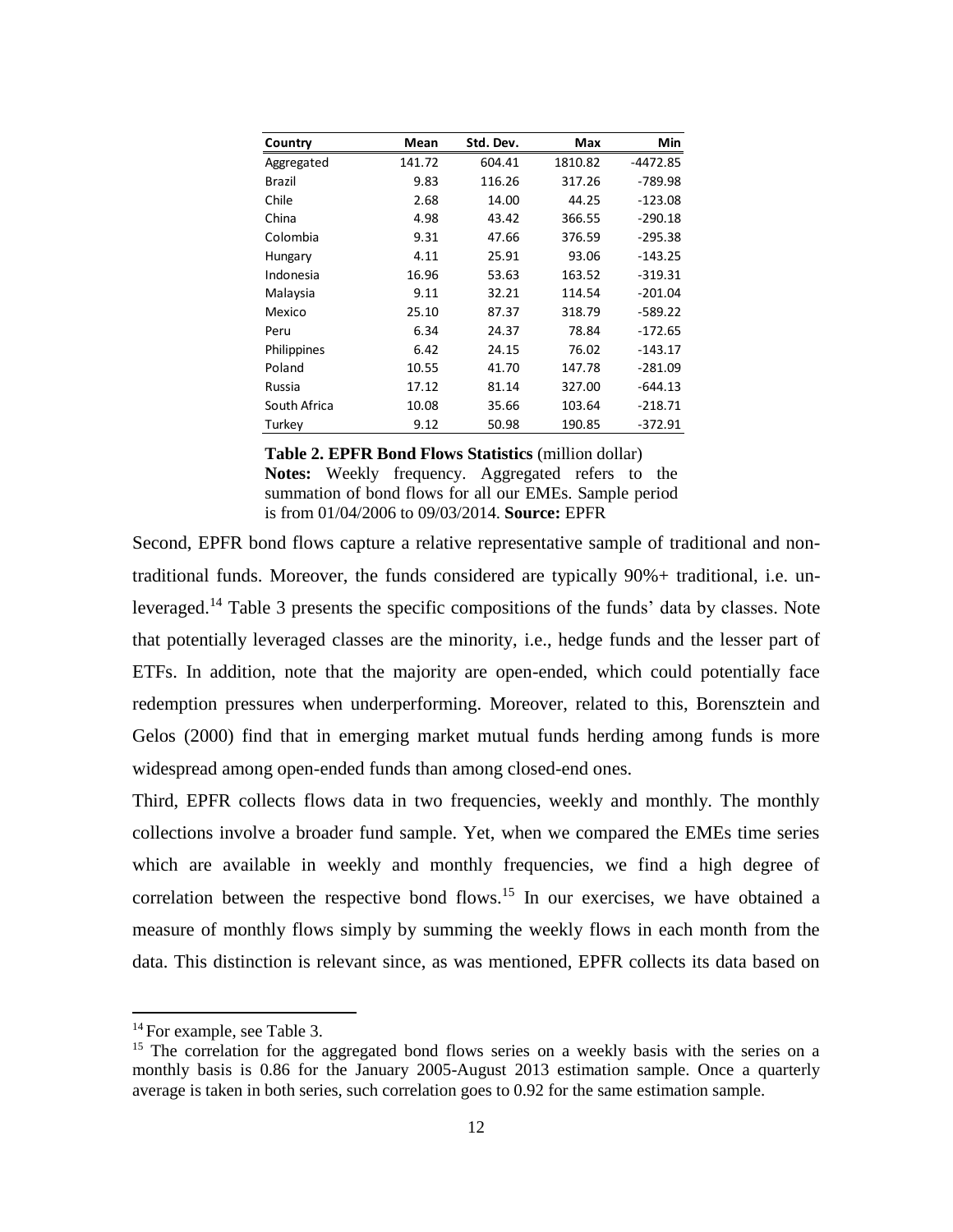weekly and monthly basis. We only use the weekly based data.<sup>16</sup> In particular, such frequency is relevant to support a causality hypothesis between the series.

More generally, some authors (e.g., Miyajima and Shim, 2014) have argued that EPFR bond flows are not very representative of the entire investment funds universe, as their funds surveys are small in size relative to major custodians.<sup>17,18</sup> Nonetheless, to begin with, the fact that their implicit changes in value are well captured by the EMBI spreads are evidence favorable to their representativeness. Furthermore, even under some degree of under representativeness, our focus is neither on predicting the time when an outflow episode might occur nor one estimating its precise effects. However, by finding that the bonds flows we use clearly have an effect on the corresponding EMBI index, and conversely, underscores the relevance of the mechanisms we are assessing.

| Type                           | No. of classes | % of total |
|--------------------------------|----------------|------------|
| Open-end                       | 51,315         | 99.05%     |
| Closed-end funds               | 494            | 0.95%      |
| Total                          | 51,809         | 100.00%    |
|                                |                |            |
| <b>Open-end funds sub-sets</b> | No. of classes | % of total |
| Traditional                    | 46,873         | 90.47%     |
| Hedge funds                    | 72             | 0.14%      |
| Insurance funds                | 1,284          | 2.48%      |
| ETF only                       | 3,580          | 6.91%      |
| Total                          | 51,809         | 100.00%    |

**Table 3.** EPFR funds data in terms of classes as of August 31, 2014. **Source:** EPFR

 $\overline{a}$ 

In sum, as argued, we do not think that the characteristics of EPFR bond flows database could overturn our main results. However, we certainly reckon that the exact estimated

<sup>&</sup>lt;sup>16</sup> This is the case except for the equities data in Appendix E which have a monthly frequency from the source.

 $17$  To quote Miyajima and Shim (op.cit.): "the individual institutional investors represented by the EPFR data are believed to be relatively small in size compared with those that use the major global custodians. Therefore, the EPFR institutional flows may not be a very good proxy for the entire universe of institutional investment flows."

<sup>&</sup>lt;sup>18</sup> In the particular case of Mexico, when comparing the EPFR bond flows to the change in positions for Cetes, Bonos and TIIE swaps which are reported to the Central Securities Depository (*Institución para el Depósito de Valores, Indeval*), one obtains a correlation of around .80 for such time series during 2013. To estimate the correlation a simple moving average for the change in positions is taken, since such series is more volatile than the EPFR bond flows' series. Thus, their tendencies, in which we are interested in, are strongly correlated.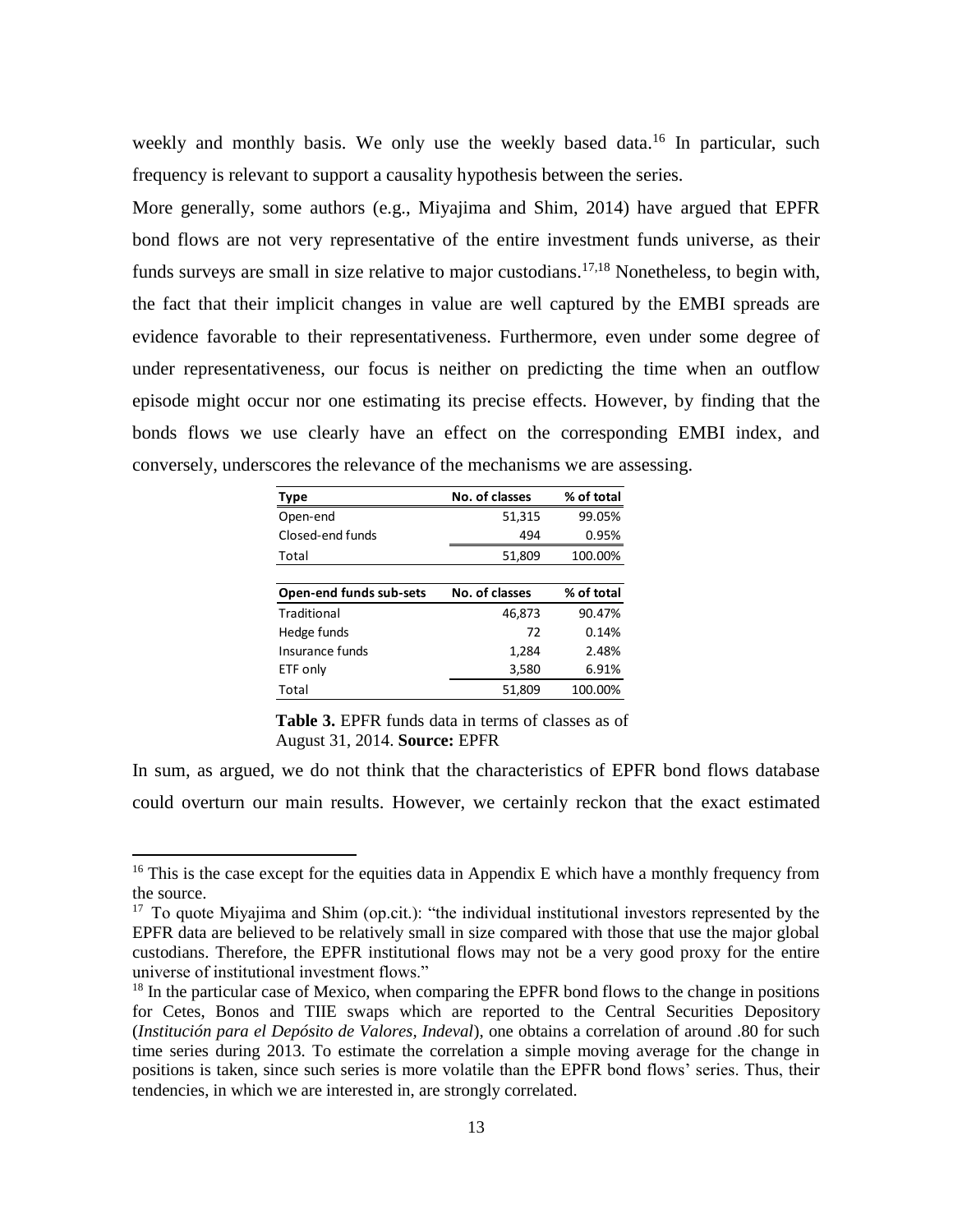coefficients could change if we could have access to exact counterparts of the time series in the model.

In addition, reported flows might have some measuring issues for several reasons. As pointed out in Ferioli et al. (2014), funds can merge, be liquidated, and/or be created. To alleviate these issues, for some estimations we have taken a weighted average of bond flows of the past four weeks.<sup>19</sup> We nonetheless underline that our main results do not hinge on this transformation.

What is more, one has to consider the asset gathering capabilities of investment institutions as well. In effect, such institutions have comparative advantages in information gathering, and analysis. Also, operationally, these companies tend to use to same risk management analytical tools, which increase the likelihood of observing similar changes in their portfolio allocation decisions. A handful of investment institutions concentrate the lions' share of the assets under management (Table 4).

As an illustrate example that shows this concentration, consider the assets under management of the top 20 companies as a proportion of those managed by the top 50. This characteristic echoes the importance of asset gathering capabilities among asset management companies. Crucially for our analyses, a change in the capital allocated by one of these institutions could have significant implications in EMEs' financial markets.

 $\ddot{\phantom{a}}$ 

<sup>&</sup>lt;sup>19</sup> Only for the bivariate VAR in the Bonds Flows and EMBI spread section, which data has a weekly frequency, and the analogous exercises.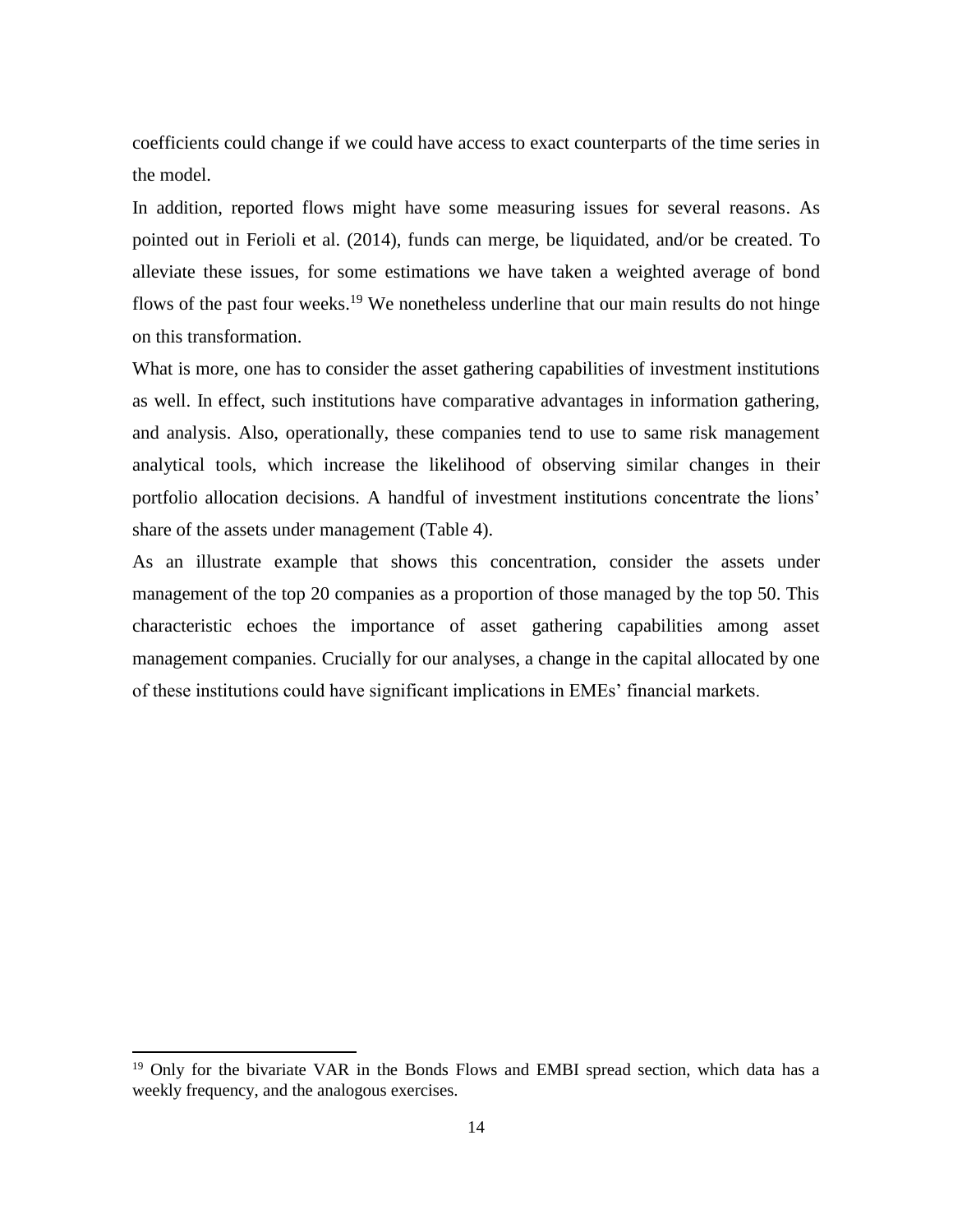| <b>Name</b>                             |               | <b>AUM</b> | AUM % of                       | <b>AUM</b> |
|-----------------------------------------|---------------|------------|--------------------------------|------------|
|                                         | Country       |            | <b>Top 50 Total Cumulative</b> |            |
| <b>BlackRock</b>                        | US/UK         | 4,329,162  | 10.5%                          | 10.5%      |
| Vanguard Asset Management               | US/UK         | 2,753,926  | 6.7%                           | 17.1%      |
| <b>State Street Global Advisors</b>     | US/UK         | 2,345,556  | 5.7%                           | 22.8%      |
| <b>Fidelity Investments</b>             | US/UK         | 1,945,267  | 4.7%                           | 27.5%      |
| <b>BNY Mellon Investment Management</b> | US/UK         | 1,584,992  | 3.8%                           | 31.3%      |
| J.P. Morgan Asset Management            | US/UK         | 1,557,391  | 3.8%                           | 35.1%      |
| <b>PIMCO</b>                            | US/Germany/UK | 1,539,651  | 3.7%                           | 38.8%      |
| Deutsche Asset & Wealth Management      | Germany/US    | 1,283,290  | 3.1%                           | 41.9%      |
| Capital Group                           | US            | 1,251,462  | 3.0%                           | 44.9%      |
| Pramerica Investment Management         | US            | 1,109,072  | 2.7%                           | 47.6%      |
| Amundi                                  | France        | 1,071,170  | 2.6%                           | 50.2%      |
| Northern Trust Asset Management         | UK/US         | 884,770    | 2.1%                           | 52.3%      |
| Franklin Templeton Investments          | US/UK         | 880,992    | 2.1%                           | 54.5%      |
| Natixis Global Asset Management         | France/US     | 867,289    | 2.1%                           | 56.6%      |
| <b>Wellington Management Company</b>    | US            | 834,671    | 2.0%                           | 58.6%      |
| Goldman Sachs Asset Management Int.     | US/UK         | 807,889    | 2.0%                           | 60.5%      |
| Invesco                                 | US/Belgium/UK | 779,186    | 1.9%                           | 62.4%      |
| <b>AXA Investment Managers</b>          | France        | 753,574    | 1.8%                           | 64.2%      |
| Legal & General Investment Management   | UK            | 744,802    | 1.8%                           | 66.0%      |
| <b>T.Rowe Price</b>                     | US/UK         | 692,627    | 1.7%                           | 67.7%      |

**Table 4**. Asset Under Management (AUM) of the top 20 Asset Management Companies (AMC) relative to the top 50 AMC as of 31/12/13 in USD million. **Source:** [www.ipe.com](http://www.ipe.com/)

## **5. Bond Flows and Risk Premiums: EMEs<sup>20</sup>**

 $\overline{a}$ 

We estimate a bivariate VAR having as variables the EPFR bond flows and the EMBI spreads using a weekly frequency (01/07/2009 to 09/03/2014 period). Using a high frequency is favorable to a causality hypothesis, since using time series with a lower frequency would certainly involve other effects.

The identification procedure for the impulse-response functions is based on the Cholesky decomposition of the VAR's variance-covariance matrix. As known, the variables' order is central to such identification technique. On impact, the EMBI spread responds to a shock to EPFR bond flows. Intuitively, such assumption implies that prices move faster than quantities. 21

<sup>&</sup>lt;sup>20</sup> In the appendix, we consider the estimations that add as a control variable the cumulated bond flow in the past month as a third variable.

<sup>&</sup>lt;sup>21</sup> Also, a lag of two periods is used in the VAR, broadly in line with the four tests used to determine an optimal lag (FPE, AIC, HQIC, and SBIC), and emphasizing comparison among the EMEs. Note that we always estimate the optimal lag based on the full samples.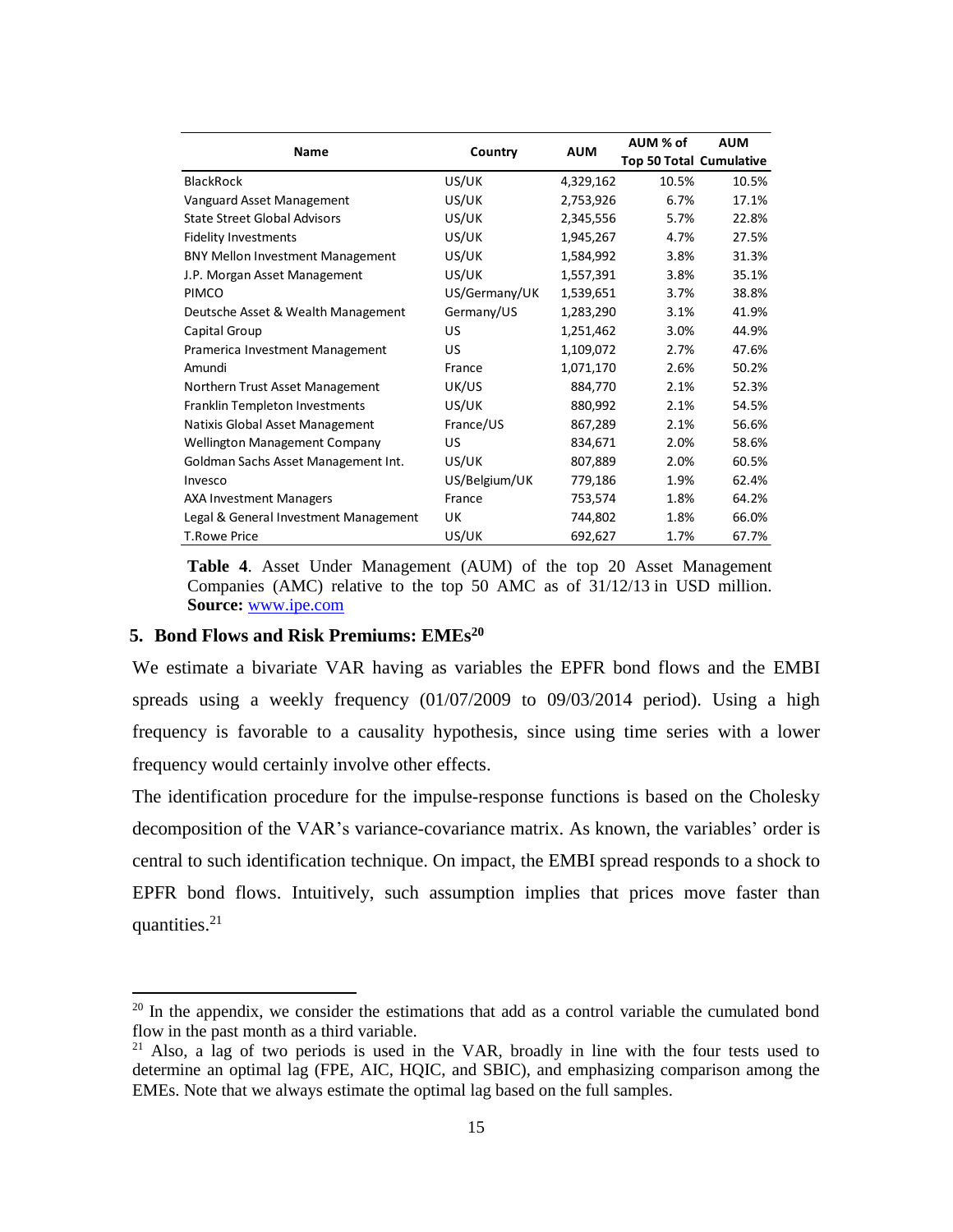Following the order of the models' three main implications, we first present evidence on a possible negative feedback between bond flows and risk premiums. Thus, consider the cumulative responses of bond flows to shocks to the EMBI spreads (Figure 3).



**Exhibit A.** EMBI Spreads  $\rightarrow$  Bond Flows



**Exhibit B.** EMBI Spreads  $\rightarrow$  Bond Flows **Figure 3. Cumulative Impulse-Response Functions**.

**Notes:** These functions are estimated based on a bivariate VAR. The aggregated time series are obtained by adding the bond flows, and by taking the average of the EMBI spreads of all EMEs in our database. Confidence level 90%. **Estimation sample:** 01/07/2009 to 09/03/2014.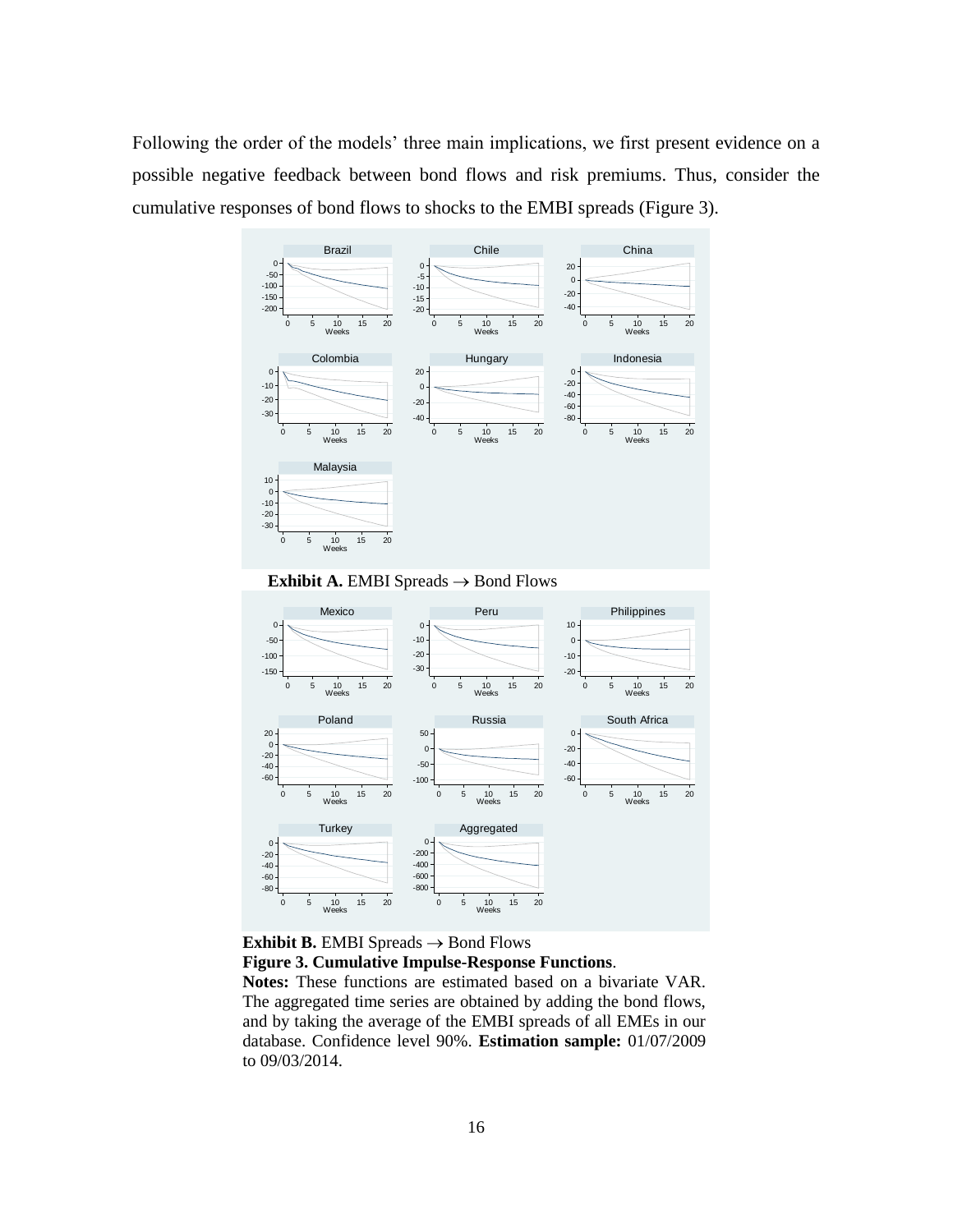Only three out of 14 economies in our sample do not present a statistically significant response: China, Hungary, and Malaysia. Philippines and Russia present marginally significant responses.

Importantly, the magnitude of the individual response depends on the EME in question, e.g., while Brazil's response is sizeable, Chile's is in comparison smaller. In terms of its duration, Brazil, Colombia, Indonesia, Mexico, South Africa, and the aggregated time series are notable, all having statistically significant cumulative responses for 20+ weeks after the shock. For the eleven EMEs that have statistically significant responses, their signs are in line with what is predicted by the type of mechanisms that we have considered. In effect, a positive shock to the risk premium (i.e., EMBI spread) reverses the bond flows. Note that the aggregated time series are also in accordance with such prediction.

More specifically, based on the model, an increase in the risk premium is indicative of active investors leaving their position in the risky asset. Thus, an unexpected significant increment in the EMBI spread will likely make active investors join a possible run, captured by the bond outflows' increase. In particular, note that for many EMEs, the outflow's rate is greater in the initial periods, i.e., the slope of the cumulative response is larger.

On the other hand, consider the cumulative responses of the EMBI spreads to shocks to the bond flows (Figure 4). Only China and Colombia, 2 economies out of 14 in our sample, do not present statistically significant responses. In terms of size, Indonesia and Turkey have notable responses. Moreover, Hungary, Indonesia, Peru, Poland, Russia, South Africa, and Turkey all have responses which last for 20+ weeks after the shock.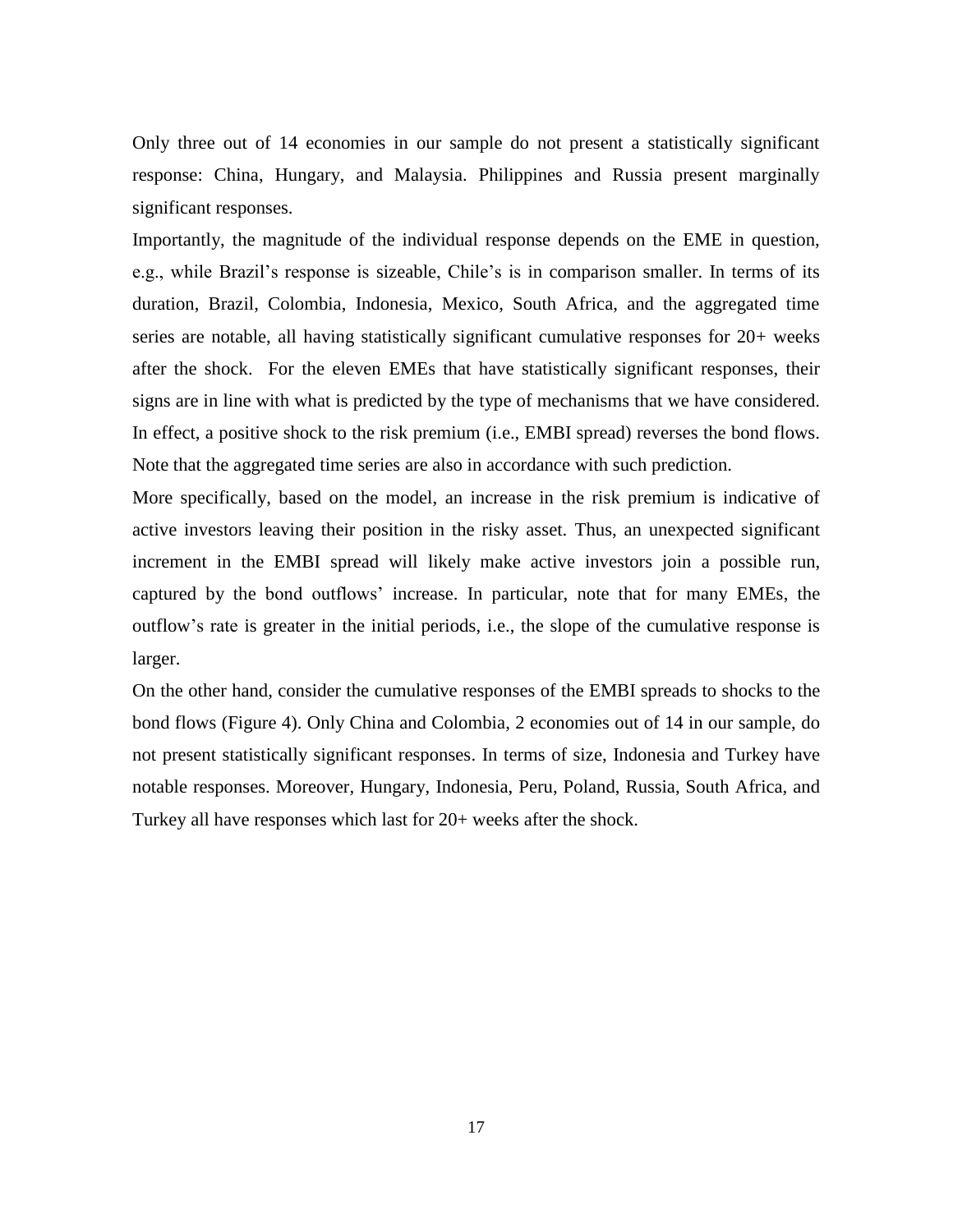

**Exhibit A.** Bond Flows  $\rightarrow$  EMBI Spreads



**Exhibit B.** Bond Flows  $\rightarrow$  EMBI Spreads

**Figure 4. Cumulative Impulse-Response Functions.** These functions are estimated based on the bivariate VAR. The aggregated time series are obtained by adding the bond flows and taking the average of the EMBI spreads of all EMEs in our database. Confidence level 90%. **Estimation sample:** 01/07/2009 to 09/03/2014.

In all twelve cases in which the responses are statistically significant, we observe that a prediction of the model is satisfied. Namely, a positive shock to bond flows is associated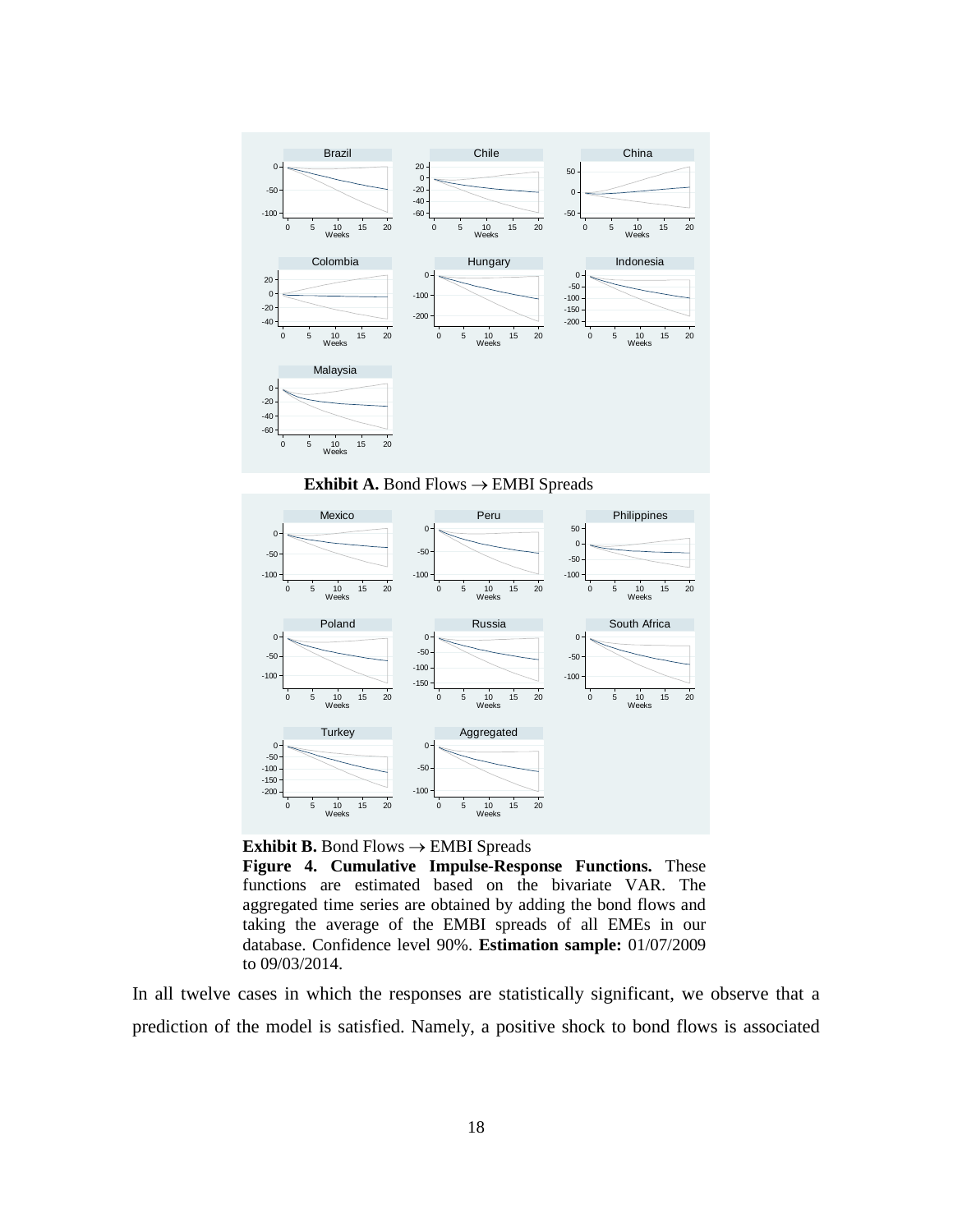with a reduction in the risk premium (i.e., in the EMBI spread). This also holds true for the aggregated time series.

In the model, as more active investors take their position in the risky asset (i.e., inflows increase), they do so with the expectation that the risk premium will be greater than the floating rate. In effect, all are attempting to obtain the highest return.

Of course, as the number of delegated investors with a position in the risky asset increases, the risk premium decreases (i.e., the price increases) and the threshold level of the former is reached at some point. Given the agency friction at the heart of the model, we should then observe evidence of run-like dynamics.

In sum, we have found some evidence favorable to the first prediction of the model in many of these EMEs. Naturally so, economies respond differently to each shock. Thus, countries like China seem not to be sensitive to surprises on any of these variables, while economies such as Brazil seem to be quite responsive to them.

#### **6. Bond Flows and Risk Premiums under Regime Switching: EMEs**

By assumption in a VAR, the response's magnitude to a shock is symmetrical regardless of its direction. However, the model predicts that outflows tend to move at a swifter speed, as the run-like mechanism can be set-off. In other words, and as we have observed in the preliminary analysis, bond outflows tend to be acute. Thus, to seek further evidence of such prediction, we introduce a regime-switching model into the variance-covariance matrix of a bivariate VAR model with aggregated data similar to the one just estimated. As is common, the regime-switching is modelled as a Markov chain.

Under the assumption that the regime states tend to coincide with inflows and outflows episodes respectively, based on the model there are at least three relevant implications of the regime-switching model. First, the covariance term when outflows episodes take place should be greater than when inflows episodes occur. Changes in flows due to variations in risk premiums should be more sensitive when outflows take place. Second, the probability of remaining in an inflow episode is greater than the probability of switching to an outflow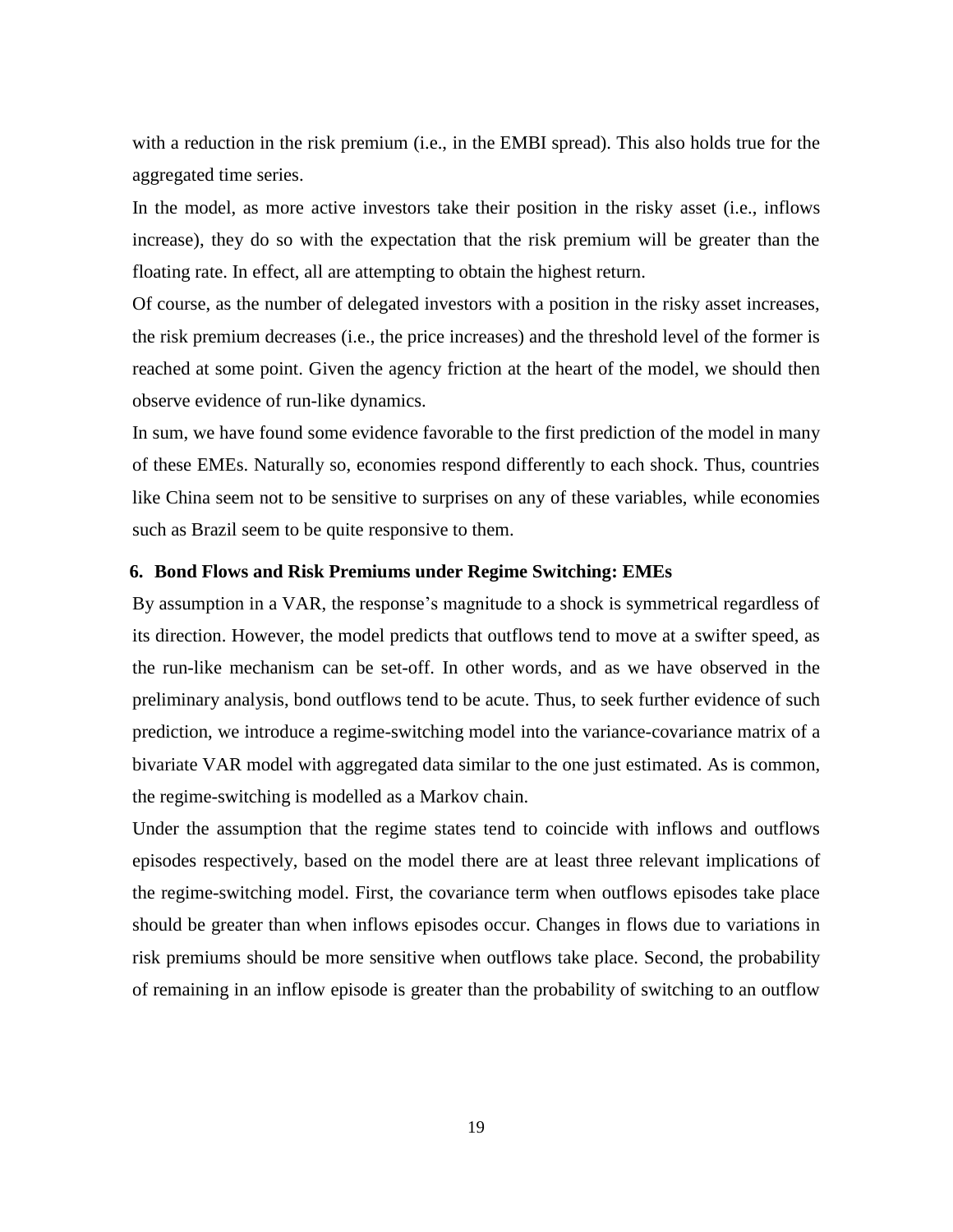regime. Third, the outflows' episodes are less persistent relative to the inflows' episodes. Note that these statements refer to the Markov chain model behind the regime switching.<sup>22</sup> By assumption, there are two regime states in the model. Once we estimate the regime switching VAR, we have that regime state 1 is associated to the greatest negative covariance between the shocks to bonds flows and the shocks to EMBI spreads. Conversely, regime state 2 is the one associated with the covariance term nearest to zero. Thus, consider the estimated probability of being in regime state 1, and the cumulative bond flows in our EMEs as shown in Figure 5.



**Figure 5. Cumulative Aggregate Bond Flows and Probability of Regime 1. Estimation sample:** 01/07/2009 to 09/03/2014.

We observe that regime states in fact do tend to coincide with inflows and the sharpest outflows episodes. *Ex post* such finding may be seen as a foregone conclusion, but it was not necessarily going to be the case as, for example, other mechanisms affect the bond flows and premiums.

 $\overline{a}$ 

<sup>&</sup>lt;sup>22</sup> Analytically, the regime switching model has two states: State 1, marked outflow episodes and State 2, inflow or tranquil outflow episodes. This model has four transitional probabilities, denoted by  $p_{i,j}$ , ie, the probability of switching to regime j given that the current regime is i in one period. The second implication says that  $p_{22} > p_{21}$  or equivalently  $p_{22} > 0.5$ ; the third implications says that  $p_{22} > p_{11}$ .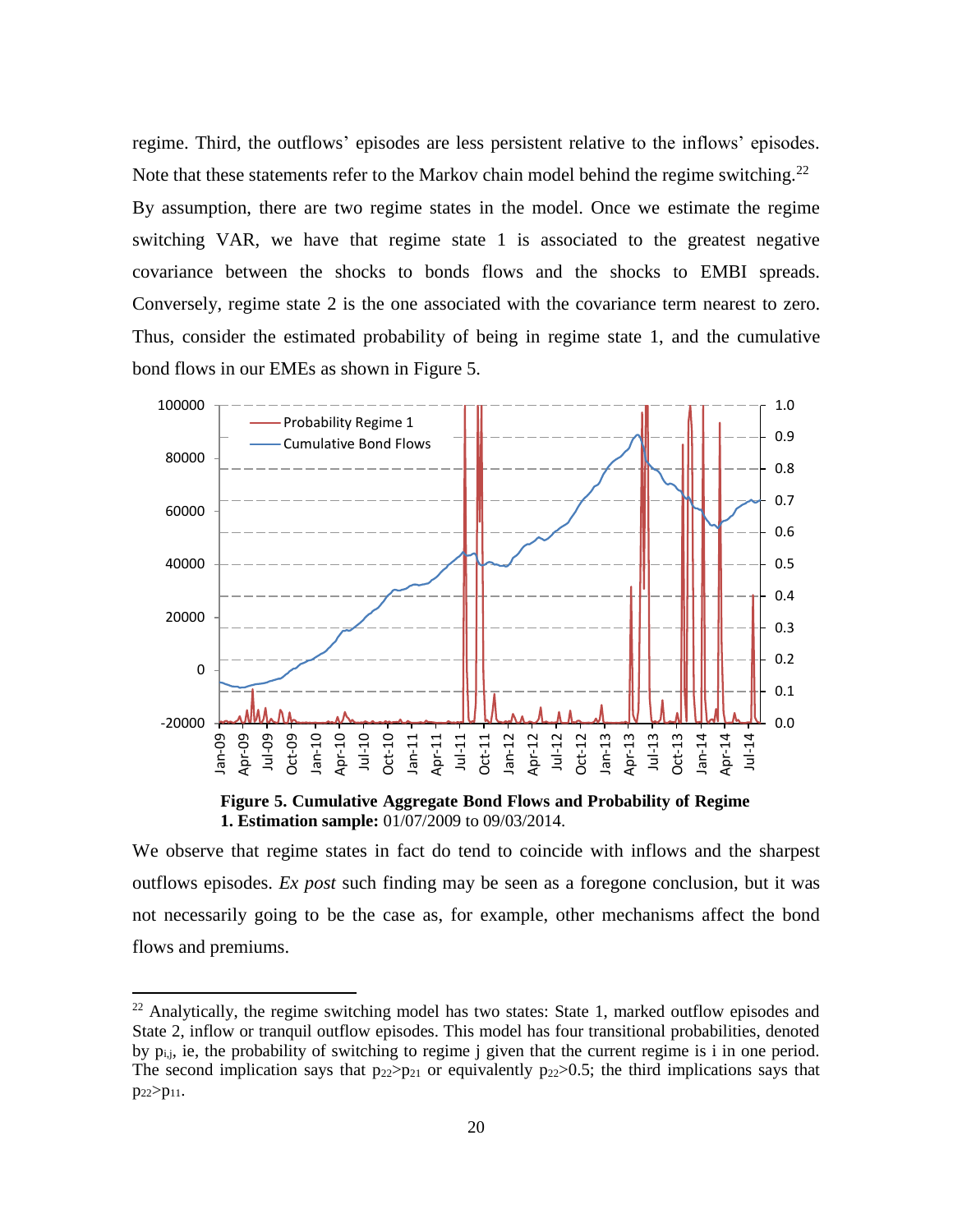We note that regime 1, the one with the large negative covariance term, is generally associated with the outflows episodes. This can be interpreted as evidence favorable to the first implication listed above. What is more, the estimated probability of staying in regime state 2, the one associated to the inflows episodes, is 0.97. Analytically, this object is  $p_{22}$ , ie, the probability of 'switching' to regime 2 given that the current regime is 2. On the other hand, the probability of staying in regime 1 is 0.6,  $p_{11}$ , while it is still persistent, it is less so than the probability of remaining in an inflow episode. For the most part, these are broadly in line with the model.

All in all, introducing regime-switching in the VAR provides further evidence consistent with the predictions of the model with delegated investment and a relative performance concern in terms of the second prediction.

## **7. Preliminary Analysis: AEs**

A natural comparison is to estimate the same model but with bond data for Advanced Economies (AEs). In effect, they are a natural control group. However, it is important to make a further distinction among AEs. There are those AEs that have had a reasonable economic performance and that market perceived maintained a sensible macroeconomic policy framework, e.g., Germany and the U.K. On the other hand, there are those AEs that either have had an unsatisfactory economic performance and where markets perceived maintained a subpar macroeconomic management, e.g., Portugal, Spain, etc. Of course, an economy can fall in between such classifications. Moreover, some of these economies have had the benefit of multilateral institutions readily providing them with financial support. Of course, as emphasized by Jeremy C. Stein in Hodler (2012), markets internalize and react to such policies.

The AEs in our database are: Belgium, Finland, France, Germany, Greece, Ireland, Italy, Japan, the Netherlands, Portugal, Spain, and the U.K. Of course, the EMBI spreads are not available for AEs. Instead, we use Credit Default Swaps (CDSs) as a proxy for the risk premium in the model.<sup>23</sup> As for the bond flows, we similarly use EPFR data. The same caveats apply to the EPFR bond flows data for AEs as those mentioned previously for

 $\overline{a}$ 

<sup>&</sup>lt;sup>23</sup> It is known that CDSs are closely correlated to EMBI spreads.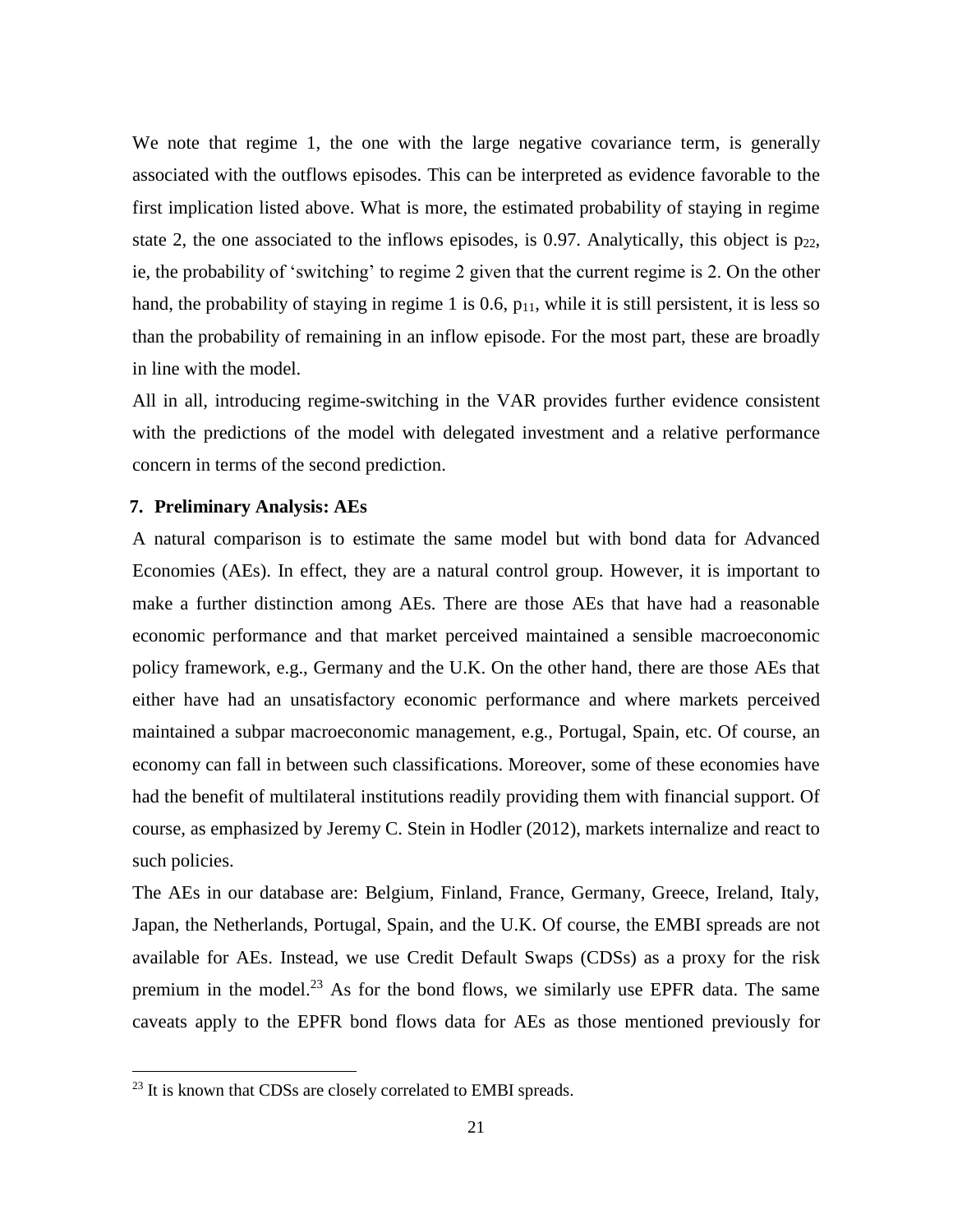EMEs.

Thus, as a preliminary analysis, consider the cumulative bond flows for the AEs in our database (Figure 6). The dynamics are quite different from that of the EMEs'. Except for Germany, Japan, and the UK, the bond flows have lower correlations. In particular, outflows do not seem to be as correlated, nor as sharp, compared to the case of the EMEs. The time series of the average CDSs and the aggregated flows are less suggestive of the presence of run-like dynamics (Figure 7). Indeed, up to this point, there is not much evidence of run-like dynamics in the case of AEs.



**Figure 6. Accumulated Bond Flows in selected AEs.**  (million dollar) **Notes:** Weekly Flows. **Source**: EPFR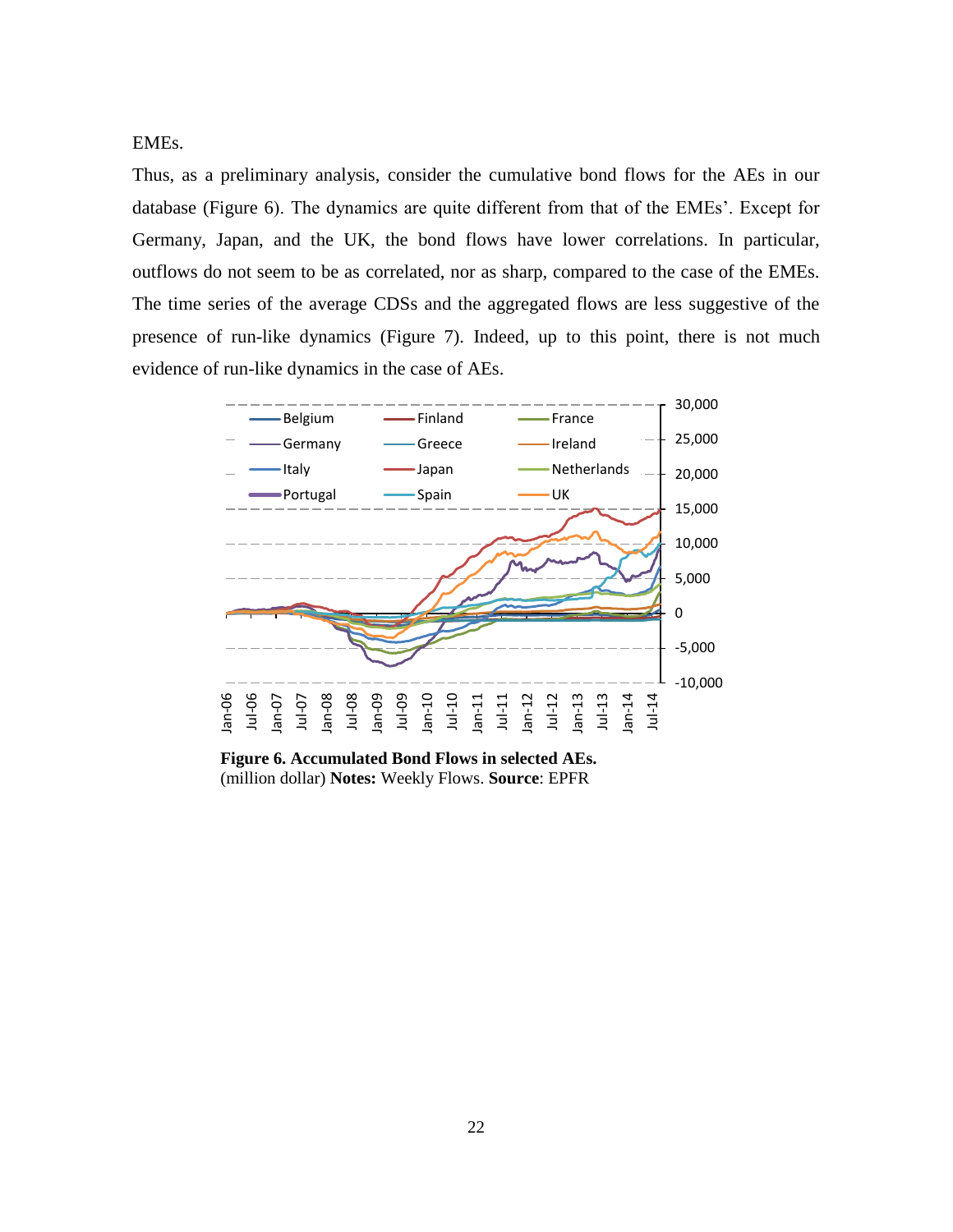

**Notes:** Million Dollars, Monthly Frequency, Index **Sources:** EPFR and Bloomberg.

# **8. Data: AEs**

The CDSs' statistics partly reflect the economic differences among the AEs in our sample (Table 5). Likewise, the bond flows' statistics are partly explained by such differences. Naturally, it is important to have a heterogeneous sample, as to be able to seek evidence of run-like behavior in AEs that have had different macroeconomic performance and policies (Table 6).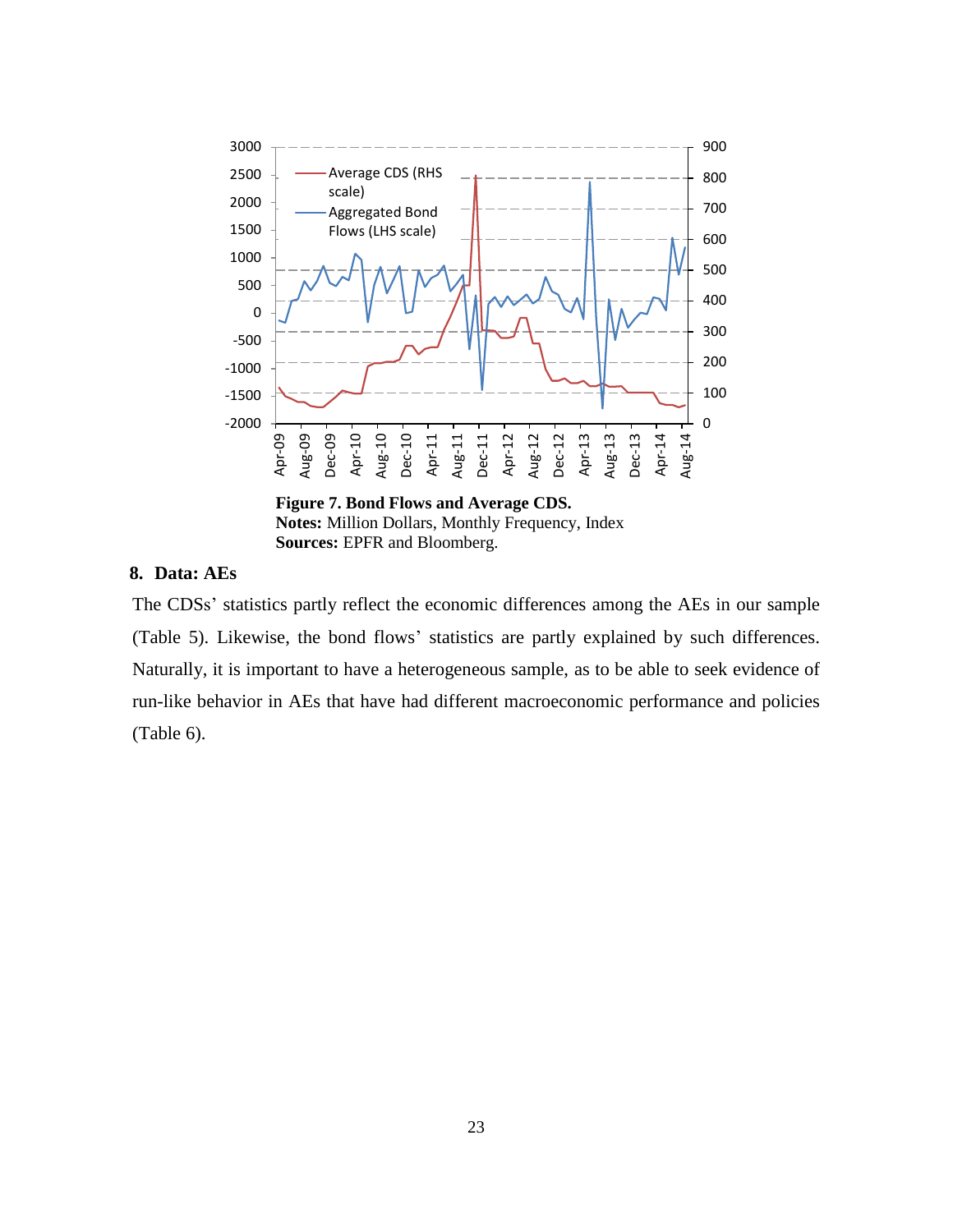| Country            | Mean   | Std.Dev. | <b>Max</b> | Min   |
|--------------------|--------|----------|------------|-------|
| Belgium            | 81.46  | 84.09    | 381.43     | 2.05  |
| Finland            | 27.55  | 22.26    | 89.51      | 4.37  |
| France             | 59.72  | 57.89    | 249.63     | 1.67  |
| Germany            | 32.42  | 27.30    | 109.93     | 2.13  |
| Greece             | 346.59 | 842.92   | 6200.00    | 4.00  |
| Ireland            | 271.44 | 253.52   | 1060.01    | 5.48  |
| Italy              | 158.91 | 145.61   | 576.82     | 5.64  |
| Japan              | 51.93  | 37.57    | 157.21     | 2.17  |
| <b>Netherlands</b> | 56.68  | 28.74    | 132.99     | 10.83 |
| Portugal           | 304.27 | 348.90   | 1374.97    | 4.09  |
| Spain              | 161.10 | 151.34   | 624.50     | 2.63  |
| UK                 | 60.37  | 27.35    | 161.59     | 16.50 |

**Table 5. CDS Statistics: AEs** (Percentage Points)

**Estimation sample:** 01/04/2006 to 09/03/2014.

| Country            | Mean    | Std.Dev. | <b>Max</b> | Min       |
|--------------------|---------|----------|------------|-----------|
| Belgium            | 1.17    | 22.09    | 97.47      | $-165.77$ |
| Finland            | $-0.92$ | 11.91    | 32.08      | $-145.03$ |
| France             | 6.92    | 73.35    | 372.95     | $-580.53$ |
| Germany            | 20.45   | 163.59   | 644.67     | $-975.60$ |
| Greece             | $-1.88$ | 12.10    | 24.92      | $-172.08$ |
| Ireland            | 2.96    | 16.29    | 64.84      | $-129.19$ |
| Italy              | 14.93   | 74.33    | 430.19     | $-432.51$ |
| Japan              | 32.72   | 87.63    | 335.23     | $-297.21$ |
| <b>Netherlands</b> | 9.34    | 37.27    | 150.16     | $-258.46$ |
| Portugal           | 1.43    | 4.40     | 35.29      | $-23.75$  |
| Spain              | 22.31   | 88.33    | 1242.33    | $-308.51$ |
| UK                 | 26.00   | 105.58   | 407.59     | $-468.41$ |

**Table 6. Bond Flows Statistics AEs** (Weekly Million Dollar) **Estimation sample:** 01/04/2006 to 09/03/2014.

### **9. Bond Flows and Risk Premiums: AEs**

.

Here we focus on the bivariate VAR (bond flows and spreads), but for AEs. As explained, we use CDS as proxies for the risk premium in the case of AEs.

As for the responses of bond flows to a CDSs' shock (Figure 8), we note that Belgium, Finland, France, Italy, Japan, the Netherlands, and the U.K. have statistically significant responses. Belgium's, Finland's, France's, Italy's, and the Netherlands', last for 20+ weeks. Note, however, that Japan's and U.K.'s responses are short-lived. Spain has a marginally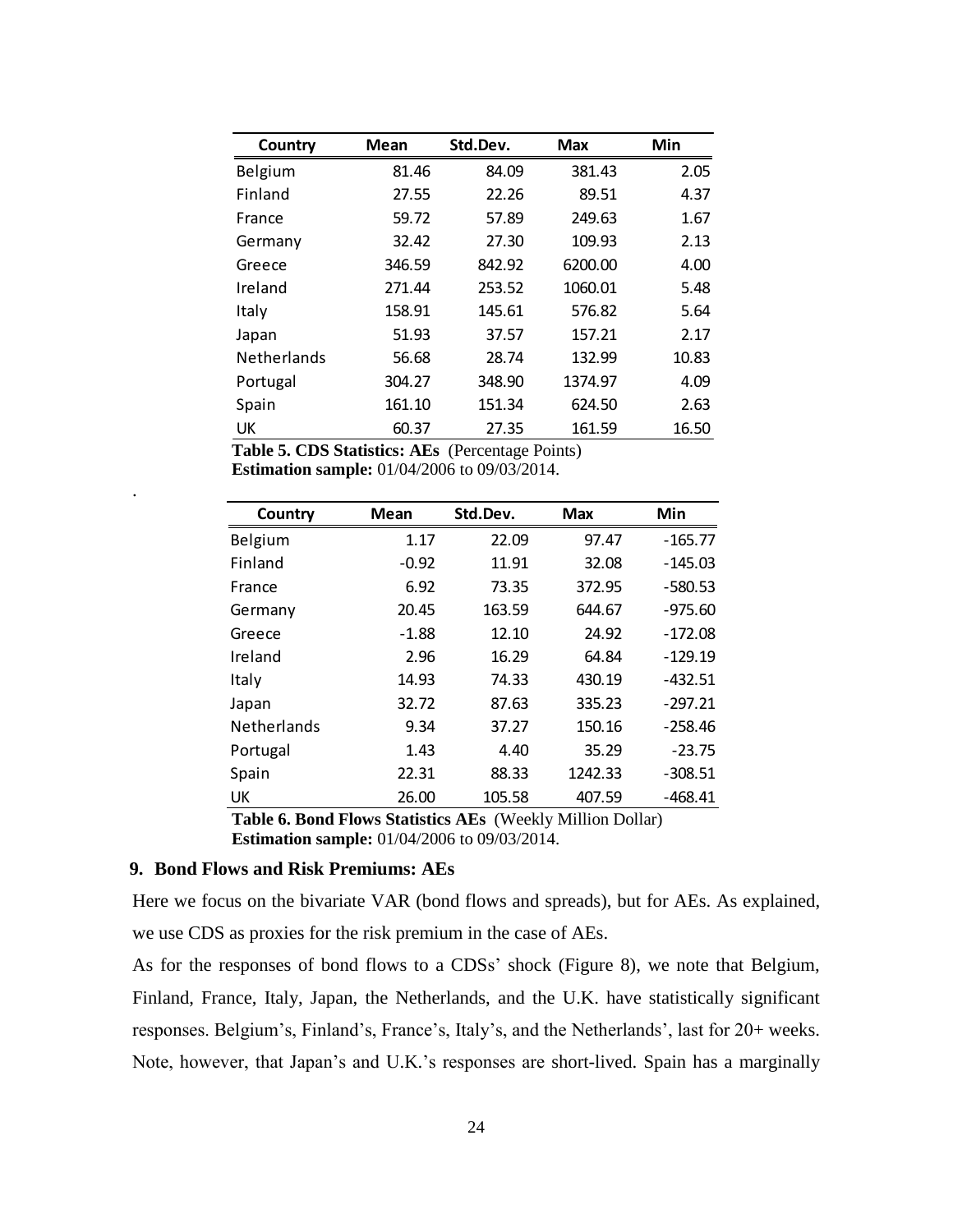statistically significant response. Based solely on these cumulative impulse-response functions (CIRFs), there could be potential for run-like dynamics in some AEs.



**Exhibit B.**  $CDS \rightarrow Bond Flows$ 



On the other hand, as for the responses of CDS to a bond flows' shock (Figure 9), we note that only Japan's response is statistically significant, albeit it lasts for no more than five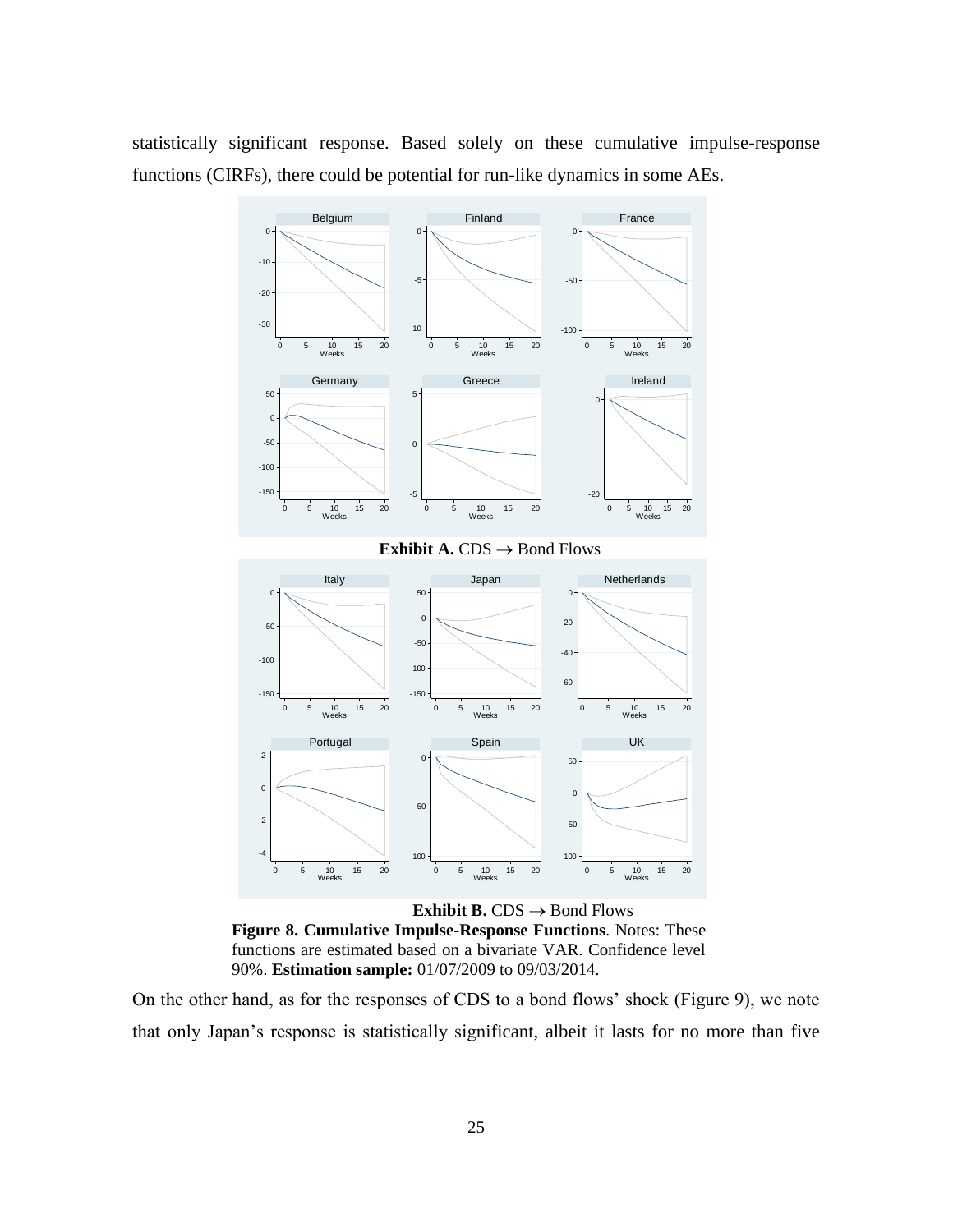weeks, and it is small relative to its standard deviation (Table 5). Thus, based on these CIRFs, there is little evidence of run-like behavior in the bond flows for our AEs sample.



**Exhibit B.** Bond Flows  $\rightarrow$  CDS **Figure 9. Cumulative Impulse-Response Functions**. **Notes:** These functions are estimated based on a bivariate VAR.

Confidence level 90%. **Estimation sample:** 01/07/2009 to 09/03/2014.

In sum, we notice that economies like Germany and the U.K., fail to show evidence of runlike dynamics associated with bond flows. In contrast, some economies have statistically significant responses, e.g., Belgium, France, and Italy, among others. As known, these have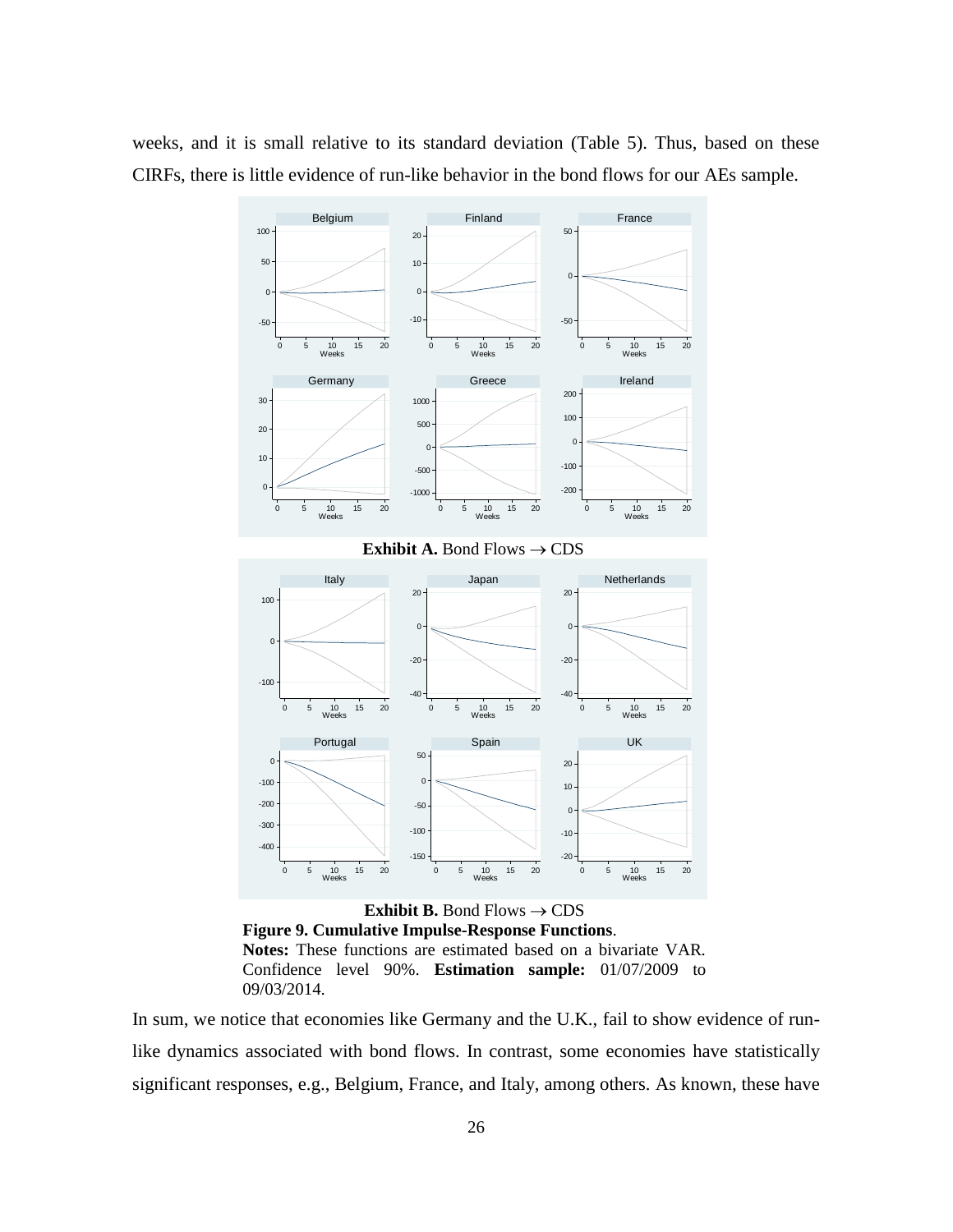had economic difficulties. In effect, Belgium, as well as Italy and France, have had problems with their banking sector or have had to make sharp fiscal adjustments, or both. As underlined by Rajan (2014), "even rich recipient countries with strong institutions, [...], have not been immune to capital-flow-induced fragility."

Initially, it might be considered puzzling not to observe significant responses in economies such as Greece and Portugal. Yet, the low and unresponsive bond flows associated with these economies have been plausibly induced by the multilateral aid they have been recipients to, and the expectation of possible future aid and, accordingly, the investors' anticipation that under such aid run-like dynamics are considerably improbable.

In general, these CIRFs are evidence which is less favorable to the presence of run-like dynamics. In effect, essentially in all AEs, shocks to the bond flows do not lead to statistically significant changes in their CDS.

# **10. Bond Flows, Risk Premiums, and US Monetary Policy: EMEs**

 $\overline{a}$ 

In this section, we go back to the case of EMEs to explore the third implication of the model. To this end, we estimate a tri-variate  $VAR<sup>24</sup>$ . The variables we include in this model are: the first principal component (PC) of the EPFR bond flows, the first principal component (PC) of EMBI spreads, and the Wu and Xia rate, using as an estimation sample: 01/2009-08/2014. As explained, such rate attempts to account for the unconventional monetary policy, which is certainly crucial in the present juncture. The time series' frequency is monthly, as that of the Wu and Xia rate.

Note that we obtain from all the bond flows and, separately, from all the EMBI spreads, their first principal component. We use these time series starting from January 2009 to estimate the VAR. To estimate the principal components, we use the series as from January 2006.

The first principal component of a set of time series captures the most variability possible of such set in a single time series. In a sense, it summarizes the most information possible of the original time series set in one variable.

 $24$  To make the bivariate VAR using the EPFR data with a weekly frequency and the tri-variate VAR comparable, we transform the EPFR data with a weekly frequency to a monthly frequency in order to estimate the tri-variate VAR.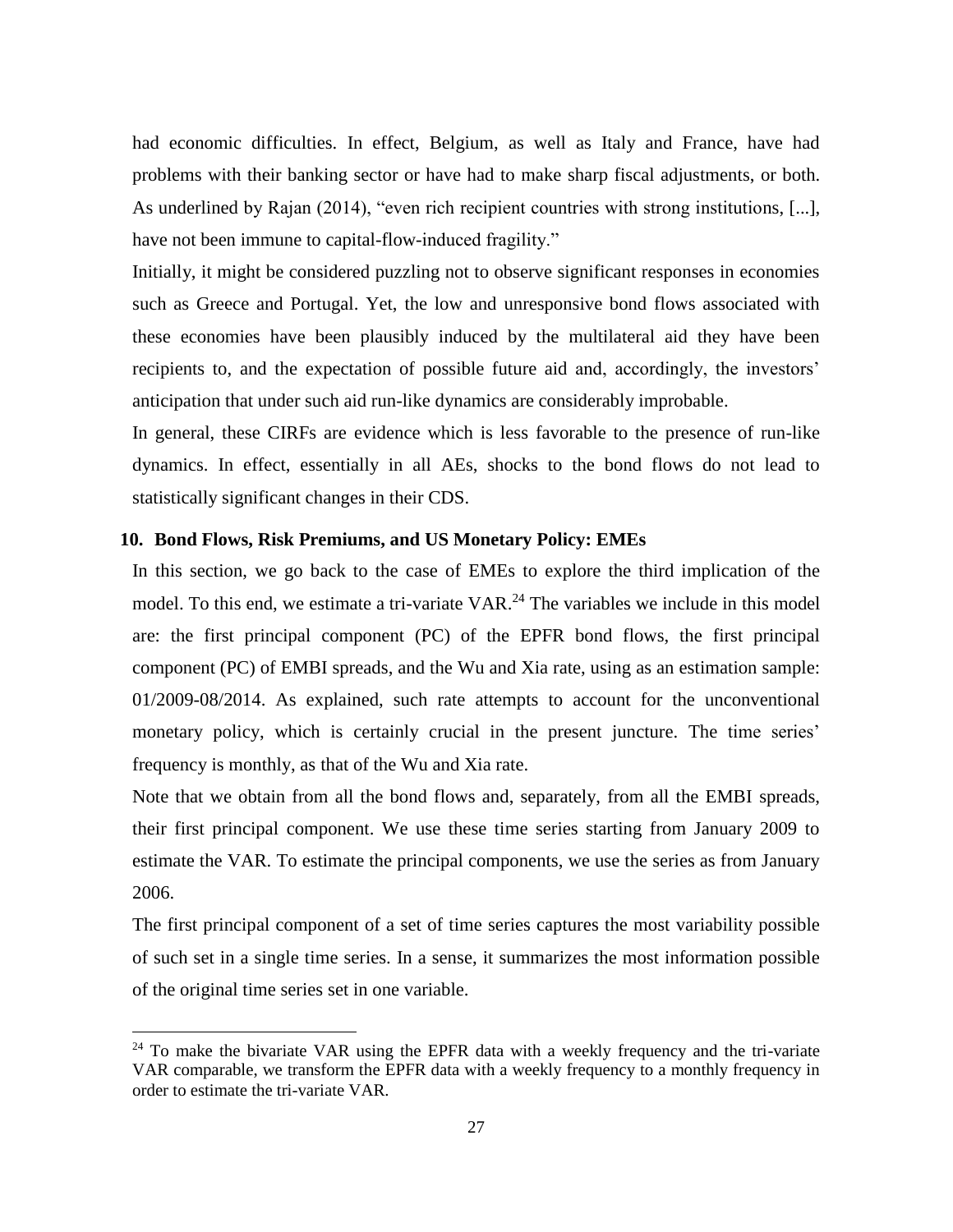Based on the results in Section 5, we have excluded China from our data set for this exercise, as it lacks a significant response in its associated CIRF. It is worth mentioning that the VAR is estimated with a lag of one. $25$ 

The shock identification is also based on the Cholesky decomposition and, thus, the variables' order is crucial. We assume that the Wu and Xia rate is the slowest moving, followed by the bond flows, and the EMBI spread being the fastest moving. In effect, the quantities are faster than the rate, but slower than the prices.

Thus, the main predictions from the model are: i) a positive shock to the policy rate is associated with an increase in bond outflows. As the active investor's threshold is surpassed, they seek to invest in the safe asset, i.e., the money market account, and, ii) in tandem, a positive shock to the bond flows is associated with a decrease in the risk premium, as more active investors gain a position in the risky asset (Figure 10).





 $\ddot{\phantom{a}}$ 





We find that both predictions hold when using the Wu and Xia rate as a measure of the US monetary policy stance, and the PC of bond flows and, separately, of the EMBI spreads. In effect, the PC of bond flows' response to a Wu and Xia Rate' shock, and the PC of EMBI spreads' response to a PC of bond flows' shock are both statistically significant. The first

<sup>&</sup>lt;sup>25</sup> This is largely in line with the tests previously cited to determine an optimal lag. In all VARs estimated in this paper, the lag is determined using the full samples.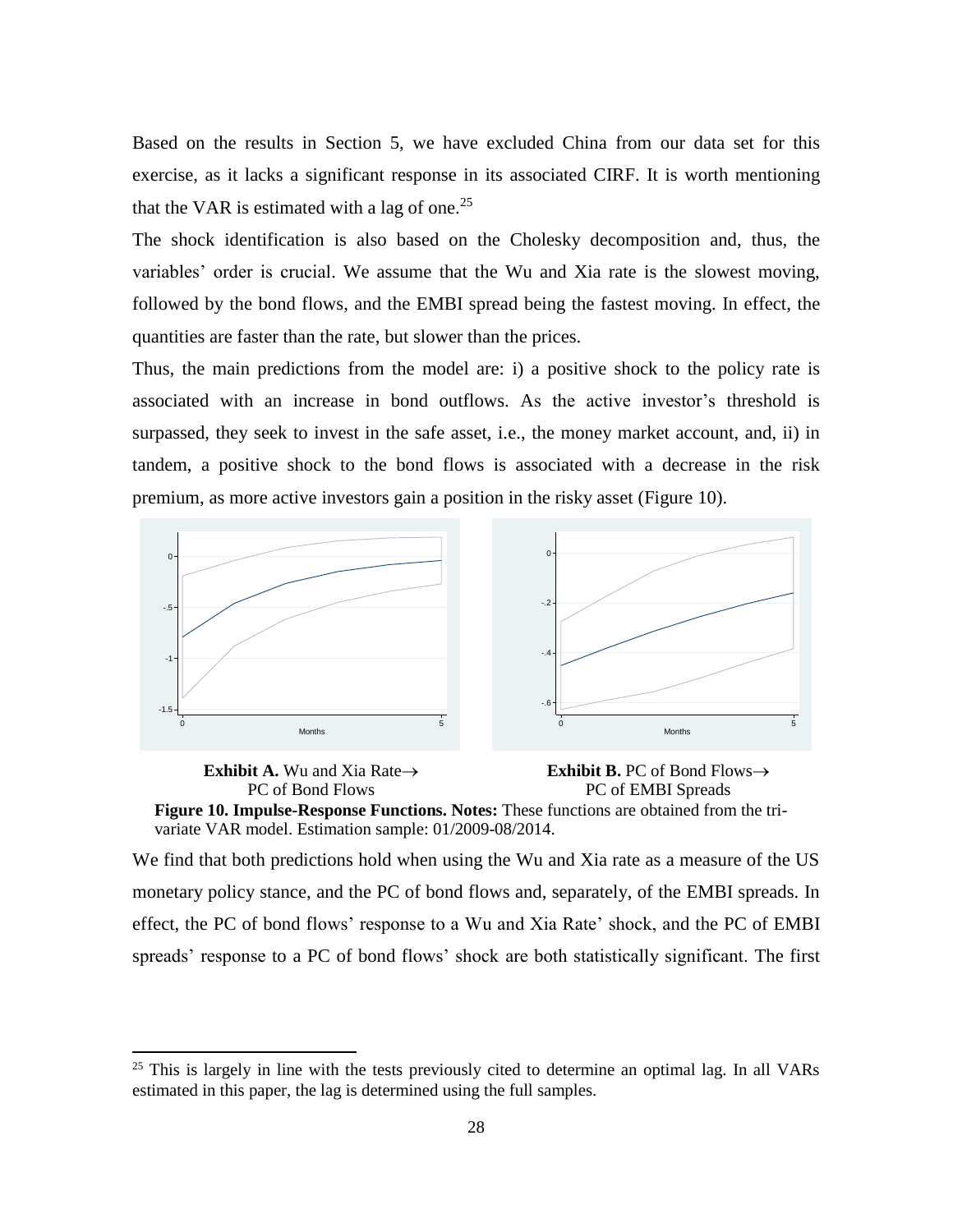one is significant for about two months, and the second one for about three. Note that the latter is somewhat economically significant (see Table 7).<sup>26</sup>

Interestingly enough, if we estimate the same VAR model but for the 01/2013-08/2014 period, the PC of bond flows' response to a shock in Wu and Xia rate noticeably increases. Note that the immediate response is around -2.5 (Figure 10), while it is -0.8 when the starting date of the estimation sample is  $01/2009$  (Figure 11).<sup>27</sup>





 $\ddot{\phantom{a}}$ 



**Figure 11. Impulse-Response Functions. Notes:** These functions are obtained from the trivariate VAR model. **Estimation sample:** 01/2013-08/2014.

Moreover, this is in line with the dynamics of the estimated probability in the regime switching model in the sense that the regime switches to state 1 became more frequent towards the beginning of 2013, that is, as markets perceive that a change in the direction of monetary policy in the US gets closer.<sup>28</sup> This last set of results suggests that the possible effects of US monetary policy on the run-like dynamics increased around that time.

 $26$  As stated in the introduction, evidently, there is a concern that this type of dynamics may happen again given the current prospects of US monetary policy in the coming quarters. Thus, we hypothesize that up to this point we have only seen a handful of this type of episodes. Accordingly, we would not necessarily expect full-fledged economically significant responses.

 $27$  Another IRF of interest is response of PC of bond flows given a shock to PC of EMBI spreads. We explored such IRF also using principal components, but do not report the results. They are in line with the analogous IRFs obtained at a country level.

<sup>&</sup>lt;sup>28</sup> As described, regime state 1 is the one associated with the greatest (negative) conditional covariance. Conversely, regime state 2 is the one associated with the covariance term nearest zero.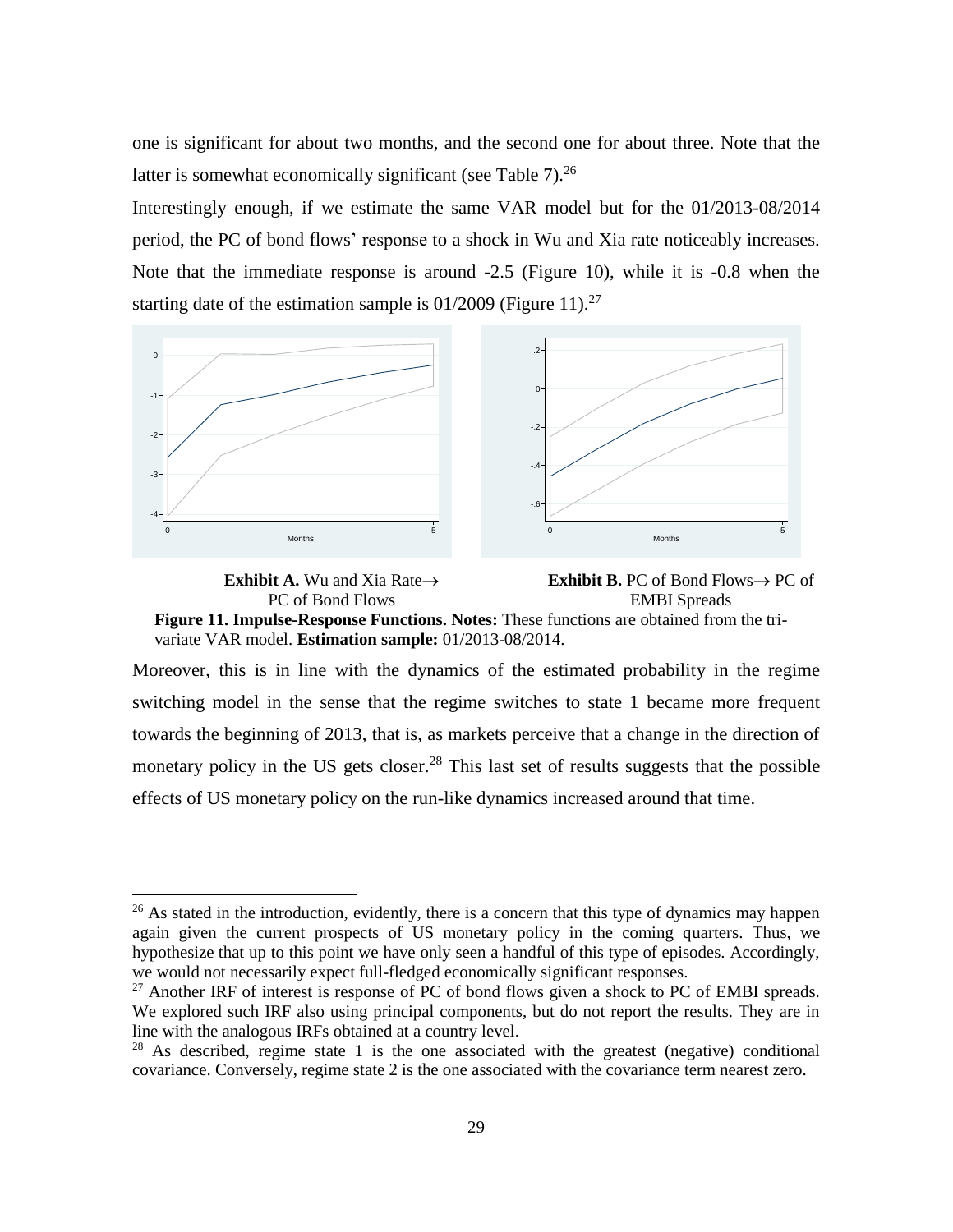In sum, we conclude that there is evidence: i) that, as a group, EMEs are vulnerable to changes in the US monetary policy rate through channels akin to the one we are exploring; and, ii) of the existence of mechanisms in which financial stability might be jeopardized.

| <b>Variable</b> | Mean | Std. Dev. | Max   | Min      |
|-----------------|------|-----------|-------|----------|
| <b>PC Flows</b> | 0.00 | 3.41      | 7.06  | $-16.11$ |
| PC EMBI Spread  | 0.00 | 3.29      | 14.46 | $-3.98$  |
| Wu and Xia Rate | 0.62 | 2.69      | 5.26  | $-2.99$  |

**Table 7**. General Statistics for the principal components of Bond Flows and EMBI Spreads, and the Wu and Xia Rate.

## **11. Bond Flows, Risk Premiums, and US Monetary Policy: AEs**

As a control exercise, we estimate the same tri-variate VAR based on the data of a group of AEs. Specifically, we first consider the PC of bond flows' response to a shock in the Wu and Xia Rate (Figure 12, Exhibit A). We observe that, in contrast to the result for EMEs, it is positive. Also, note that it only lasts for about a month. This result suggests that simply as interest rate in AEs goes up, portfolio shifts take place that imply inflows to those economies as would be expected, or as a group AEs could be acting as a safe heaven, since an increase in the Wu and Xia rate leads to an increase in inflows.

Moreover, we also consider PC of CDS' response to a shock to PC of bond flows (Figure 12, Exhibit B). Such response is clearly not statistically significant. This is not surprising given the results we have seen for the individual bivariate VARs.



**Exhibit A.** Wu and Xia Rate  $\rightarrow$  PC of Bond Flows

.

**Exhibit B.** PC of Bond Flows  $\rightarrow$  PC of CDS.

**Figure 12. Impulse-Response Functions.** Notes: These functions are obtained from the trivariate VAR model. All AEs are included when estimating the tri-variate VAR. **Estimation sample:** 01/2009-08/2014.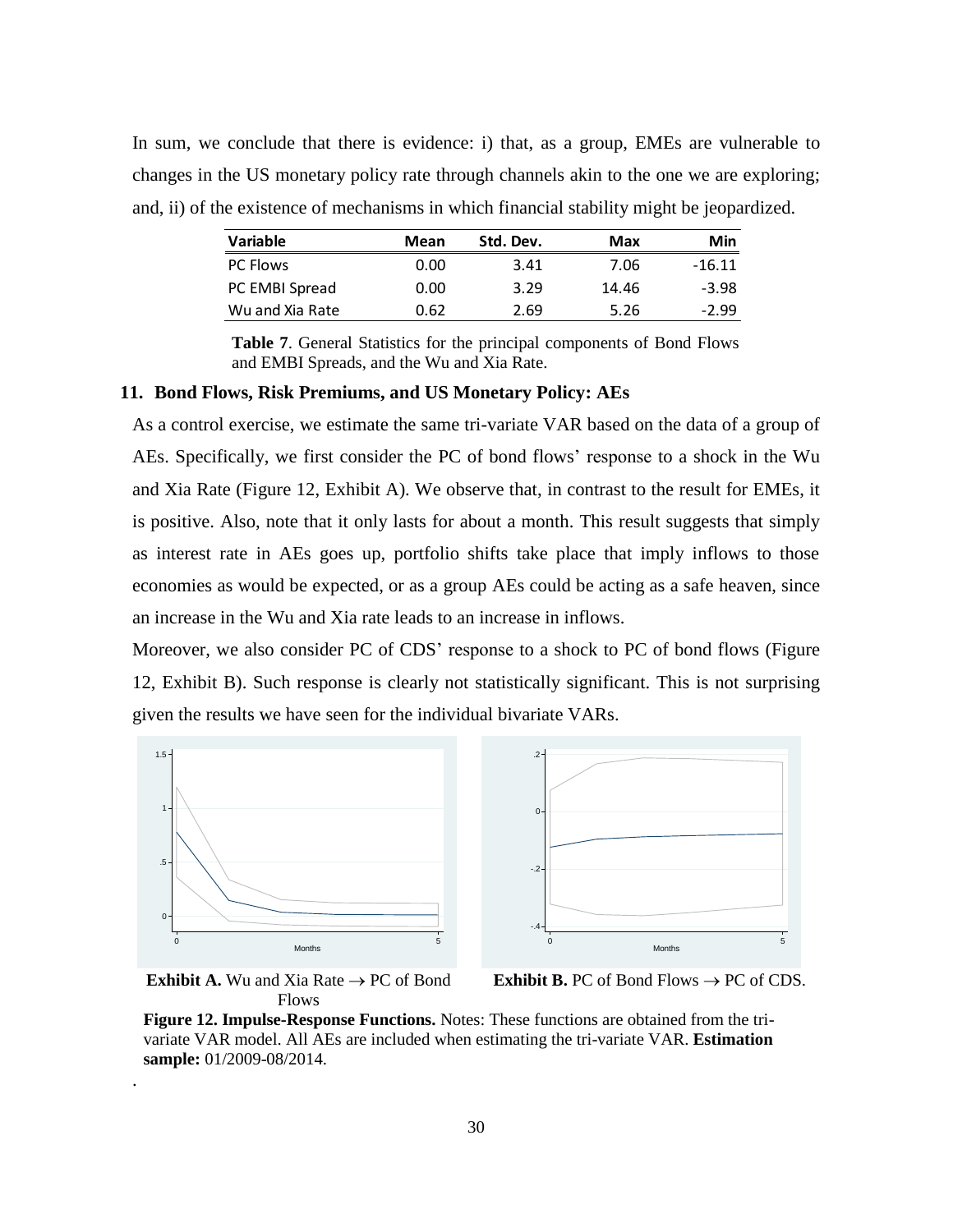| Variable        | Mean | Std. Dev. | Max  | Min      |
|-----------------|------|-----------|------|----------|
| <b>PC Flows</b> | 0.00 | 2.79      | 7.31 | $-13.12$ |
| PC CDS          | 0.00 | 2.98      | 7.11 | -3.66    |
| Wu and Xia Rate | 0.62 | 2.69      | 5.26 | $-2.99$  |

**Table 8**. General Statistics for the PC of Bond Flows, PC of CDS for AE, and the Wu and Xia Rate.

Furthermore, we estimate two versions of the tri-variate VAR. First, we exclude Germany, UK, and Greece from our AEs sample. This decision is based on the results of the bivariate VAR, as these economies' bond flows and CDS seem to be the least responsive. We estimate the principal components (PC) of for bond flows and CDS, separately, as we have done so previously.

The response of the PC of bond flows to a shock in the Wu and Xia Rate, being positive, does not have the expected sign. The response of PC of CDS to a shock to PC of bond flows is not statistically significant. Nonetheless, it is worth mentioning that the response is small relative to the standard deviation.<sup>29</sup> (The Impulse-Response Functions (IRFs) have been estimated but are not presented.)

Second, we use 01/2013-08/2014 as an estimation sample. In such case, the effect of Wu and Xia rate's shock on the PC of bond flows is similar. Moreover, the effect of flows' shock on the PC of CDS is not statistically significant. (The IRFs have been estimated but are not presented.)

All in all, the evidence does not suggest the presence of run-like dynamics in the bond flows in the AEs as a group, although there is some heterogeneity in the case of individual countries. What is more, economies which have presented economic challenges have some significant responses, but the evidence for the type of mechanism we are looking for in general breaks down with the positive bond flow response given a shock to the Wu and Xia rate. It should be in the direction opposite to the one expected based on the type of mechanism we have assessed. In effect, it seems that as a group, AEs act as safe heaven.

In the appendix, we present some important extensions and complementary estimation exercises which test for the robustness of our results. In what follows, we provide a brief description of the exercises therein and of their main implications. First, we compare the

 $\overline{a}$ 

 $29$  The magnitude of the immediate response is 10% its standard deviation.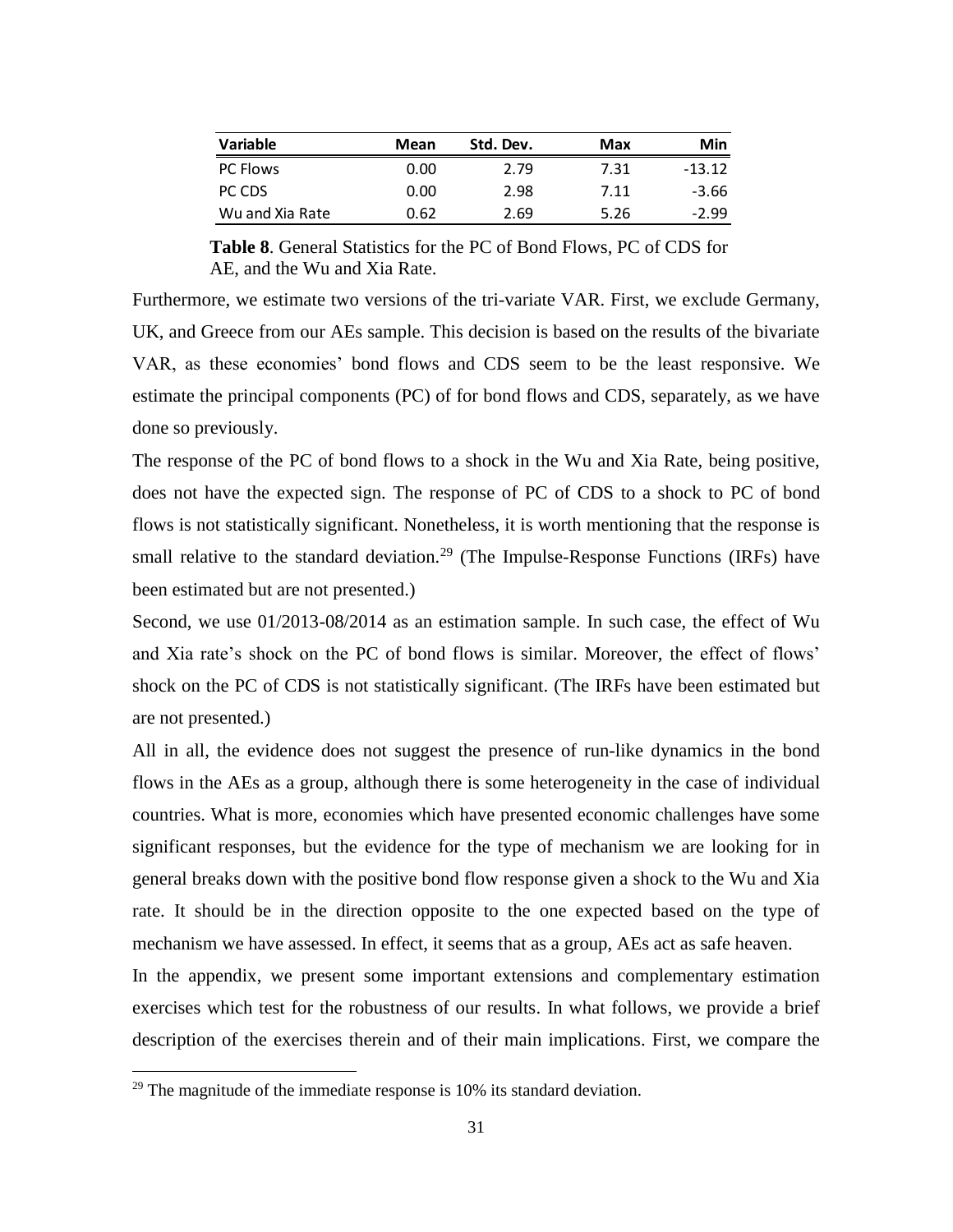AUM's percentage change in value with the percentage change in the EMBI spreads for EMEs as a group. These time series have high correlations. This result provides support for using the EMBI spreads as proxies for individual EME's AUM values. As mentioned, this is also supportive of the EPFR bonds flows' representativeness.

Second, we estimate "risk-on" and "risk-off" episodes based on bond flows and compare their behavior to that of the aggregated EMBI spreads.<sup>30</sup> We observe that sharp changes in bond flows are associated to significant changes in aggregated EMBI spreads. In addition, we analyze the correlations between the VIX index with the PC of bond flows and the PC of EMBI spreads. The recent drop in their correlation suggests that the VIX explains less of the observed variability of the referred two variables.

Third, we consider the estimation of the tri-variate VAR but adding a cumulative bond flows variable. Such variable attempts to control for the stock of bonds accumulated in the past month. This is an important variable in terms of the model, as it proxies the number of active investors already present with a position in the risky asset. In this estimation, the feedback mechanisms between bond flows and indices are essentially maintained.

Fourth, we comment on some robustness checks that control for aspects we believe are relevant as well. These controls are: i) the recent country's economic performance based on the recent changes of their EMBIs; ii) the level of leverage in the banking sector of an economy; and, iii) based on geographical regions. These additional estimations are supportive of the idea that the run-like dynamics we have explored are to an extent independent of economic performance, level of leverage in the banking sector, and geographical region.

Fifth, we present the estimation of the two main VARs we have estimated, but using equities flows instead of bond flows for aggregated EMEs data. Generally, equities markets are much more liquid. Thus, it is less likely that one could find evidence of run-like dynamics in equity flows. Confirming our prior, we find little evidence favorable to the presence of run-like dynamics.

 $\overline{a}$ 

<sup>&</sup>lt;sup>30</sup> As detailed in the appendix, we construct such indicator following Feroli et al. (2014). The riskon/risk-off indicator is estimated based on the deviations of the average bond flows with respect to its historical standard deviation.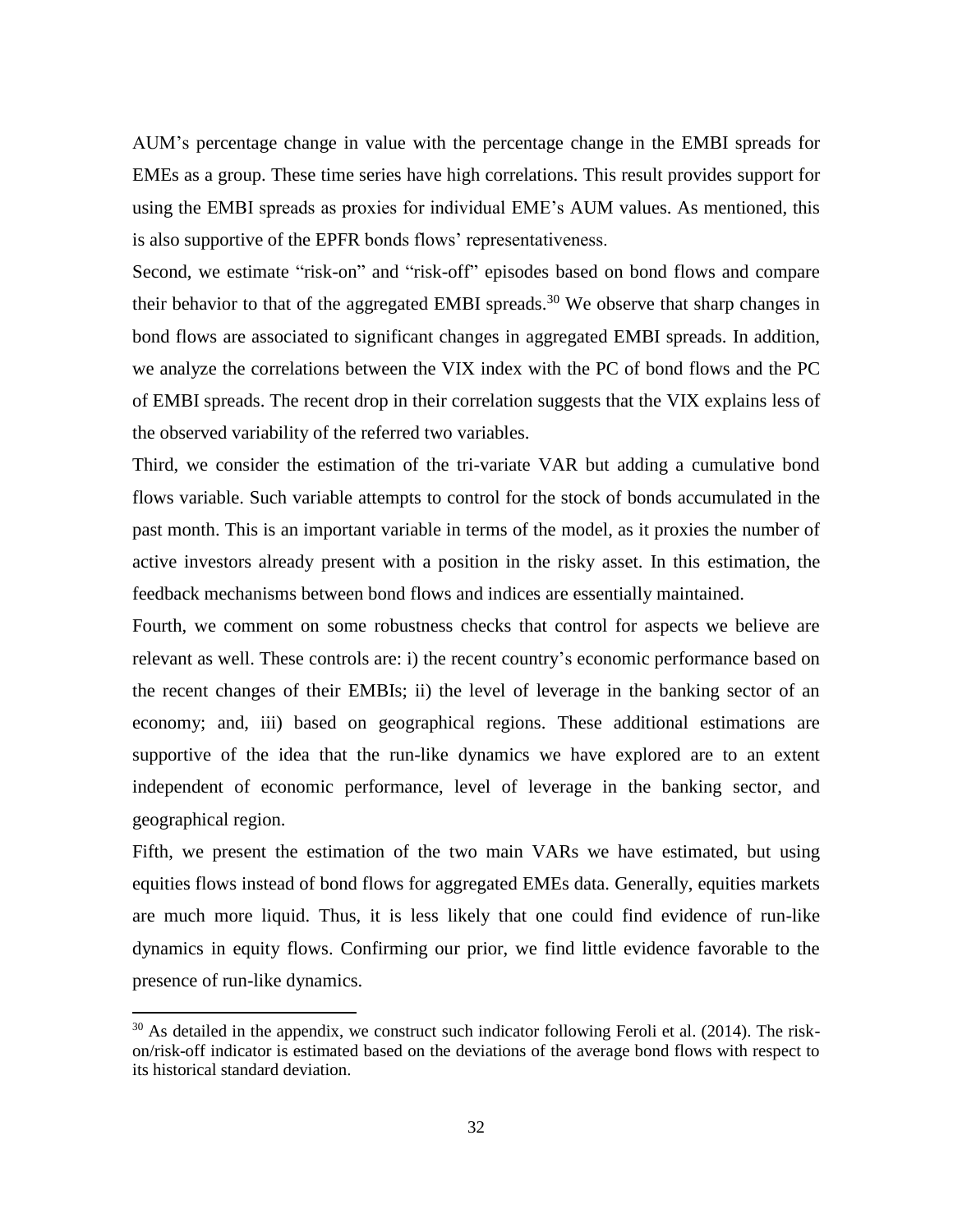Sixth, as an extension to the tri-variate VAR model for EMEs, we add the economic policy uncertainty index as a fourth variable. In the model, the comparison between the risk premium and the floating return may be seen as one under uncertainty. Thus, this exercise explores an uncertainty element that might be relevant to the mechanism we have explored. Specifically, we observe that an impulse to the uncertainty index leads to a positive response by the PC of bonds flows. Thus, assuming that the Federal Reserve is less likely to tighten the policy rate under the presence of more economic policy uncertainty, this result is consistent with the type of mechanisms we have explored.

# **12. Concluding Remarks**

The degree of leverage in financial institutions is a characteristic that has brought much attention regarding its implications for financial stability, and justifiably so. Nonetheless, other mechanisms, which are essentially unrelated to the degree of leverage, might play a significant role in determining financial stability. The type of mechanisms we have explored could be associated with the ability EMEs have to deal with the eventual tightening of the US policy rate.

As the data we have analyzed strongly suggests, the possible effects of run-like behavior in the bonds market are latent, albeit they could have distinctive effects on different EMEs. In effect, some economies should be more concerned than others in terms of the implication this channel can have. Moreover, if this channel has gained strength, as we have found some evidence entertaining such possibility, it would add to a plethora of concerns.

What is equally relevant from the policy makers' point of view is that there might be little they could do about this, at least in the short and medium terms. This is so as the current economic policy tools cannot necessarily target much of the run-like dynamics.

Stein (2014a) has emphasized that this depends on the level on which the run behavior might take place: at the investors' or fund managers' level. If it is at an investors' level, financial authorities might be able to impose a fee on those investors that decide to withdraw their funds in order to internalize the externality they would impose on those left behind. If, however, it is at a fund managers' level, it is not obvious what financial authorities could do. Of course, in practice, the previous measure could be difficult to implement and could lead to an increase in policy uncertainty.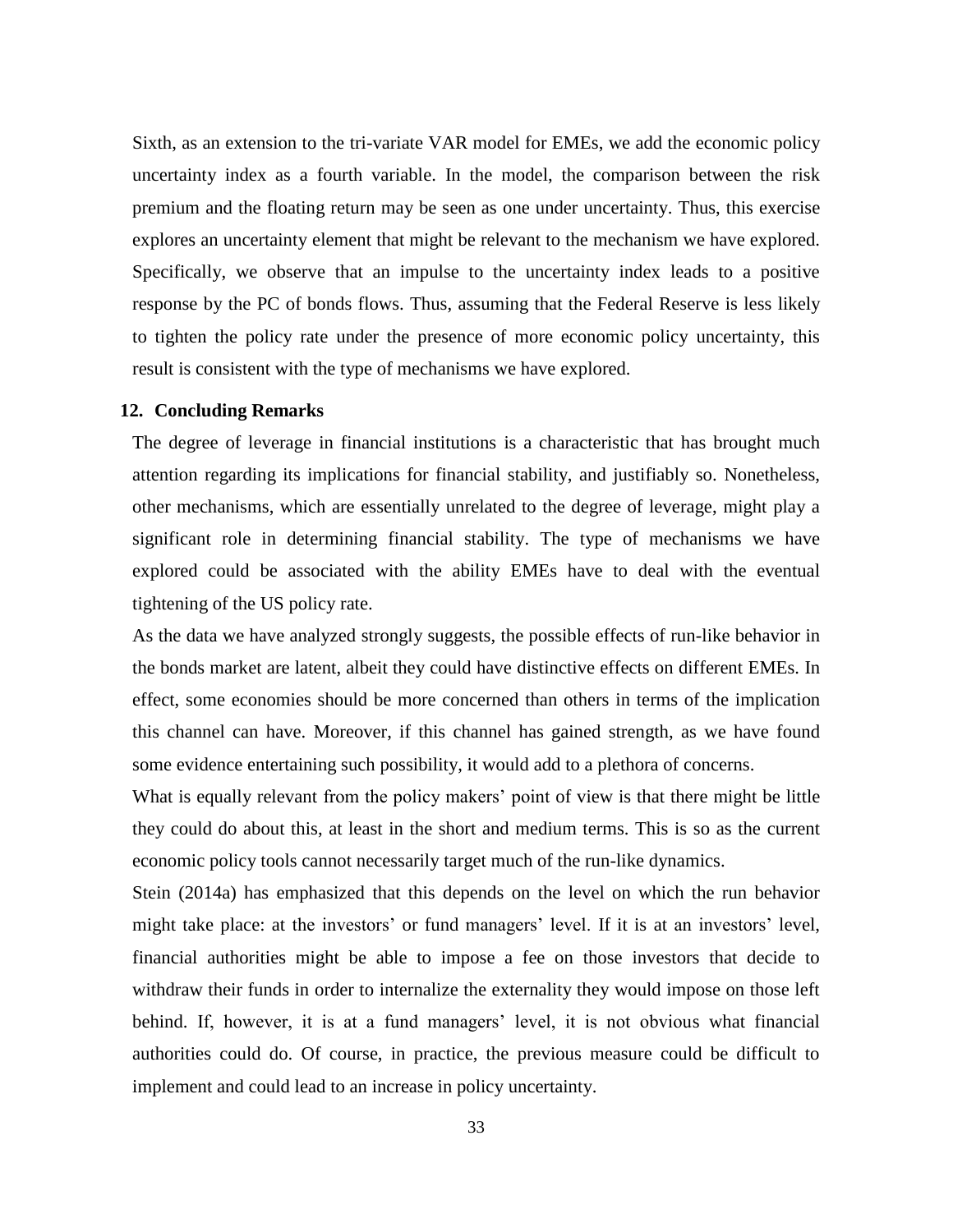More generally, as a result of the last few years of global financial reform efforts, this type of mechanisms would be particularly relevant to the extent to which they are generated by non-banking institutions. Thus, they are essentially exempt from most of the macroprudential regulations.

Although we have found evidence favorable to the existence of run-like dynamics in bond flows in and out of EMEs, we have not taken a stand on its relative implications. In effect, we have highlighted that this channel is one of several potential ones. We, nonetheless, underscore that a general low level of financial leverage by investors should not be seen as guaranteeing a smooth ride through the eventual US monetary policy rate normalization for EMEs.

Moreover, evidently, there is a concern that this type of dynamics may happen again given the current prospects of US monetary policy in the coming quarters. In other words, we hypothesize that hitherto we have only seen a handful of this type of episodes, although there is a good chance that more will likely follow. This is in the same vein of what Borio (2010) has stated: "What looks like low risk is, in fact, a sign of aggressive risk taking." In fact, in our context, low risk premiums could very well be a prelude to a run.

### **References**

- [1.] **Baker, S.R., N. Bloom, and S. J. Davis (2013).** "Measuring Economic Policy Uncertainty." Working Paper.
- [2.] **Banerjee, A.V.** (1992). "A simple model of herd behavior." *The Quarterly Journal of Economics.* 107 (3): 797-817.
- [3.] **Borio, C.,** (2010). "Implementing a macroprudential framework: Blending boldness and realism." Bank of International Settlements.
- [4.] **Borio, C. and P. W. Lowe** (2002). "Asset prices, financial and monetary stability: Exploring the Nexus." BIS Working Paper No. 114.
- [5.] **Borensztein, E. and R.G. Gelos (2000).** "A panic-prone pack? The behavior of the EM mutual funds." IMF Working Paper
- [6.] **Chen, Q., I. Goldstein, and W. Jiang (2010).** "Payoff complementarities and financial fragility: evidence from mutual fund outflows." *Journal of Financial Economics* 97, pp. 239-262.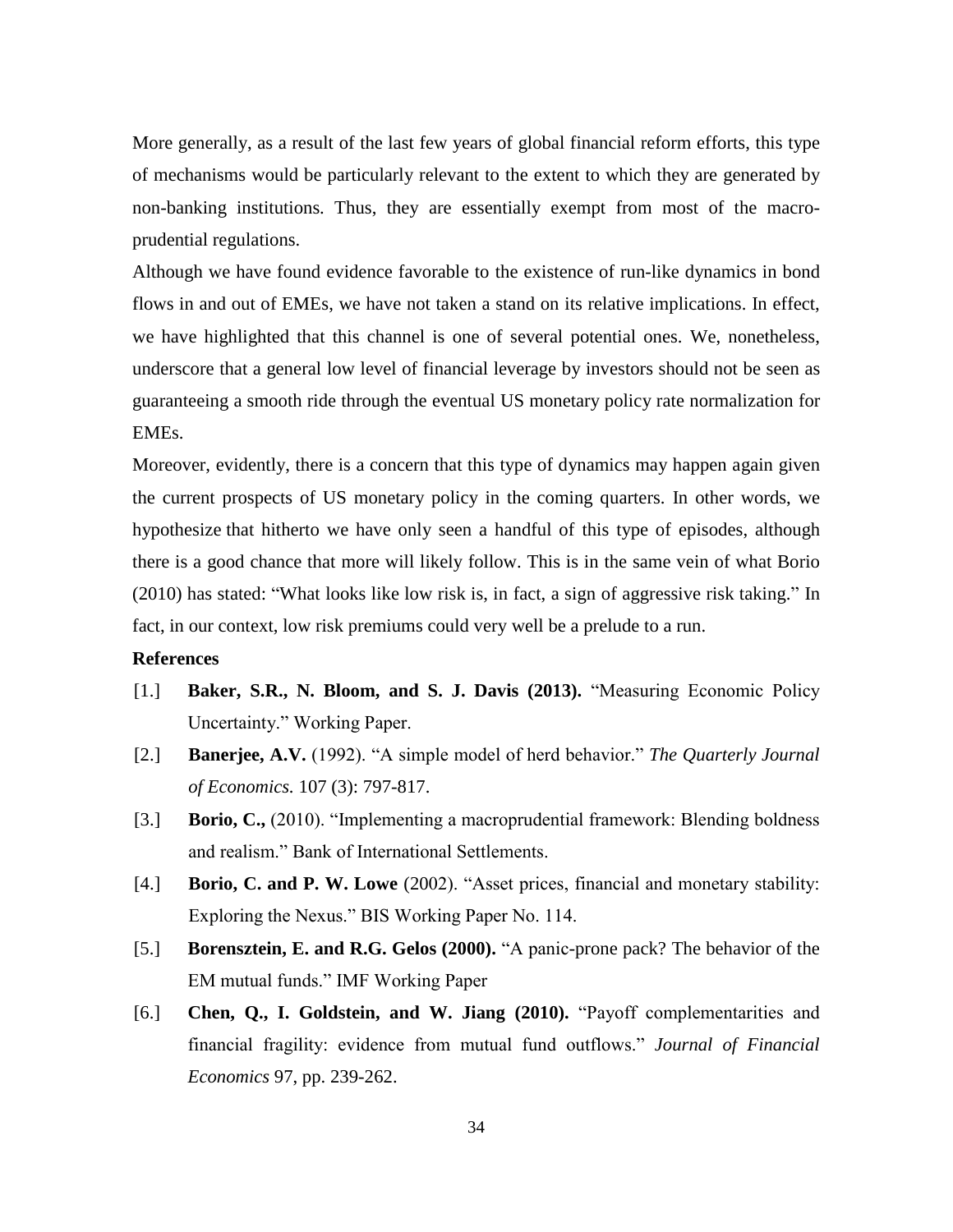- [7.] **Chevalier, J. and G. Ellison (1998).** "Career concerns of Mutual Fund Managers." Working Paper.
- [8.] **Chevalier, J., and G. Ellison (1997).** "Risk taking by mutual funds as a response to incentives." *Journal of Political Economy*, vol. 105. No. 6.
- [9.] F**eroli, M., A.K. Kahyap, K. Schoenholtz, and H.S. Shin (2014).** "Market Tantrums and Monetary Policy." Report prepared for the 2014 US Monetary Policy Forum, New York, New York.
- [10.] **Hodler, R. (2012).** "Interview with Jeremy C. Stein, Financial Crises and Financial Stability." Newsletter of Study Center Gerzensee.
- [11.] **Hong, H., J. D. Kubik and A. Solomon (2000)**. "Security analysts' career concerns and herding of earnings forecasts." *RAND Journal of Economics*. Vol. 31, No. 1, spring, pp. 121–144.
- [12.] **Jotikasthira, C., C. Lundblad and T. Ramadorai (2011).** "Asset Fire Sales and Purchases and the International Transmission of Financial Shocks". *The Journal of Finance*. Vol. 67. Issue 5. Pp 2015-2050, December.
- [13.] **Miyajima, K. and I. Shim (2014).** "Asset managers in emerging market economies." *BIS Quarterly Review*, September.
- [14.] **Morris, S. and H. S. Shin (2014**). "The Risk-Taking Channel of Monetary Policy: A Global Game Approach." working paper.
- [15.] **Rajan, R.G. (2014).** "Competitive monetary easing is it yesterday once more?" Speech at the Brooking Institution, 10 April.
- [16.] **Rajan, R. (2013).** "A step in the dark: Unconventional Monetary Policy after the crisis." Andrew Crocket Memorial Lecture, BIS.
- [17.] **Scharfstein, D.S. and J. Stein (1990)**. "Herd Behavior and Investment." *American Economic Review*. Vol. 80, No. 3, Jun. pp 465-479.
- [18.] **Stein, J.C. (2014a).** "Comments on "Market Tantrums and Monetary Policy." U.S. Monetary Policy Forum, New York, New York.
- [19.] **Stein, J.C. (2014b).** "Incorporating financial stability considerations into a monetary policy framework" speech at the International Research Forum on Monetary Policy, Washington, D.C., 21 March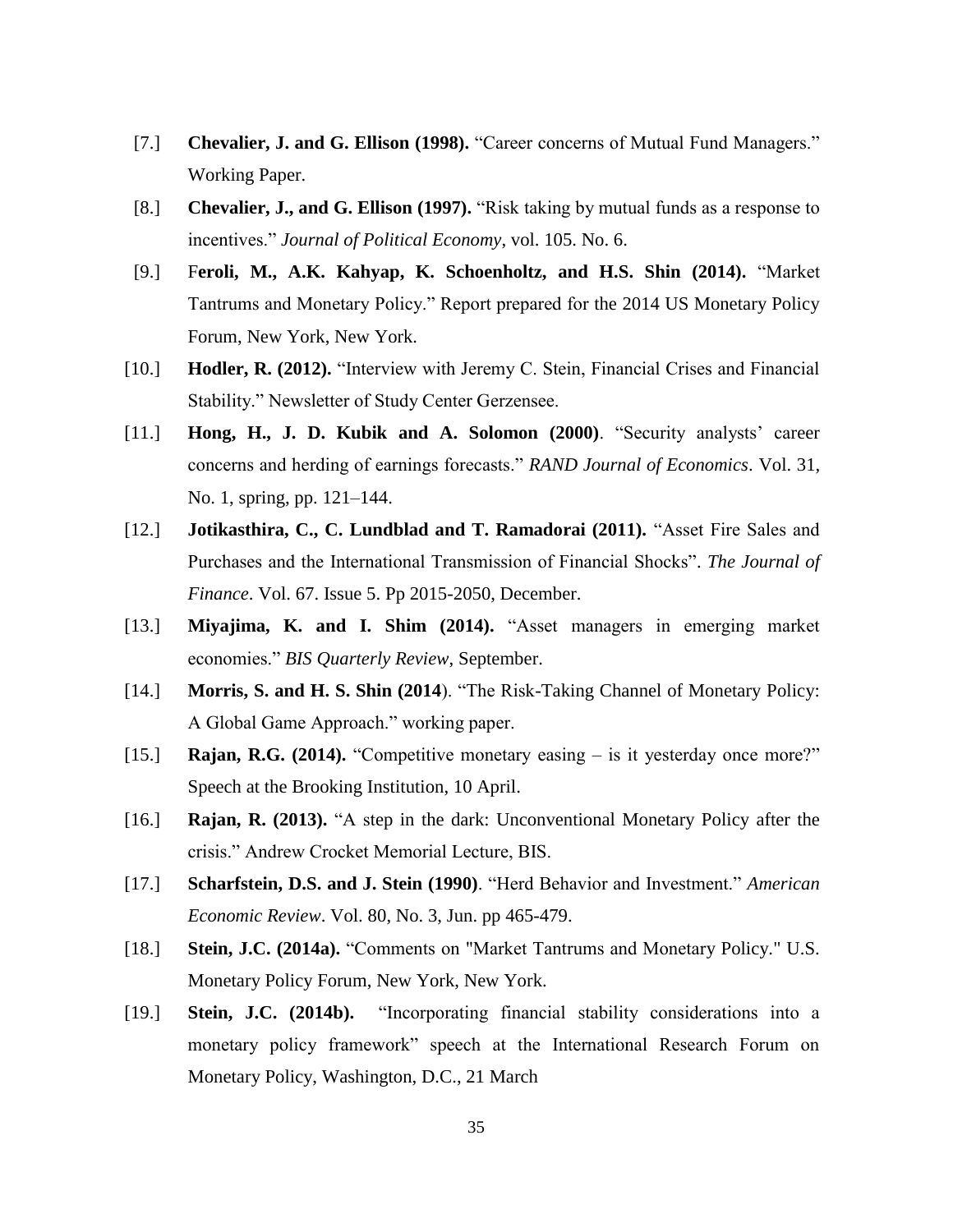### **Appendices**

While the evidence presented in the main text is favorable to the presence of run-like dynamics in EMEs bond markets, one might be concerned about their robustness. Thus, in these appendices we present some additional data and estimations which aim to serve as controls and robustness checks. Their contents and their corresponding conclusions are as follows. (Note that each capitalized letter corresponds to that of each individual appendix).

- A. Since we do have access to the Asset Under Management (AUMs) for EPFR's EMEs as a group, we compare the AUM's (minus) percentage change in value against the EME's EMBI spread percentage change. We find a high correlation between these series. Complementarily, we compare the sum of bond flows in our database with the EPFR's EMEs bond flows, to find a very high correlation. Arguably, these results provide support for using the EMBI spreads as proxies to AUMs percentage change for EMEs individually. In addition, they are telling of the EPFR's bond flows database' representativeness.
- B. We estimate a risk-on and risk-off indicator based on bond flows, and compare its behavior to the aggregated EMBI spreads, following Feroli et al. (2014). We notice that such indicator is associated with significant changes in the referred spreads, which is in line with the type of mechanisms we have analyzed. In addition, we consider the correlations between the VIX, and the PC of bond flows and PC of EMBI spreads. Centrally, we document their recent drop. This result suggests that the VIX has lately explained less of the observed variability of the referred two variables. This is supportive of the idea that PC of bond flows and PC of EMBI spread have been in recent times explained more by phenomena like herd-like behavior, and less so by economic fundamentals.
- C. We consider the estimation of the tri-variate VAR but adding a recent cumulative bond flows variable. This variable attempts to control for the stock of bonds recently accumulated. This control variable is important in terms of the model, as some of its implications depend on the number of active investors already with a position in the risky asset. Our main results are maintained.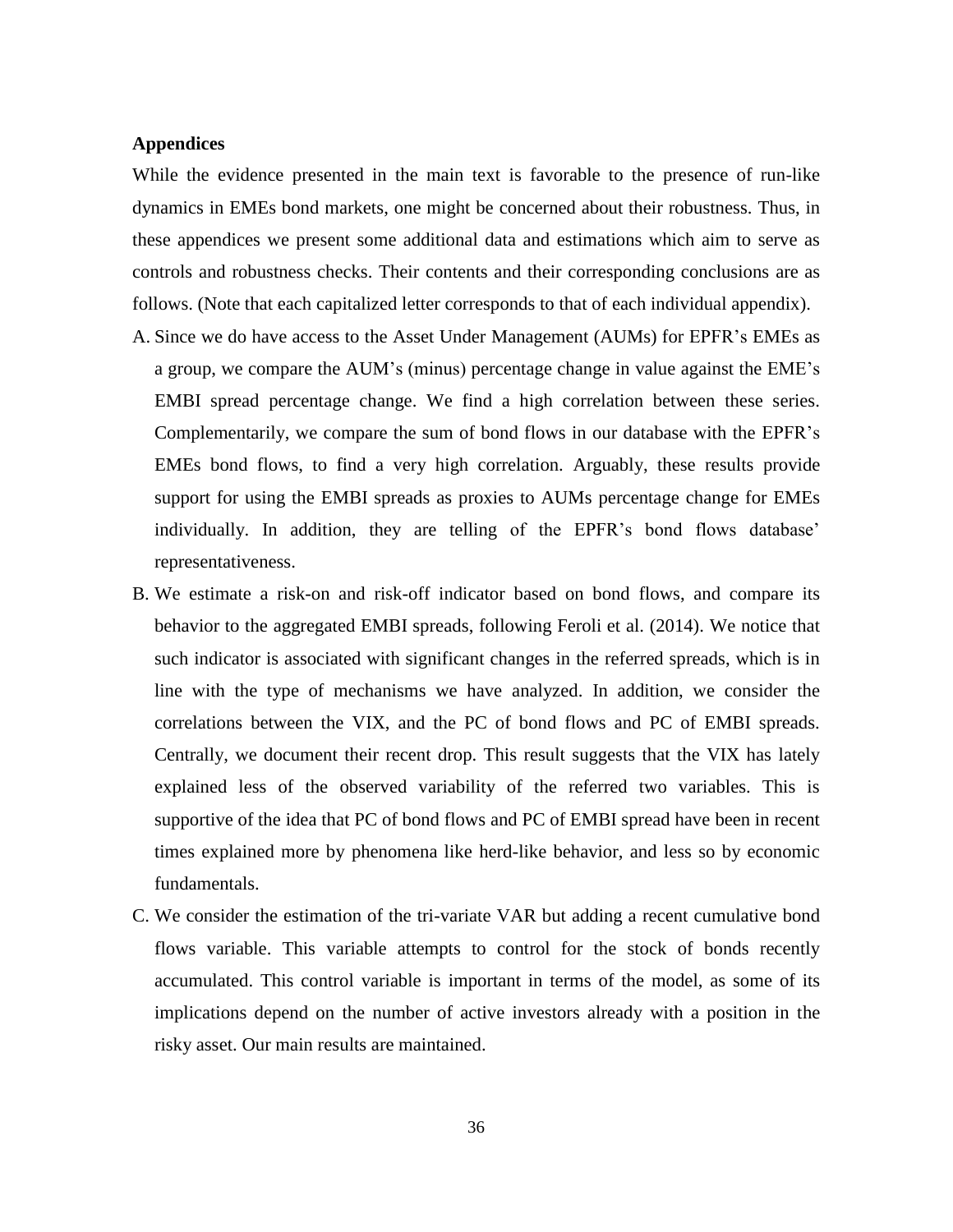- D. We implement some exercises that control for aspects that we believe are relevant. Specifically, we estimate the tri-variate VAR but only with a subset of our EMEs based on:
	- i. The recent country's economic performance measured by the EMBI. Its results suggest that a good recent economic performance does not exclude the possibility of run-like behavior.
	- ii. The level of leverage in the banking sector of the economy. This emphasizes that the type of mechanisms we have assessed are not necessarily related to the level of leverage. Of course, this is not to say that a high level of leverage will not exacerbate a possible run-like episode.
	- iii. Their geographic regions. This highlights that a possible run-like episode is also a regional phenomenon.
- E. We present the estimations of the two main VARs but using equities flows instead of bond flows, for EMEs and AEs. This serves as a control group in the sense that equity markets are more liquid and, therefore, finding evidence of run-like behavior is less likely. In fact, in a related setup, Chen at al. (2010) argue that strategic complementarities are more prevalent in illiquid funds. They specifically claim that "sensitivity of outflows to bad past performance is stronger in illiquid funds than in liquid funds."
- F. We extend the tri-variate VAR model for EMEs adding an economic policy uncertainty index as a fourth variable. This is a simple extension of our main estimations which attempts to capture the role of uncertainty in the model. We find that more uncertainty is associated with an increase in bond flows. This result is reasonable as long as one assumes that a higher economic policy index has been associated with a lower probability for the Federal Reserve to increase its policy rate.

## **Appendix A: AUM's Value and EMBI Spreads.**

In Figure 13, we make two important comparisons. The first shows the (minus) implicit AUM percentage change in value and the EMBI spreads (Exhibit A). The weighted average of the last four weekly observations is taken in both series.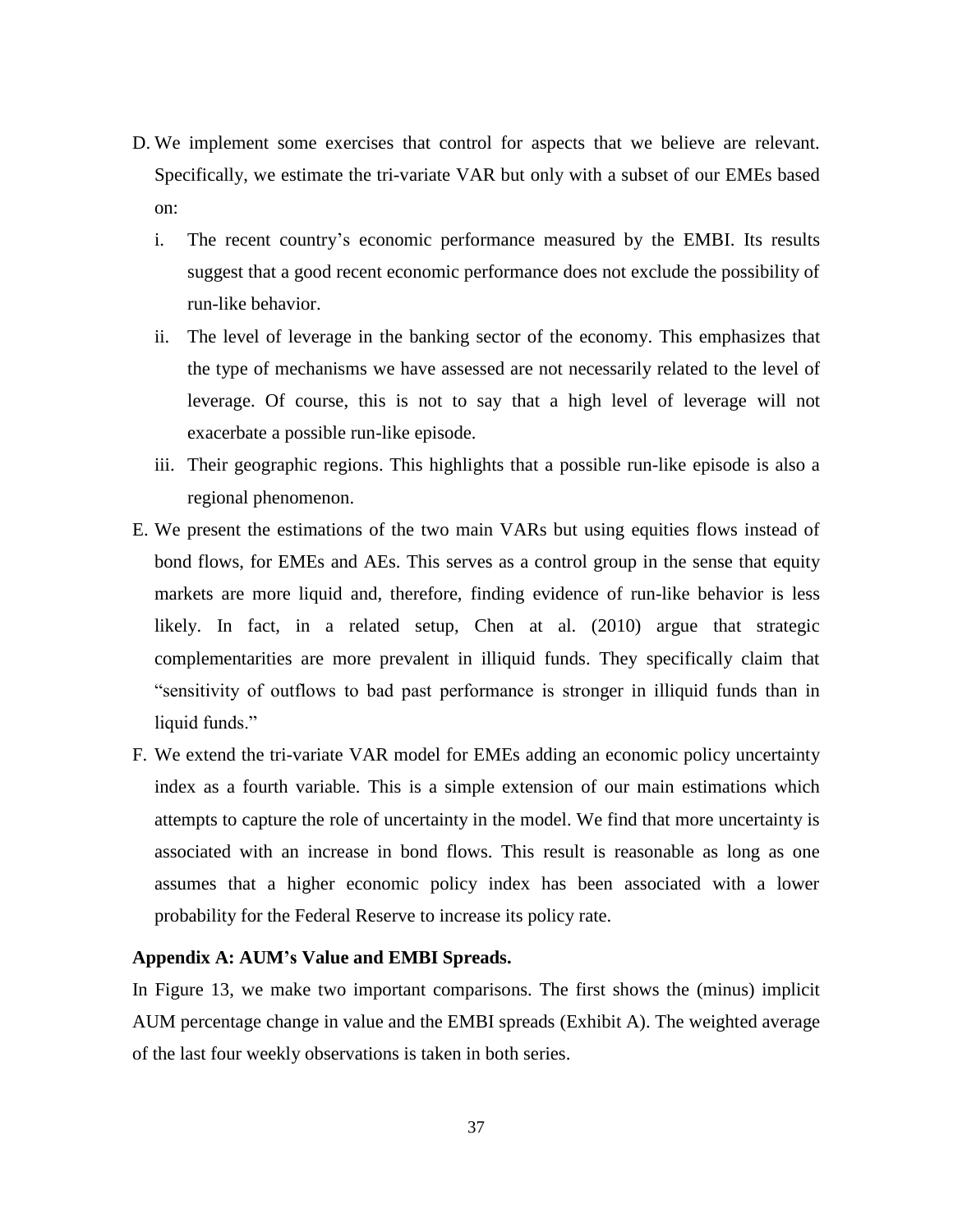

**Exhibit A.** The (minus) implicit AUM's percentage change in value, and the EMBI spread percentage change. The weighted average of the last four weekly observations is taken in both series. The correlation is 0.74.



**Exhibit B.** The sum of flows of the bond flows of the EMEs of our data base. The EPFR EMEs total bond flows. Their correlation is 0.99.

**Figure 13. The (minus) implicit AUM's percentage change in value vs. EMBI spread change. Sum of flows in Database vs. EPFR EMEs' Bond Flows.** 

Their dynamics and correlation provide support for using the EMBI spread as a proxy to the value of AUM. As a corollary, this is supportive of EPFR bond flows' representativeness. In effect, with a biased EPFR bond flows sample, one would hardly obtain a high correlation. Next, we compare the sum of flows in our database with the EPFR EMEs' bond flows (Exhibit B). Their high correlation provides complementary support to our last point.

# **Appendix B: Risk-on/Risk-off indicator, the VIX, and their relationship to Bond Flows and EMBI Spreads.**

We present additional evidence to the predictions of the cited model in the context of EMEs. Thus, we first consider the aggregated EMBI spreads compared to a risk-on/risk-off indicator (Figure 14). We construct such indicator following Feroli et al. (2014).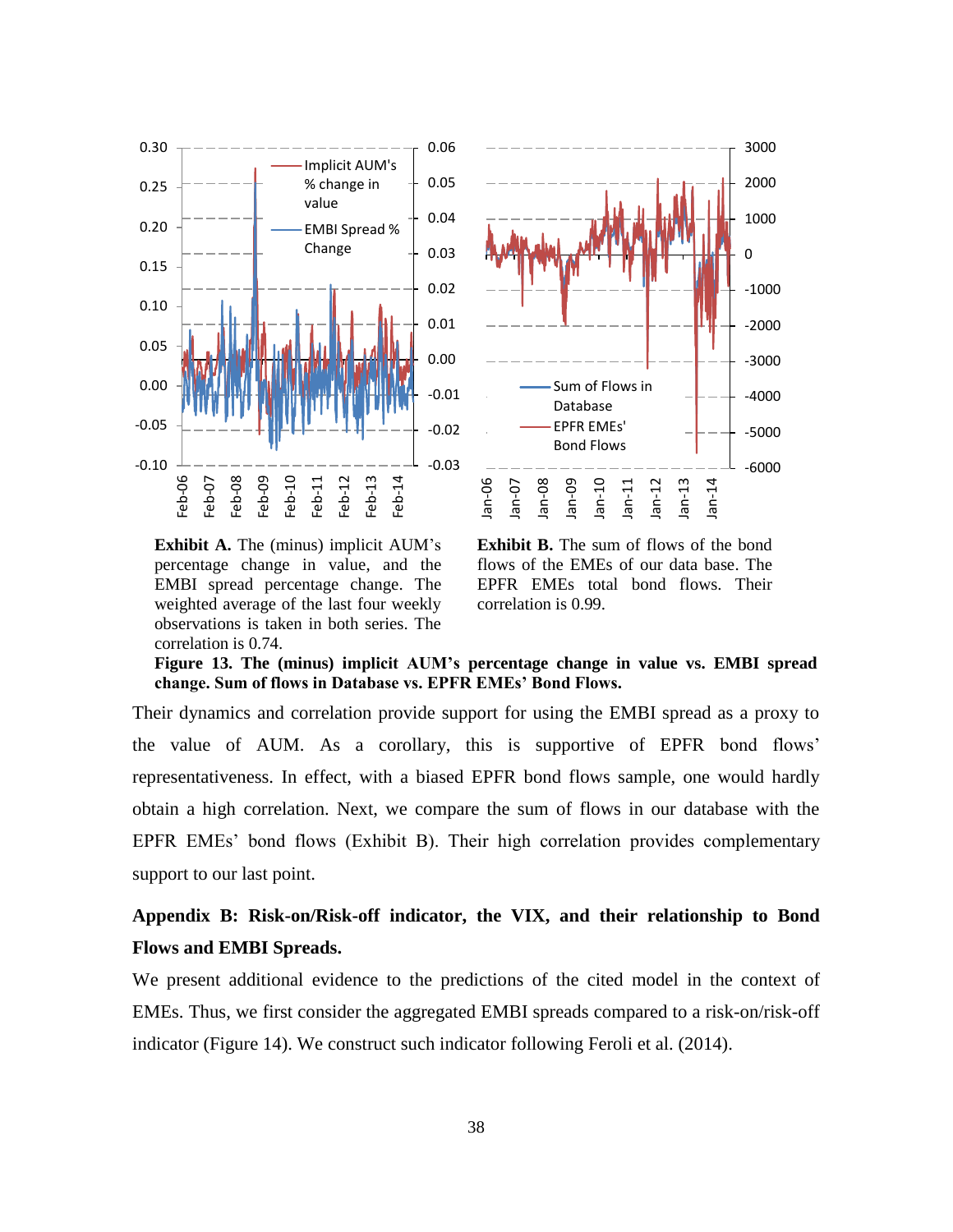The risk-on/risk-off indicator is estimated based on the deviations of the average bond flows with respect to its historical standard deviation. By construction, it is positive one if the bond flows are greater than two times its sample standard deviation and negative one if the bond flows are smaller than minus two times its sample standard deviation.

We observe that there is a tendency for the aggregated EMBI spread to decrease in risk-off episodes and, conversely, to increase in the risk-on episodes. There are, however, some exceptions to this behavior, such as the one during the week of February 8, 2012 (Figure 14).

On the whole, these dynamics are supportive of the presence of run-like dynamics in bond flows. This is the case since extreme bond flows episodes are related to fluctuations in the EMBI spread.



**Figure 14. Risk-on Risk-off Indicator and the Aggregated EMBI Spread. Notes**: The risk-on/risk-off indicator is positive one if the bond flows are greater than two times its standard deviation and negative one if the bond flows are smaller than minus two times its standard deviation.

Second, we compare the VIX index with the PC of bond flows and, separately, with the PC of EMBI spreads (Figure 15). Notably, the correlations between the PC of bond flows and the VIX, and the PC of EMBI spreads and the VIX, have markedly dropped. In effect, the correlation of the respective two variables from 2008 to 2010 is -0.64, while this same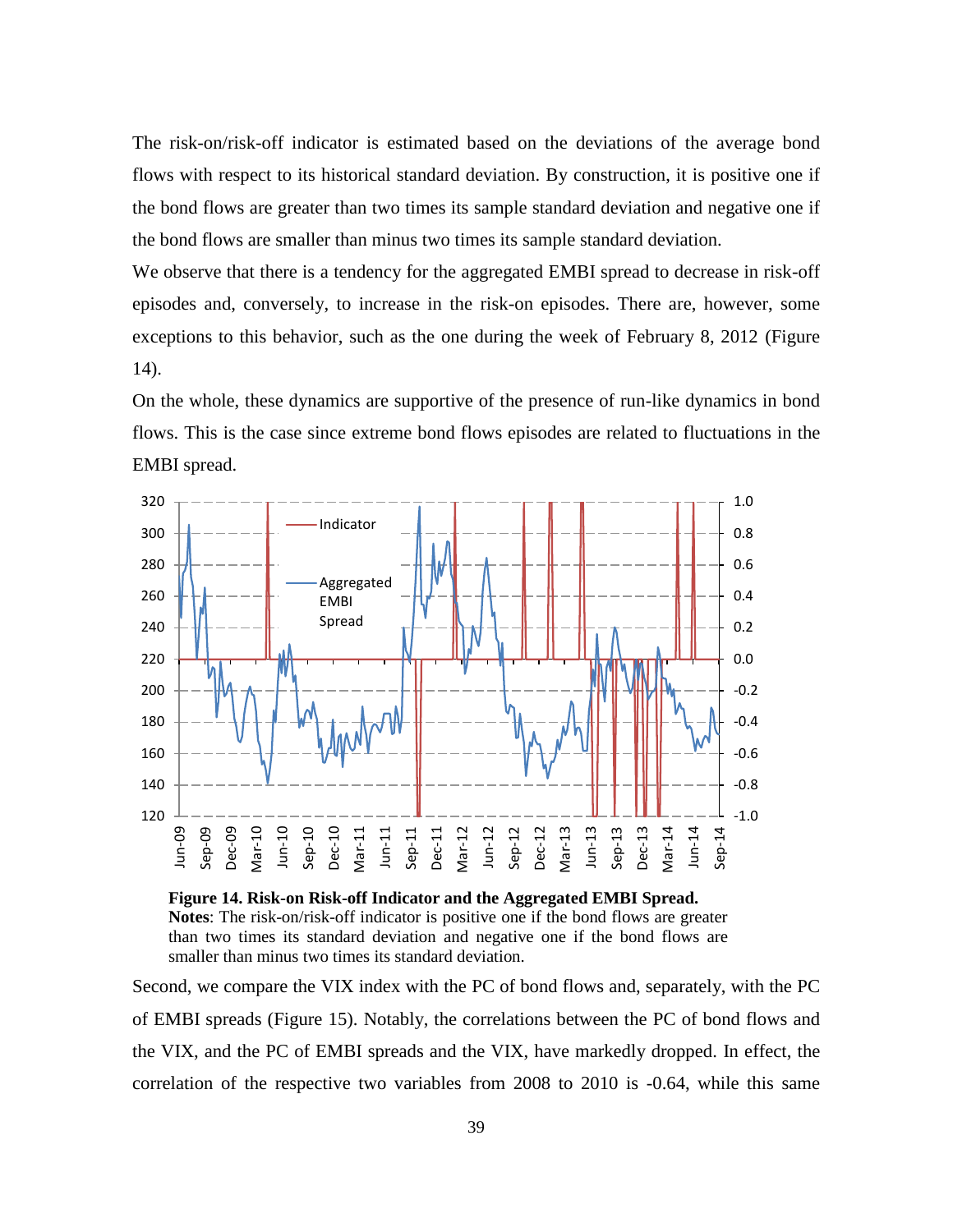statistic in the period 2011 to 2014 (September) dropped to -0.20 (Figure 15, Exhibit A). On the other hand, their correlation based on the 2008 to 2010 period went from 0.92, to a level of 0.57 for the 2011 to September 2014 period (Figure 15, Exhibit B).

The documented drop is favorable to the idea that bond flows and EMBIs spread have not been recently driven as strongly by changes in the VIX, a financial variable which is known to explain changes in investor sentiment and, thus, typically asset prices. This is in line with the possibility that non-fundamental factors such as the presence of the type of mechanisms we have studied might have recently gained prominence in the determination of bond flows and their prices. In effect, we presume that factors such as delegated investment, and redemption pressures, as argued in Feroli et al. (2014), could be some of those mechanisms which have more recently gained relevance.



**Appendix C: Bivariate -VAR and Tri-variate-VAR with cumulative flows as controls** Bond stocks are potentially a relevant variable to control for. Recall that in the model an active investor will care about the number of their peers already with a position in the risky asset (i.e., the cumulative bond flows), as it will impact the return she can possibly obtain.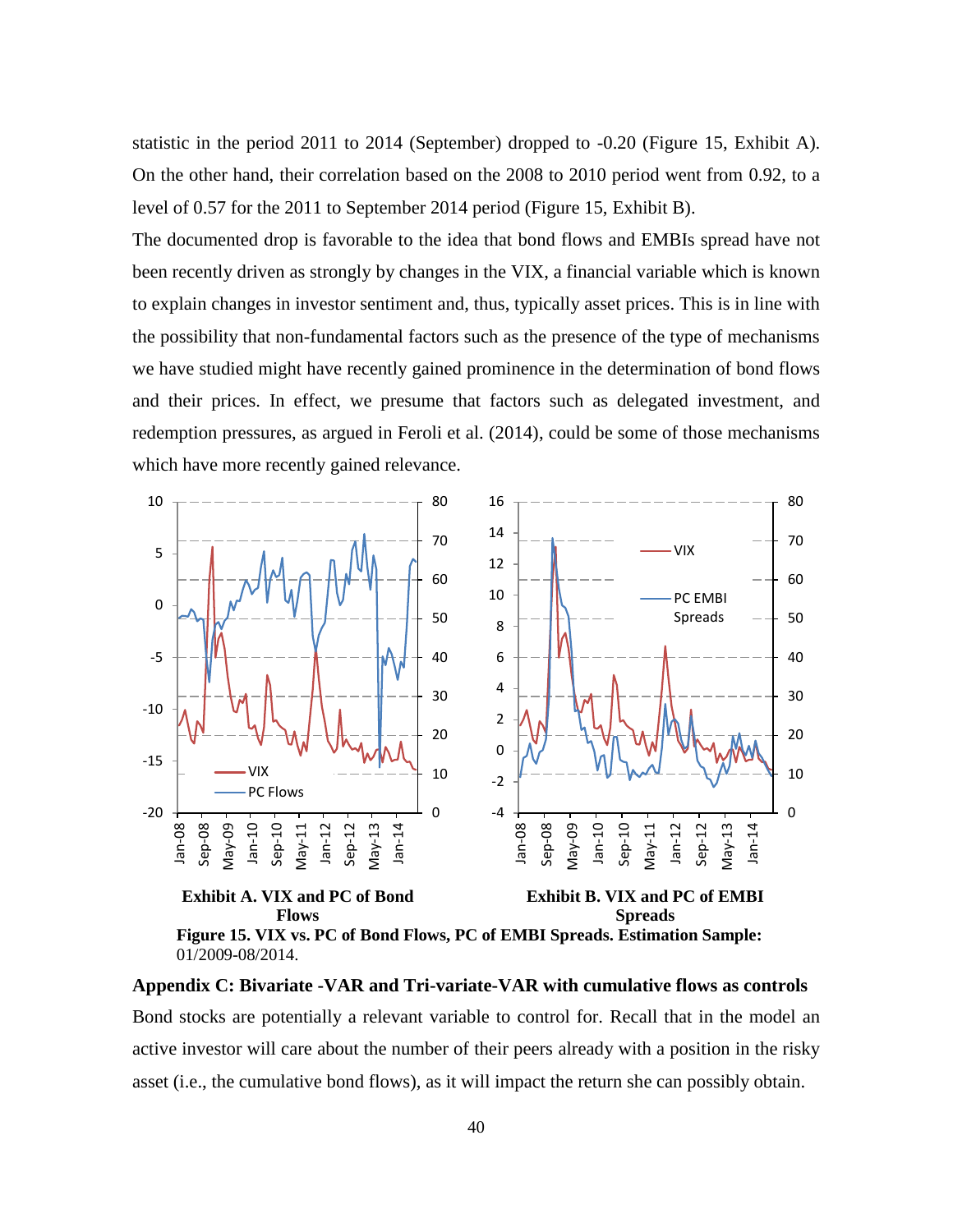In this context, we estimate the bivariate VAR and the tri-variate VAR adding proxies for the cumulative bond flows variable. Our aim is to control for the stock of bonds that have accumulated in the immediate past periods. In our case, we consider a month for the bivariate VAR (which has a weekly frequency), and a quarter for the tri-variate VAR (which has a monthly frequency).

### *Bivariate VAR + Cumulative Bond Flows*

As explained, while bond flows are central to the model, the stock's position of the active investors in bonds also potentially matters. Thus, we first construct a proxy by summing the weekly flows in the past month (i.e.,  $cf_t = f_{t-1} + f_{t-2} + f_{t-3} + f_{t-4}$ , where t stands for a week). Then, we add it as a third variable to the bivariate VAR. Last, we estimate it for the 02/01/2009 to 09/03/2014 period.

First, we consider the PC of EMBI spread's response to a shock to PC of bond flows, and the PC of bond flows' response to a shock to PC of EMBI spread. The CIRFs have the expected signs and are statistically significant. Thus, when controlling for cumulative bond flows, the results are maintained.

*Tri-variate VAR + Cumulative Bond Flows* 

Similarly, the same issue arises when one considers the effect of monetary policy in the possible run-like dynamics we have explored. To address such issue, the cumulative bond flows are added as a control variable in the tri-variate VAR. To do so, we sum the monthly's flows in the past quarter (i.e.,  $cf_t = f_{t-1} + f_{t-2} + f_{t-3}$ , where t stands for a month) for the 04/2009-08/2014 period.

Similarly, we examine the PC of EMBI spread's response to a shock to PC of bond flows, and PC of bond flows' response to a shock of PC of EMBI spread. The responses' signs are as expected and their statistical significance is maintained.

Estimating the referred model using the 04/2012-08/2014 period, we find that the signs of the responses are as expected and the statistical significance of the IRFs is maintained. Similarly to the case without the cumulative bonds flows as controls, the response of bond flows to a shock to the Wu and Xia Rate increases, and notably so using the estimation sample 04/2009-08/2014.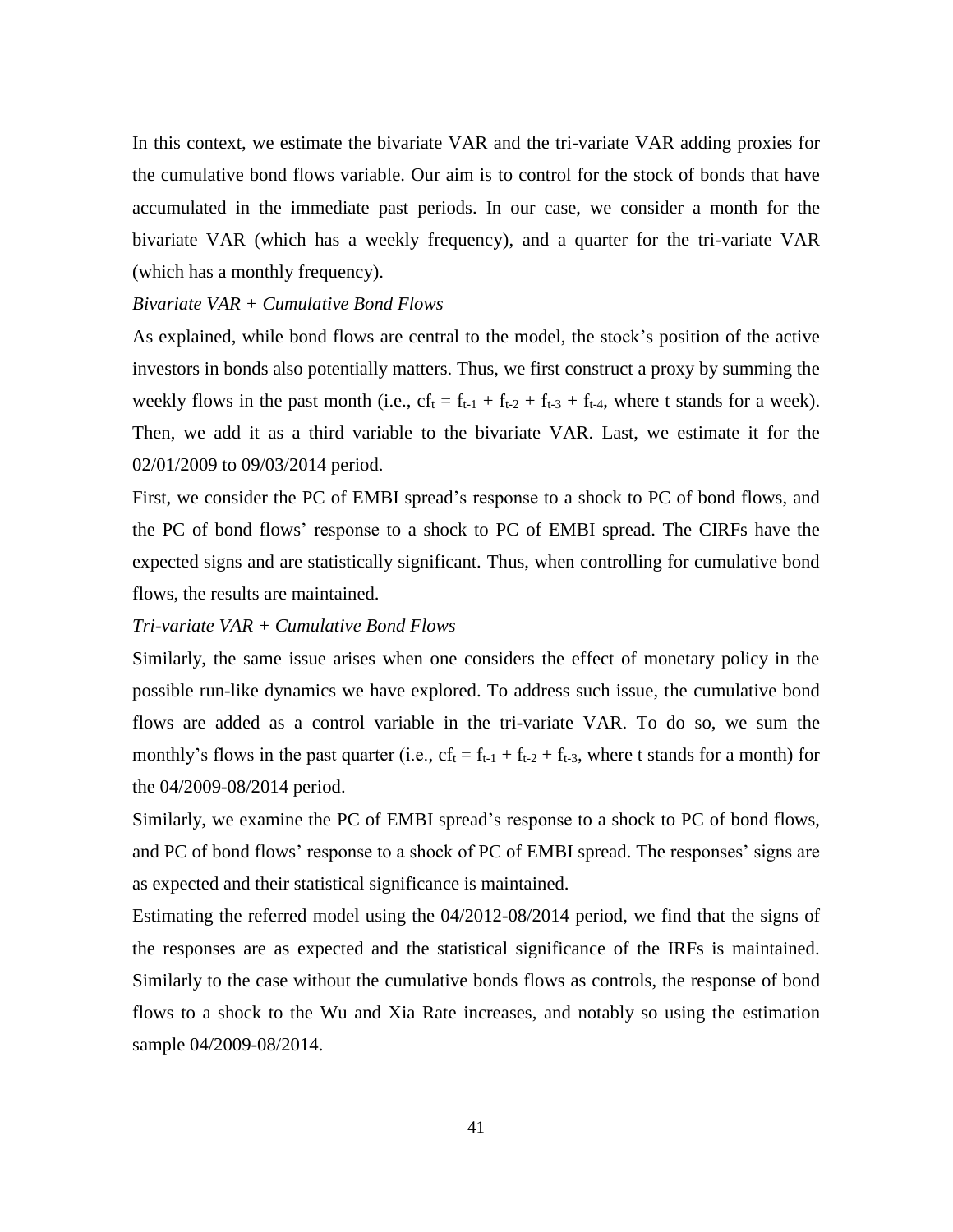In sum, using a proxy to control for the bonds' stock, we conclude that the evidence of rundynamics is maintained.

# **Appendix D: The Tri-variate VAR estimated by EMBI performance, by Bank Capital to Assets Ratio, and by Geographical Groups.**

One might justifiably ponder whether our results depend on certain characteristics of the economy under consideration. Perhaps, an economy that has performed well recently could respond differently to a run-like episode.

In this context, we run a battery of additional estimations to check on the robustness of our results. For the sake of space, the actual IRFs are not included. First, we consider the recent economic performance of each EMEs. We do so by ranking our EMEs based on their EMBI performance as of January 2009. Specifically, we take each EME EMBI's 01/2009- 08/2013 average. Indonesia, Peru, Philippines, and Russia come up at the top.

Assessing the associated IRFs, we observe that an unexpected increase in the Wu and Xia Rate implies a PC of bond flows' response which is statistically significant. On the other hand, a PC of bond flows' surprise leads to a statistically significant change in the PC of EMBI spread, albeit only somewhat economically significant. Both responses have the expected signs. Hence, *it seems that a relative good recent economic performance would not necessarily avoid run-like dynamics.* Making a broad interpretation, this result is in line with the fact that V (i.e., the long run expected value of the risky asset) is independent of the possibility of a run-like dynamics episode.

Second, one should be concerned not only about the leverage in the investment funds, an issue we have dealt with earlier in this paper, but also in the bond flows' recipient economy. To control for this issue, we consider an estimation exercise in which we rank our EMEs based on their Bank Capital to Assets Ratio as a proxy for the level of leverage.31,32 Under this criteria, Chile, Indonesia, Peru, Philippines, and Russia rank at the top.

 $\overline{a}$ 

 $31$  As discussed earlier in the paper, the level of leverage in the funds in the investment funds in our database is minimal and is not a significant concern.

<sup>&</sup>lt;sup>32</sup> Note that such measure does not account for the non-banking sector. Source: World Bank.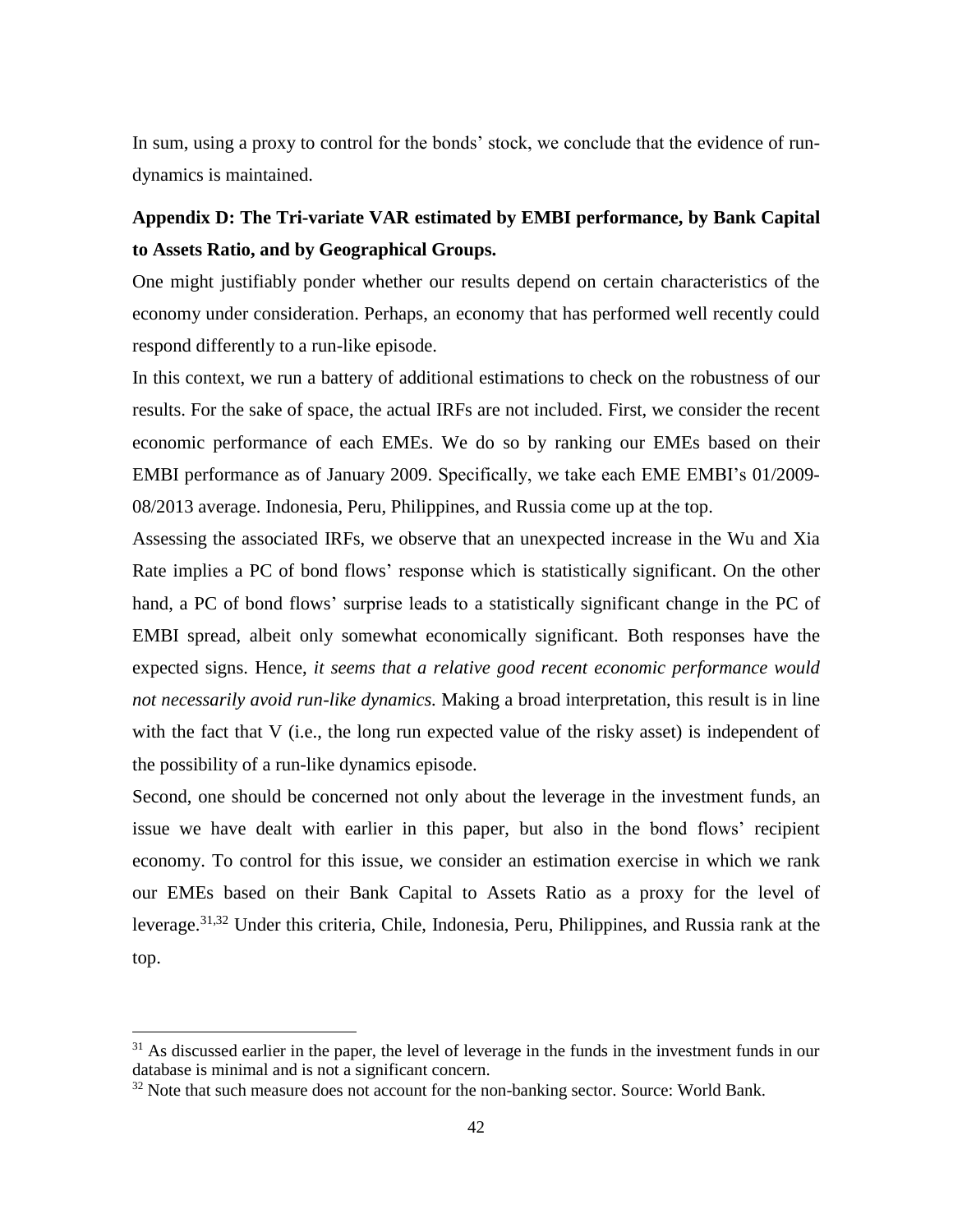Nonetheless, for this specific exercise, we had to consider the estimation sample as of January 2010, and to exclude Chile from the sample. The change of the initial date hints that the channel did not gain much strength until more recently. The exclusion of Chile suggests that it might be less prone to run-like dynamics. Thus, considering the associates CIRFs, we observe that the effect the Wu and Xia rate has on the PC of bond flows is statistically significant at a 90% level. Moreover, the effect the PC of bond flows has on the PC of EMBI spread is also statistically significant, but somewhat economically significant. Again, both responses have the expected signs.

Accordingly, it seems that a favorable level of leverage will not necessarily avoid the possibility of run-like dynamics in the bond flows and EMBI spreads. This is supportive of our main hypothesis.

Third, we divide the EMEs sample in three geographical regions, and estimate the original tri-variate VAR.

- i. For the Latin America group (i.e., Brazil, Chile, Colombia, Mexico, and Peru), the response of PC of bond flows to shocks to the Wu and Xia Rate are statistically significant. Moreover, the PC of EMBI spreads' response to PC of bonds flows' shocks are statistically significant. Both have the expected direction.
- ii. For the Asian group (i.e., Indonesia, Malaysia, and Philippines), the response of PC of bond flows to shocks to Wu and Xia Rate are statistically significant. Moreover, the PC of EMBI spreads' response to PC of bonds flows' shocks are statistically significant. Each response has the expected sign.
- iii.For the Eastern Europe group (i.e., Hungary, Poland, Russia, and Turkey) we have that the responses of PC of bond flows to shocks to Wu and Xia Rate are statistically significant. What is more, the PC of EMBI spreads' response to PC of bonds flows' shocks are statistically significant as well.

For the three regions, the PC of EMBI spreads' responses to PC of Bonds Flows' impulses are somewhat economically significant.

All in all, while all responses have the expected sign and are statistical significant, some are somewhat economic significant. Nonetheless, we want to bring home the point that these dynamics have not yet fully materialized except for a handful of episodes. Thus, our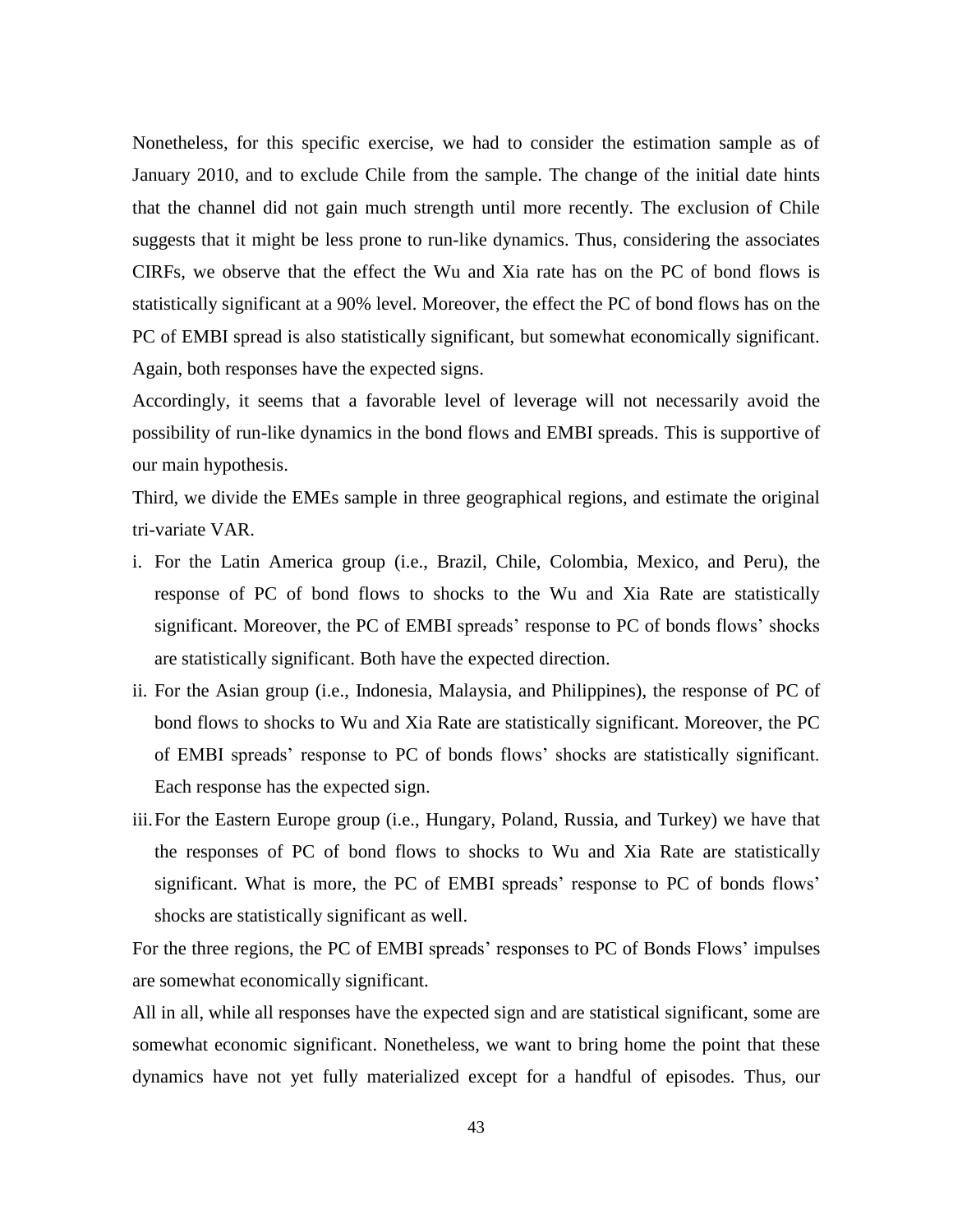concern is about the run-like dynamics *that could potentially take place in the future*. We hypothesize that there is a good change the more will likely follow, as we have underscored in our concluding remarks.

## **Appendix E: Equities Flows for EMEs and AEs**

Generally, equity markets are more liquid than bond markets. Thus, arguably, it is less likely that one could find evidence of run-like dynamics in equity flows. In this appendix, we explore the extent to which this is the case for EMEs' and for AEs' equities markets. We do so mainly as a control exercise.

Here there is also the issue of how to measure the change in the equity spreads. As a proxy we use the percentage change in the respective Morgan Stanley Capital International Index (MSCI) for EMEs and AEs. We denote such statistic by  $\Delta\%$ MSCI. In sum, as we did in the main text for bond flows, we first estimate the bivariate VARs (for each individual EMEs) and the tri-variate VARs (for EMEs as a group) but considering the data associated with the equity flows. Second, we estimate those same bivariate VARs (for each individual AEs) and the tri-variate VARs (for AEs as a group) using equity flows.

Thus, we estimate the bivariate VAR for each EMEs. The following comments are in order. As for the response of the percentage change in MSCI to a shock in equity flows, we observe that Brazil, Chile, Malaysia and Philippines have statistically significant responses (Figure 16). Nonetheless, all four responses are short-lived. The exception in this exercise is India, which response lasts for 20+ weeks.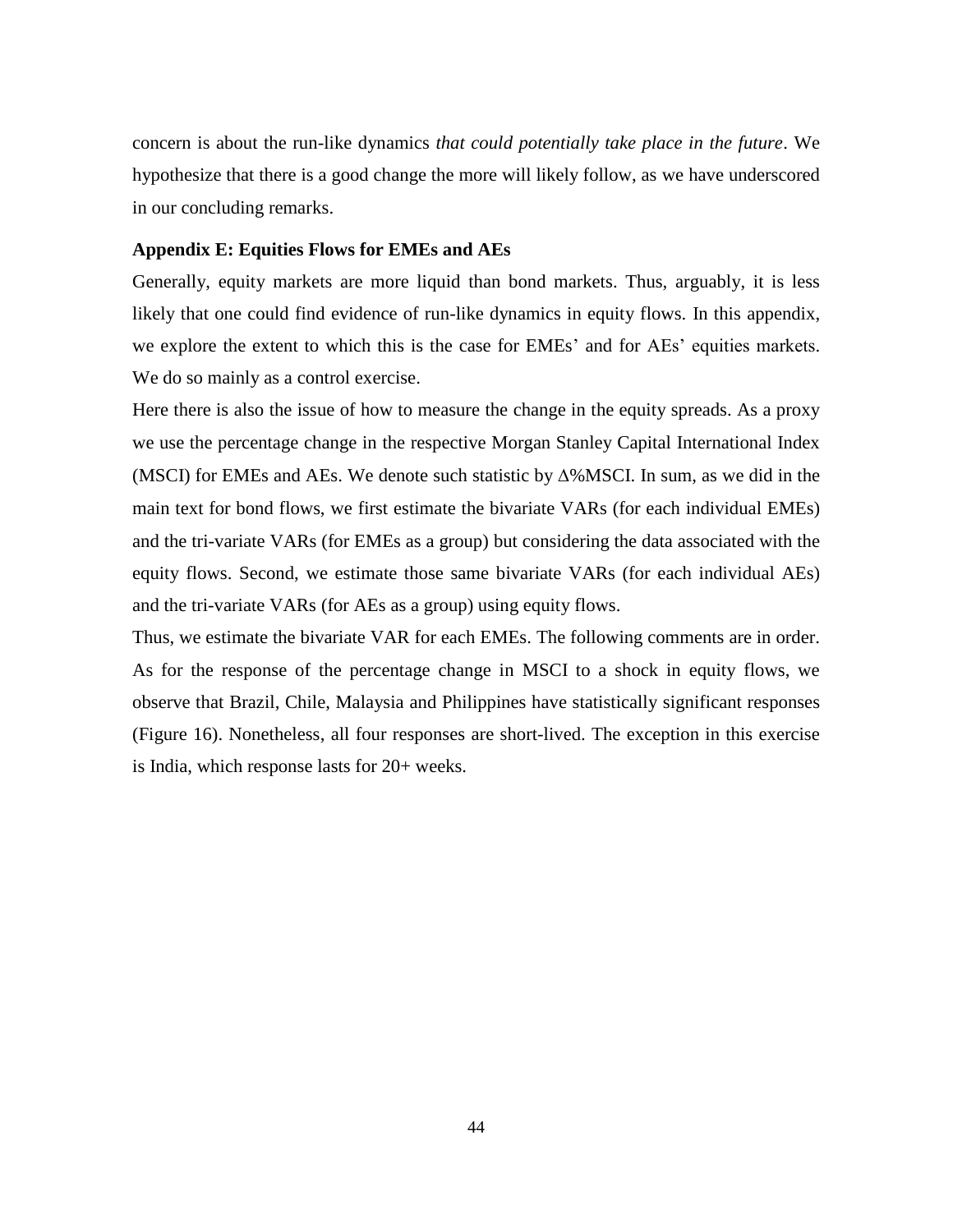

**Exhibit A: Equity Flows**  $\rightarrow \Delta\%$  **MSCI** 



**Exhibit B: Flows**  $\rightarrow \Delta\%$  **MSCI** 

**Figure 16. Cumulative Impulse-Response Functions.** These functions are estimated based on a bivariate VAR using the EPFR equity flows and the percentage in MSCI for EMEs. Confidence level 90%.

**Estimation sample:** 01/07/2009 to 09/03/2014.

On the other hand, as for the responses of equity flows to shocks to the percentage change in MSCI, we have three EMEs with statistically significant responses: Brazil, Chile, and Turkey (Figure 17). All three economies' responses last for 20+ weeks. While the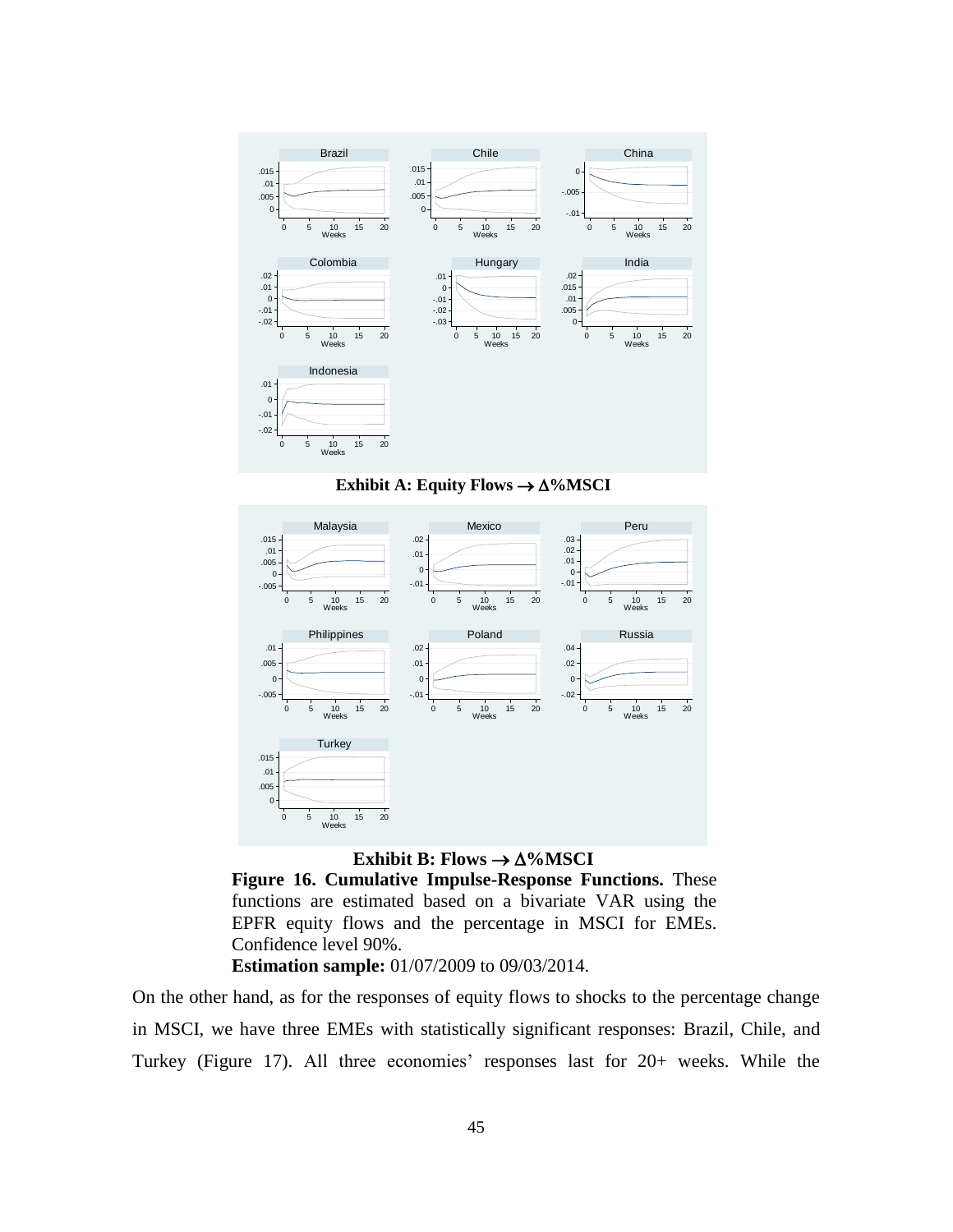responses (in Figure 15) for India, and (in Figure 16) for Brazil, Chile, and Turkey are unexpected, we see these economies as the exception rather than the rule. Thus, up to this point, there is little evidence of run-like behavior in equity flows for EMEs.





**Figure 17. Cumulative Impulse-Response Functions.** These functions are estimated based on a bivariate VAR using the EPFR equity flows and the percentage change in MSCI for EMEs. Confidence level 90%. **Estimation sample:** 01/07/2009 to 09/03/2014.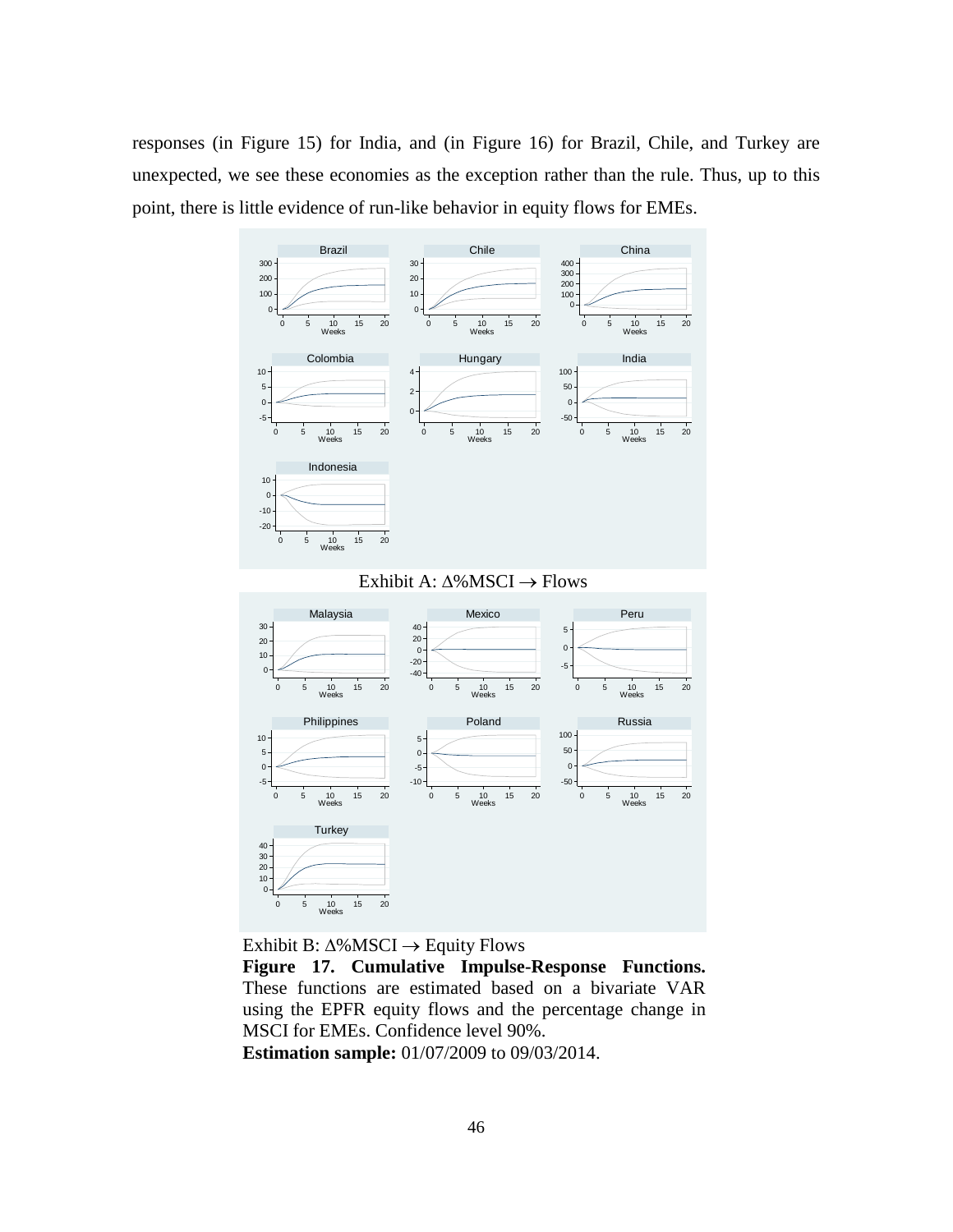Next, we consider the tri-variate VAR using equities flows for the EMEs. We have that the PC of equity flows' response to a shock in Wu and Xia Rate is not statistically significant. As a side, note that it has the opposite sign to the one would expect based on the model. As for the response of a percentage change in MSCI to a shock in PC of equity flows, it is statistically significant but short-lived (Figure 18).



**Figure 18. Impulse-Response Functions.** The plot in the **left depicts**: Wu and Xia Rate  $\rightarrow$  PC of Equity Flows, while the plot in the **right shows**: PC of Equity Flows  $\rightarrow$ %MSCI. **Notes:** These functions are estimated based on a tri-variate VAR using the PC of EPFR EMEs equity flows and the PC of percentage in MSCI for EMEs. Confidence level 90%. **Estimation sample:** 01/07/2009 to 09/03/2014.

In sum, when we consider the equities flows for EMEs, we have found inconclusive evidence for run-like dynamics. For evidence against their presence, we have that, in general, the percentage change in MSCI does not respond to a shock to equity flows. Thus, evidence favorable for the equity flows and prices' feedback predicted by the model is weak. Moreover, in the aggregate, equity flows seem not to respond to an unexpected change in the Wu and Xia Rate. In the setup we are considering, such respond is central evidence as trigger of a run-like episode.

Next, we estimate the bivariate VAR for each AE. With respect to their estimations, we have the following comments. In the case of the percentage change in MSCI' responses to a shock in equity flows, we observe that Spain and the UK have statistically significant ones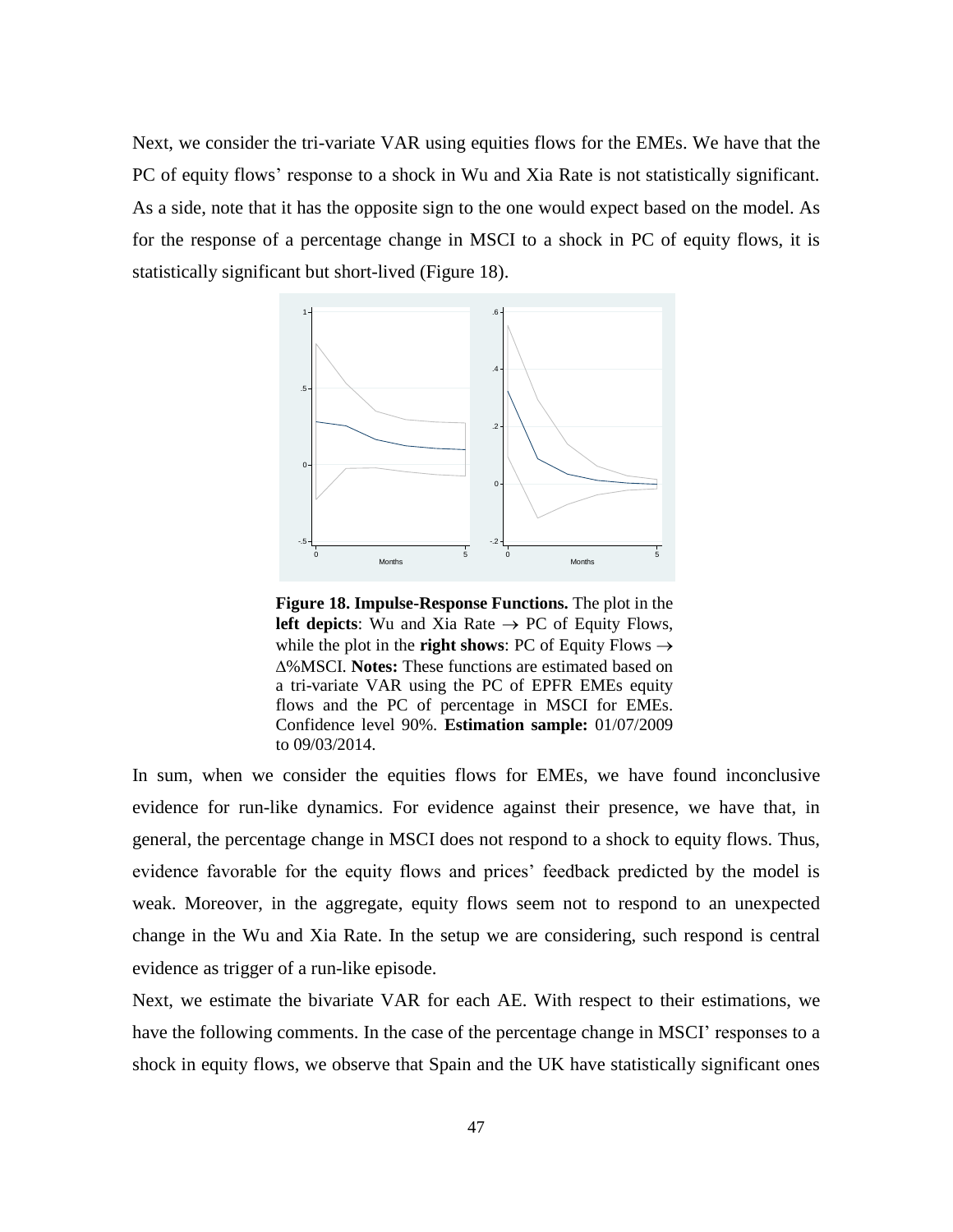(Figure 19). Finland, Germany, and Greece have statistically significant responses; note, however, that they are all short-lived. It is surprising that the UK has such a response, particular so, since it lasts for 20+ weeks.



**Exhibit B: Equity Flows**  $\rightarrow \Delta\%$  **MSCI Figure 19. Cumulative Impulse-Response Functions.** 

**Notes:** These functions are estimated based on a bivariate VAR using the EPFR equity flows and the percentage in MSCI for AEs. Confidence level 90%. **Estimation sample:** 01/07/2009 to 09/03/2014.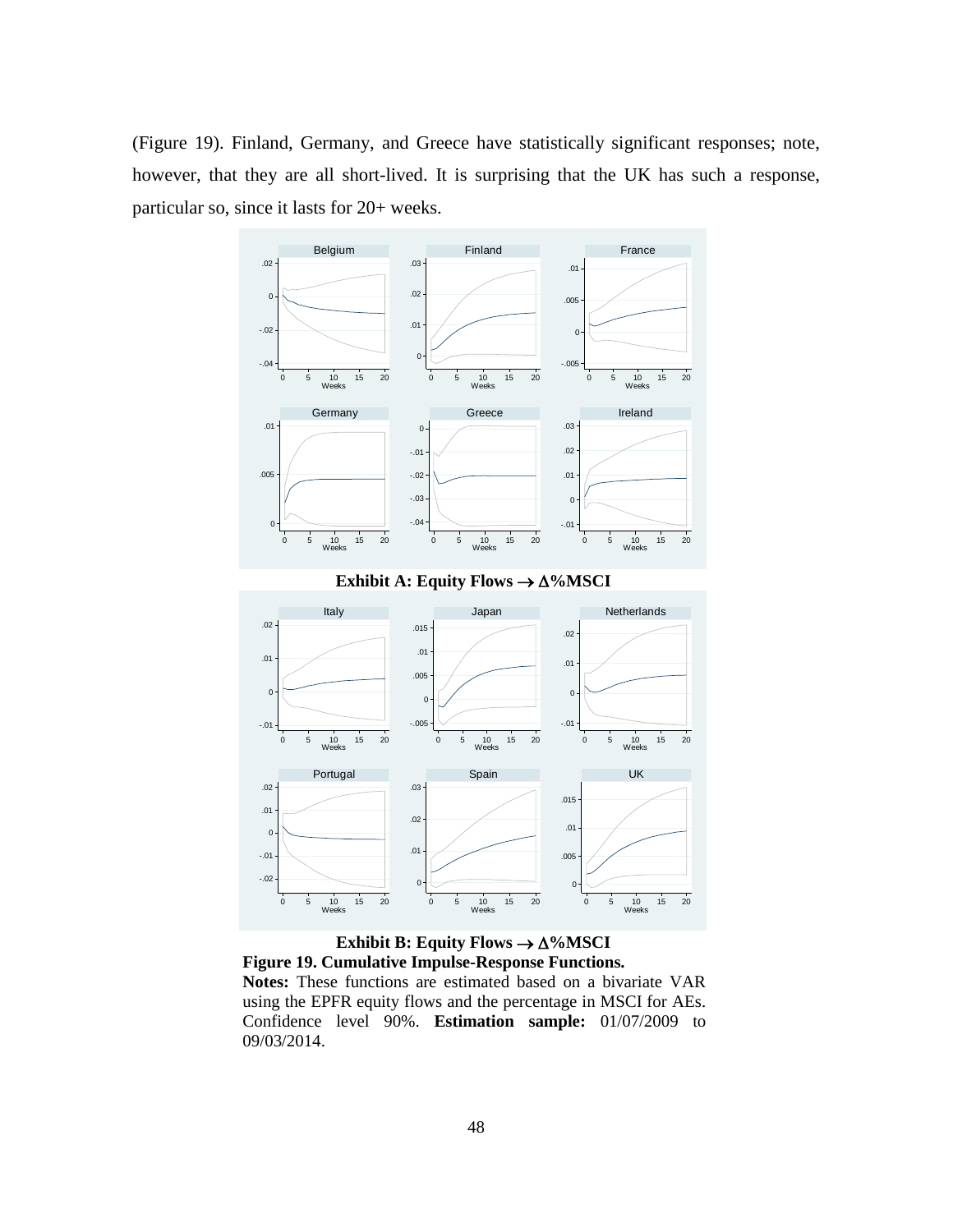As for the responses of equity flows to shocks to the percentage change in MSCI, we have one AE with a statistically significant response, namely, Greece (Figure 20). Counterintuitively, it has a negative sign.





**Figure 20. Cumulative Impulse-Response Functions.** These functions are estimated based on a bivariate VAR using the EPFR equity flows and the percentage change in MSCI for AEs. Confidence level 90%. **Estimation sample:** 01/07/2009 to 09/03/2014.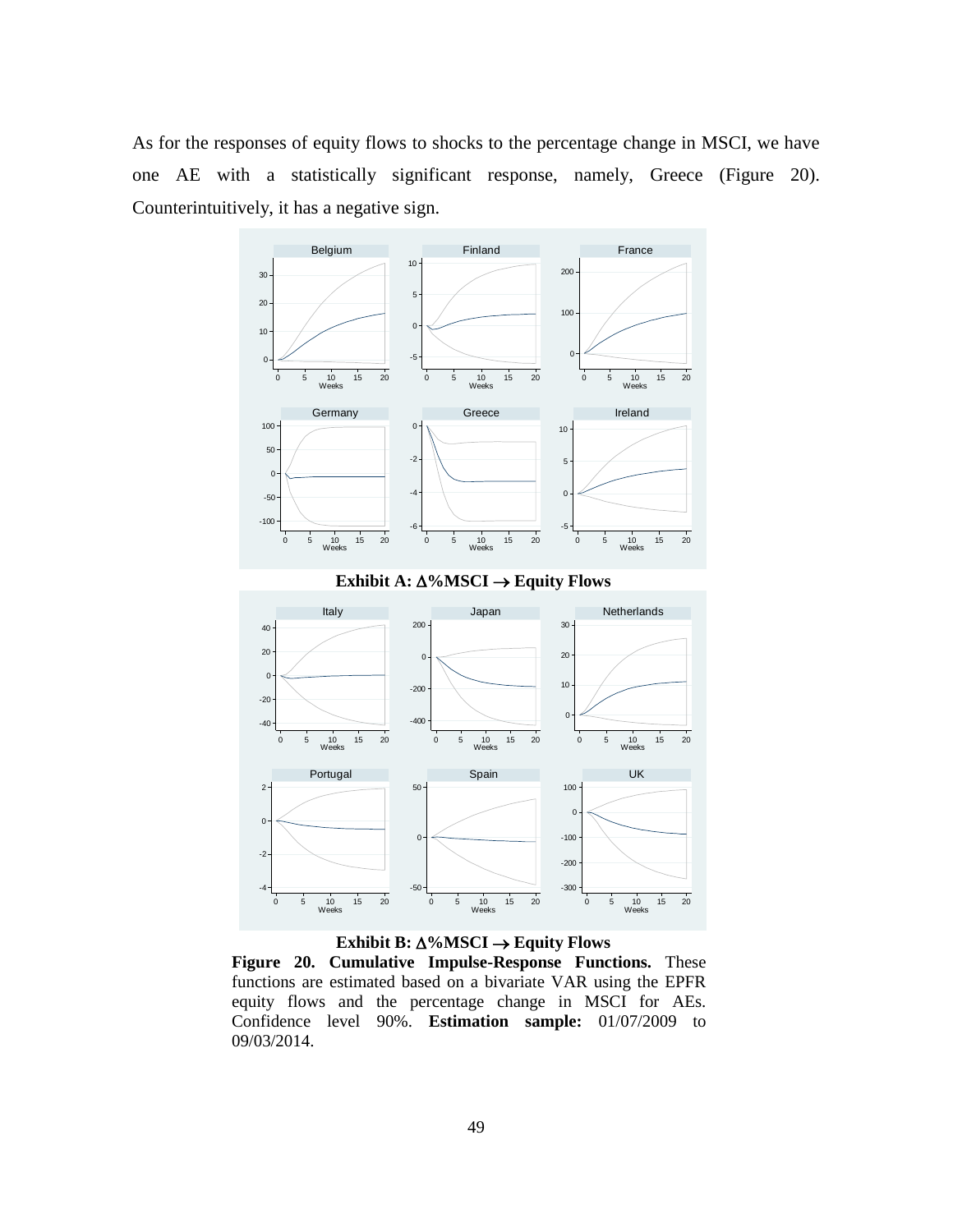In sum, possible evidence to support a feedback mechanism between equity flows and prices is weak. Particularly so given the general statistically insignificant responses of equity flows to a percentage change in the respective MSCI indices.

Finally, when we consider the tri-variate VAR for the AEs, we observe that the PC of equity flows' response to a shock to the Wu and Xia interest rate is statistically significant (Figure 21). Nonetheless, it does not seem to be economically significant. As for the response of a percentage change in MSCI to a shock in PC of equity flows, it is clearly not statistically significant.

Thus, in this case as well we have failed to find evidence favoring run-like behavior in equity flows. In general, prices seem not to respond to unexpected changes in equity flows. All in all, we believe there is no broad evidence for run-like behavior in the equities flows in both AEs and EMEs. While there might be specific cases where evidence is not as convincing, in general, one or more of the estimation exercises considered is (are) not consistent with the model's implications and, thus, with the type of mechanisms we have in mind.



**Figure 21. Impulse-Response Functions.** The plot on the left shows: Wu and Xia Rate  $\rightarrow$  PC of Equity Flows. The plot on the right depicts: PC of Equity Flows  $\rightarrow \Delta\%$  MSCI. These functions are estimated based on a tri-variate VAR using the PC of equity flows, the PC of percentage in MSCI and the Wu and Xia Rate, for AEs. Confidence level 90%. **Estimation sample:** 01/07/2009 to 09/03/2014.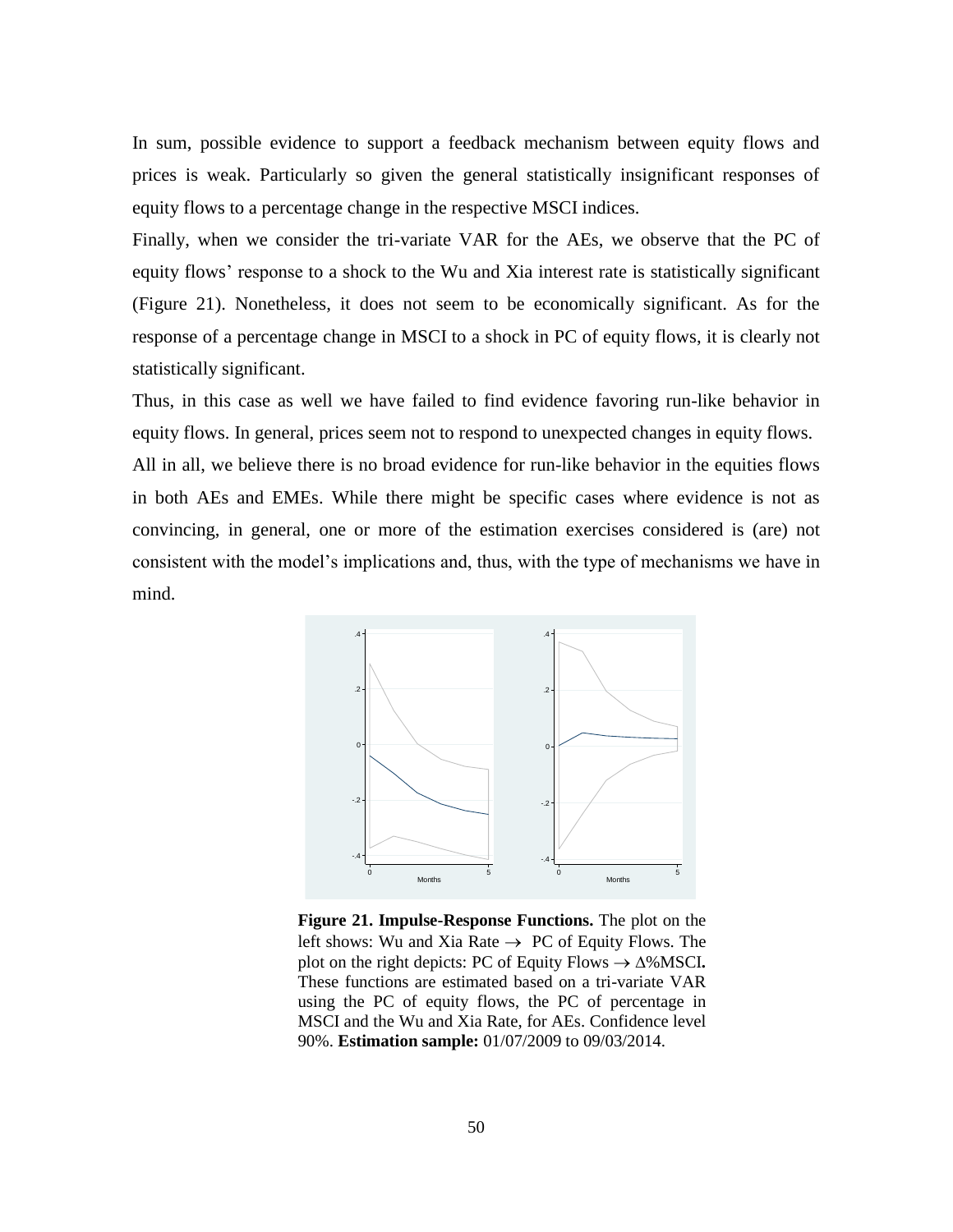# **Appendix F: Bond Flows, Risk Premiums, Monetary Policy, and Economic Policy Uncertainty in EMEs**

As an aside, it is the possible to explore the role of uncertainty in the type of mechanisms we have explored. There are at least two elements in the model pertaining uncertainty. One is related to the expected path of monetary policy. Recall that the floating rate investors obtain in the money market account is determined by  $1+r = E_t \sum_{t=k}^{T} (1+i_{t+k})$ , where  $i_{t+k}$  is the policy rate at time t+k. One can assume that investors observe r with some noise (see Morris and Shin, 2014). Relatedly, there is the uncertainty every active investor confronts regarding the joint response of the rest of the active investors. Similarly, one could postulate that every active investor acts on signals that affect them all.

While we do not propose a specific model, we do bring forward a plausible way of empirically exploring the uncertainty aspects of the model. Specifically, we propose adding an index that measures economic policy uncertainty (Baker et al., 2013) to the VARs. Moreover, we conjecture that the higher the index is the more likely the Federal Reserve Board will not tighten the reference policy rate.

Thus, the lower the expected return r would be, the less probable a run-like episode would be as well, and the more bond inflows we would observe. Its validity hinges upon the fact that the Federal Reserve Board has had sufficient leeway in terms of the expected inflation it has faced, the level of unemployment, among a broader set of other economic variables.

Next, we estimate the initial tri-variate VAR but adding the economic policy uncertainty index as a fourth variable. On this exercise, we observe that the PC of bond flows increase given a surprise in the referred index. Also, the dynamics of the PC of EMBI spreads' response to a shock to bond flows is maintained.<sup>33</sup>

In sum, we find that given an unexpected increase in the uncertainty level, the bonds flows towards EMEs augment. We have as an assumption that an increase in uncertainty as measured by the referred index will signal active investors that the Federal Reserve Board is less likely to increase its policy rate. Moreover, the known response of EMBI spreads to an unexpected change in bond flows is maintained. Finally, as supplementary material, the

 $\ddot{\phantom{a}}$ 

<sup>&</sup>lt;sup>33</sup> A weighted average of the economic policy uncertainty index has been used to capture its tendency.